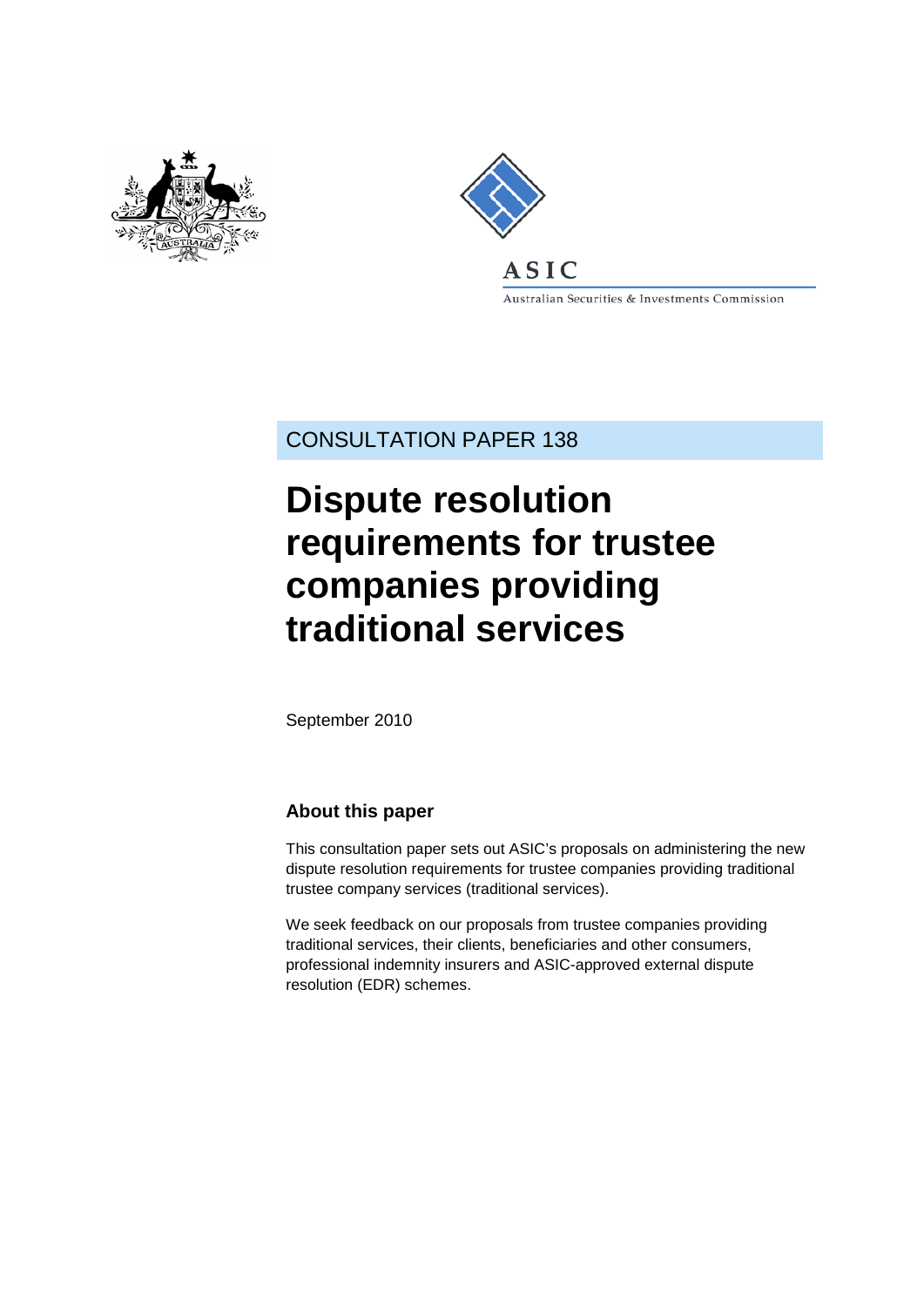#### **About ASIC regulatory documents**

In administering legislation ASIC issues the following types of regulatory documents.

**Consultation papers**: seek feedback from stakeholders on matters ASIC is considering, such as proposed relief or proposed regulatory guidance.

**Regulatory guides**: give guidance to regulated entities by:

- explaining when and how ASIC will exercise specific powers under legislation (primarily the Corporations Act)
- explaining how ASIC interprets the law
- describing the principles underlying ASIC's approach
- giving practical guidance (e.g. describing the steps of a process such as applying for a licence or giving practical examples of how regulated entities may decide to meet their obligations).

**Information sheets**: provide concise guidance on a specific process or compliance issue or an overview of detailed guidance.

**Reports**: describe ASIC compliance or relief activity or the results of a research project.

### **Document history**

This paper was issued on 17 September 2010 and is based on the Corporations Act as at 17 September 2010.

## **Disclaimer**

The proposals, explanations and examples in this paper do not constitute legal advice. They are also at a preliminary stage only. Our conclusions and views may change as a result of the comments we receive or as other circumstances change.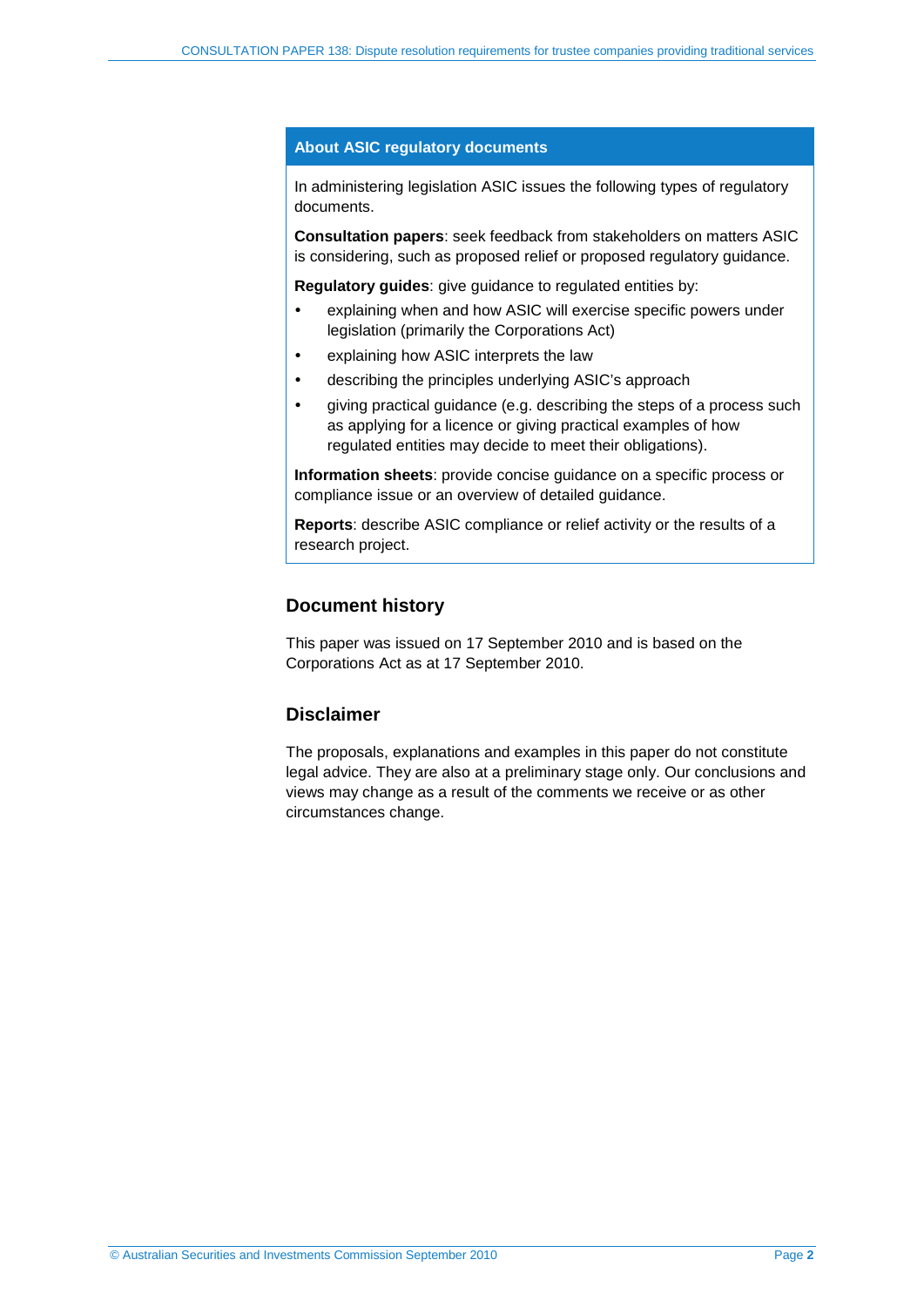# **Contents**

| A | Regulation of trustee companies providing traditional services 6                                                                                                                                    |    |
|---|-----------------------------------------------------------------------------------------------------------------------------------------------------------------------------------------------------|----|
| в | IDR: Making dispute resolution work for traditional services                                                                                                                                        | 16 |
|   | Maximum timeframes for handling traditional services complaints at                                                                                                                                  |    |
|   | IDR and complaints involving other beneficiaries17                                                                                                                                                  |    |
|   | Application of RG 165 to trustee companies providing traditional                                                                                                                                    |    |
| C | EDR: Scheme coverage for traditional services complaints 21<br>Setting a minimum compensation cap at EDR for traditional services                                                                   |    |
|   | Waiver and deed of release at the beginning of the EDR process<br>where beneficiaries have differing interests in the complaint24<br>Current legitimate exclusions from EDR scheme jurisdiction for |    |
|   | New EDR scheme exclusions for traditional services complaints30<br>EDR scheme coverage where trustee companies act jointly with a                                                                   |    |
| D | EDR: Other requirements for traditional services34                                                                                                                                                  |    |
|   | Time limits for bringing traditional services complaints to EDR35<br>Application of RG 139 to traditional services complaints 36                                                                    |    |
| Е |                                                                                                                                                                                                     |    |
|   |                                                                                                                                                                                                     |    |
|   |                                                                                                                                                                                                     |    |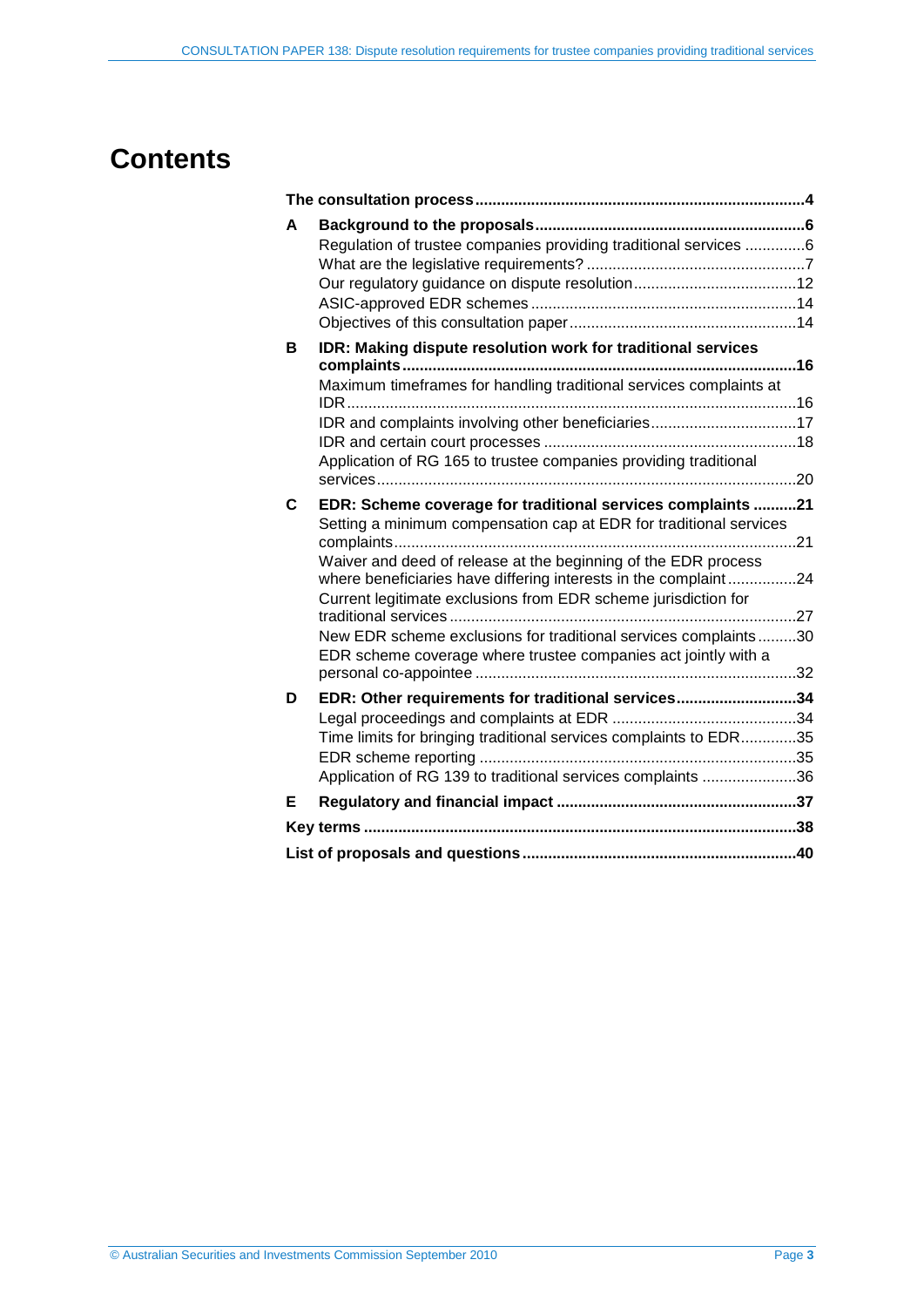## <span id="page-3-1"></span><span id="page-3-0"></span>**The consultation process**

You are invited to comment on the proposals in this paper, which are only an indication of the approach we may take and are not our final policy.

As well as responding to the specific proposals and questions, we also ask you to describe any alternative approaches you think would achieve our objectives.

We are keen to fully understand and assess the financial and other impacts of our proposals and any alternative approaches. Therefore, we ask you to comment on:

- the likely compliance costs;
- the likely effect on competition; and
- other impacts, costs and benefits.

Where possible, we are seeking both quantitative and qualitative information.

We are also keen to hear from you on any other issues you consider important.

Your comments will help us develop our policy on dispute resolution requirements for trustee companies providing traditional trustee company services. In particular, any information about compliance costs, impacts on competition and other impacts, costs and benefits will be taken into account if we prepare a Business Cost Calculator Report and/or a Regulation Impact Statement: see [Section E Regulatory and financial impact,](#page-36-0) p. [37.](#page-36-0)

## **Making a submission**

We will not treat your submission as confidential unless you specifically request that we treat the whole or part of it (such as any financial information) as confidential.

Comments should be sent by 11 November 2010 to:

Ai-Lin Lee Policy Guidance Officer Consumers, Advisers and Retail Investors Australian Securities and Investments Commission Level 24, 120 Collins Street Melbourne VIC 3000 Facsimile: (03) 9280 3392 Email: [disputeresolutionreview@asic.gov.au](mailto:disputeresolutionreview@asic.gov.au)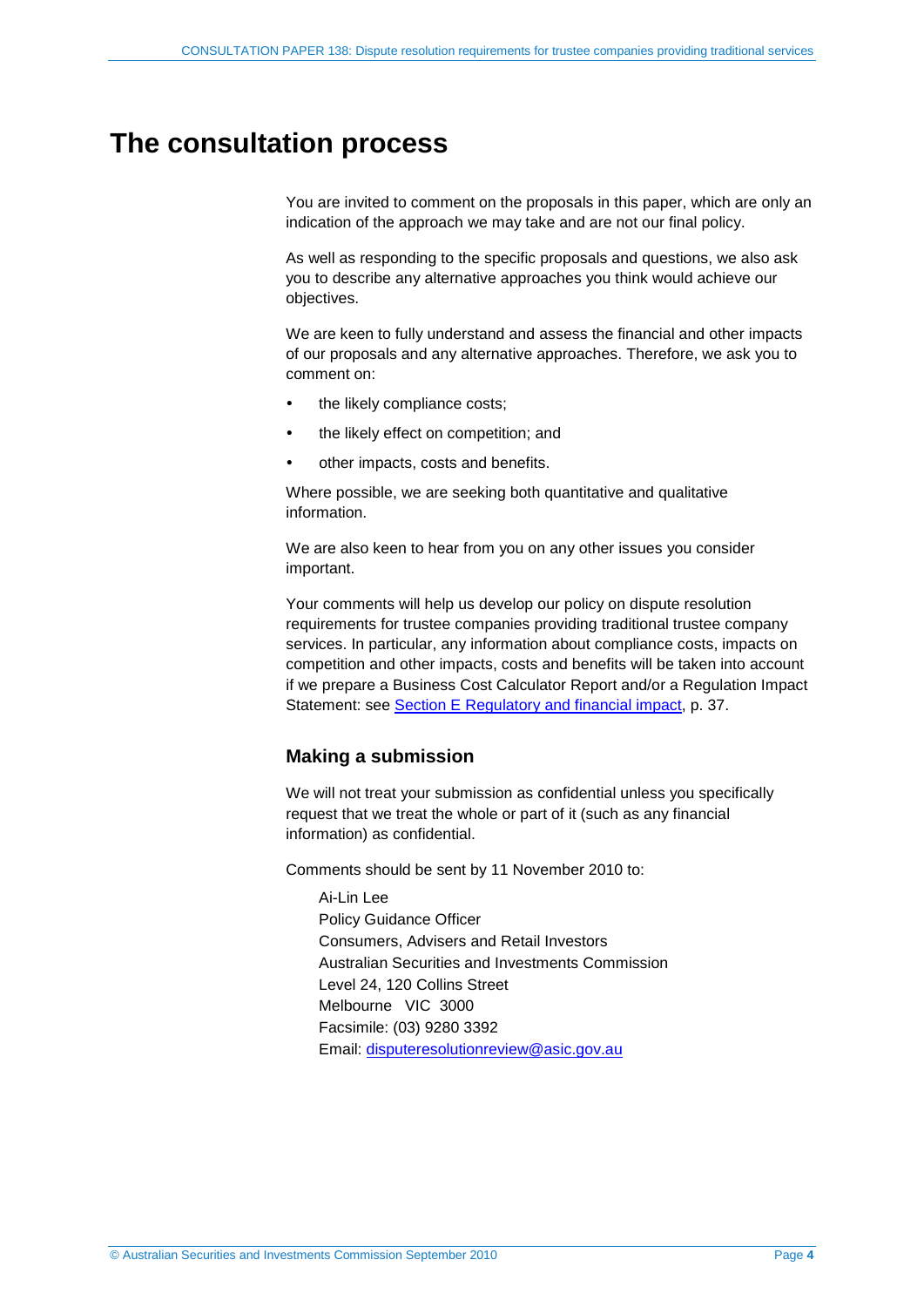## **What will happen next?**

| Stage 1 | 17 September 2010             | ASIC consultation paper released               |
|---------|-------------------------------|------------------------------------------------|
| Stage 2 | 11 November 2010              | Comments due on the consultation paper         |
|         | November 2010                 | Drafting of amendments to RG 139 and<br>RG 165 |
| Stage 3 | December<br>2010/January 2011 | Release of updated RG 139 and RG 165           |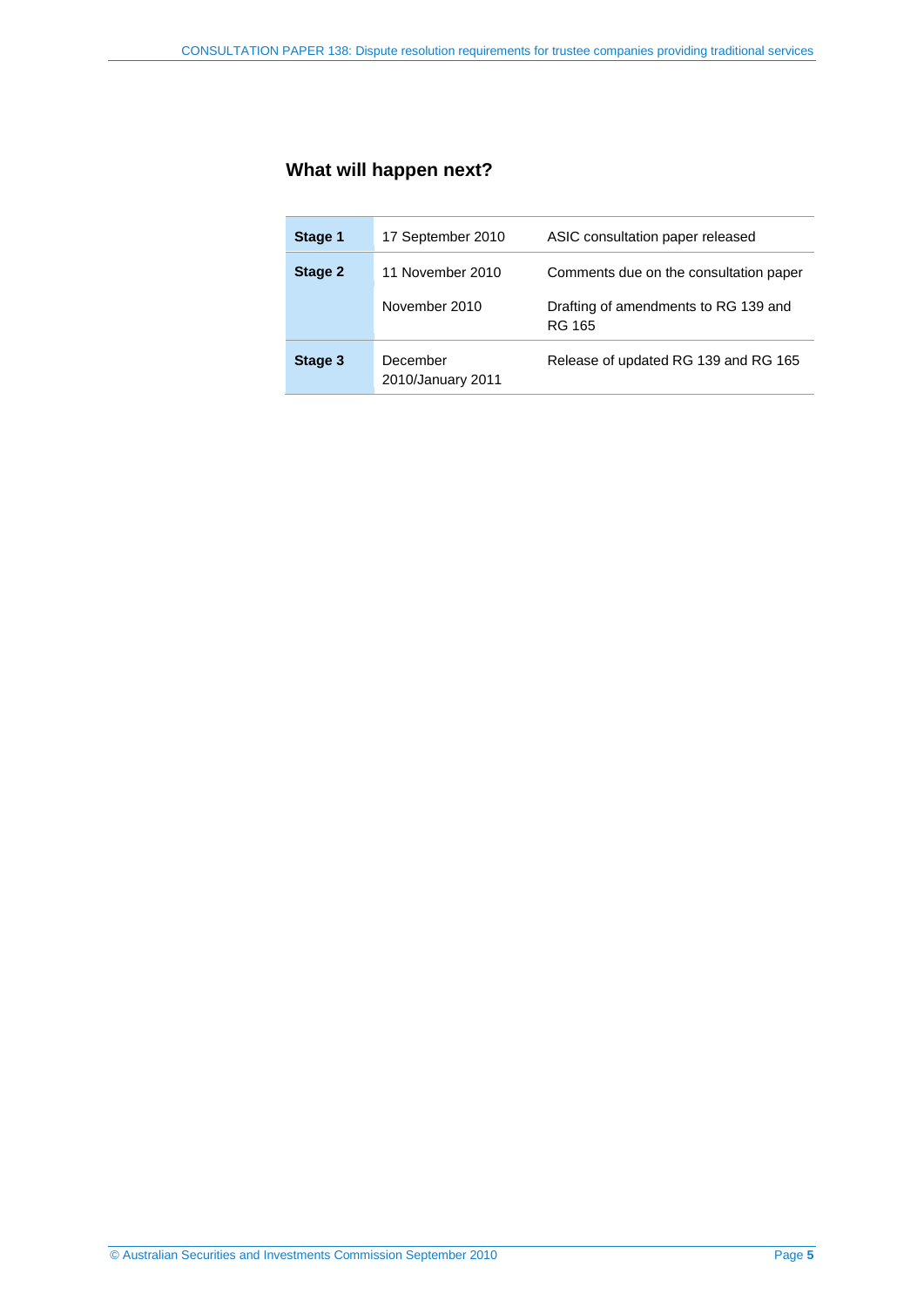# <span id="page-5-0"></span>**A Background to the proposals**

### **Key points**

From 1 May 2011, trustee companies providing traditional trustee company services (traditional services) must have a dispute resolution system that consists of:

- internal dispute resolution (IDR) procedures that meet standards and requirements made or approved by ASIC; and
- membership of an ASIC-approved external dispute resolution (EDR) scheme.

These new arrangements have implications for ASIC's two regulatory guides on dispute resolution:

- Regulatory Guide 165 *Licensing: Internal and external dispute resolution* (RG 165); and
- Regulatory Guide 139 *Approval and oversight of external dispute resolution schemes* (RG 139).

## <span id="page-5-1"></span>**Regulation of trustee companies providing traditional services**

1 The Council of Australian Governments agreed on 26 March 2008 that the Australian Government would assume responsibility for regulating traditional services provided by trustee companies. Note: See Green Paper on *Financial Services and Credit Reform* (June 2008) at [http://www.treasury.gov.au/consumercredit/content/publications.asp.](http://www.treasury.gov.au/consumercredit/content/publications.asp) 2 The *Corporations Legislation Amendment (Financial Services Modernisation) Act 2009* (Modernisation Act) was enacted on 6 November 2009. It amends the *Corporations Act 2001* (Corporations Act) to regulate traditional services provided by trustee companies as financial services under Chs 5D and 7 of the Corporations Act. 3 The Corporations Regulations 2010 (No. 3) (Amendment Regulations) were made on 6 May 2010. The Amendment Regulations update the Corporations Regulations 2001 (Corporations Regulations) for traditional services. Note: Section 601RAB(1) of the Corporations Act provides that a trustee company is an entity that is prescribed by the regulations as a trustee company. The Corporations Regulations list the names of trustee companies providing traditional services for the purposes of s601RAB(1): see reg 5D.1.01(1) and Sch 8AA of the Corporations Regulations. 4 Traditional services provided by a trustee company are specifically included as a financial service under s766A(1A). This means that a trustee company providing traditional services will need to obtain an Australian financial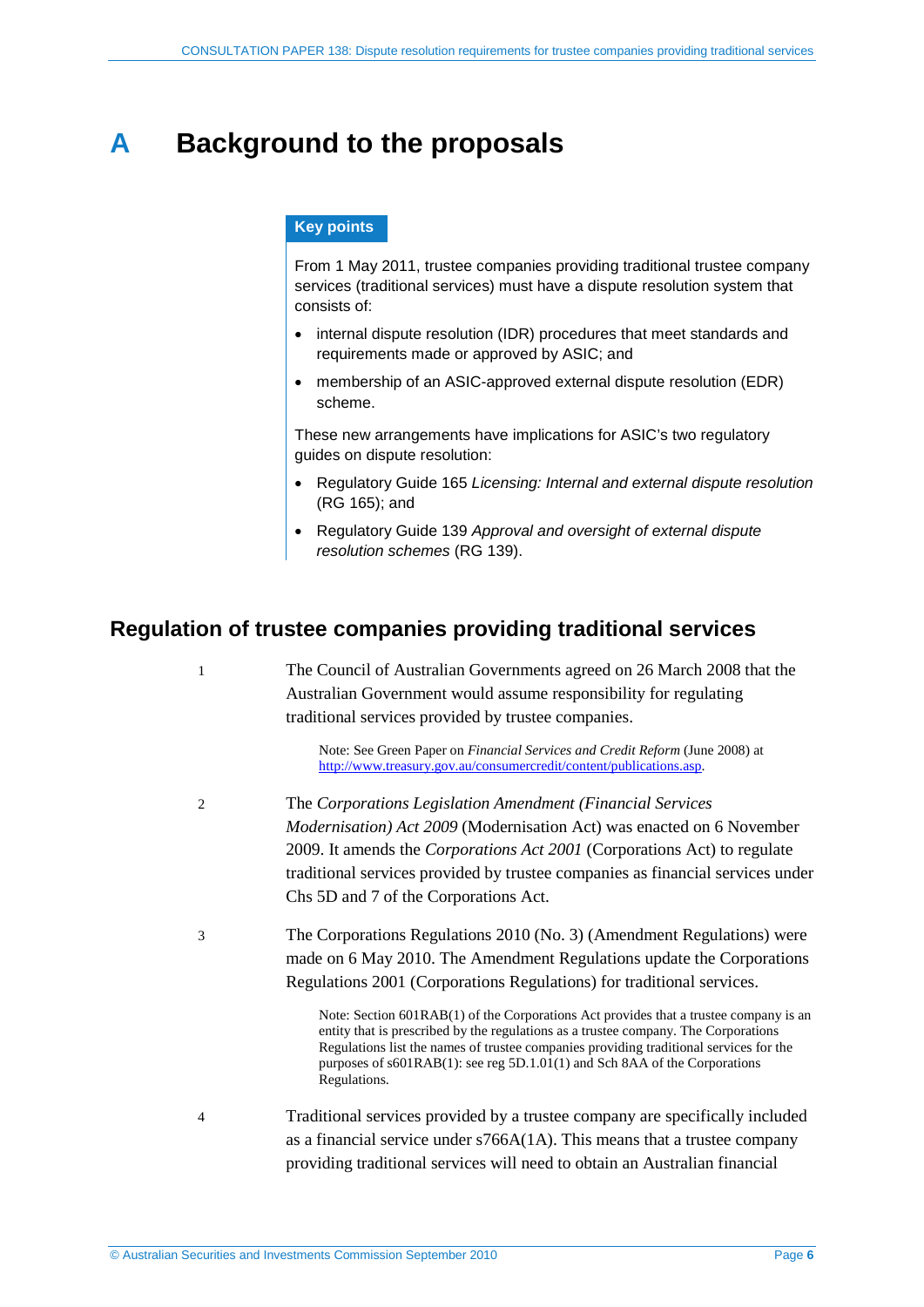services (AFS) licence and be subject to the conduct obligations in Ch 7, including the obligation to have a compliant dispute resolution system.

Note 1: State and territory Public Trustees are excluded from the requirement to hold an AFS licence unless the Minister agrees to a request from a state or territory that a particular state or territory's Public Trustee be regulated by the Corporations Act: see reg 5D.1.01(2).

Note 2: Section 601RAC(1) defines traditional services as:

- (a) performing estate management functions (as defined in s601RAC(2));
- (b) preparing a will, a trust instrument, a power of attorney or an agency arrangement;
- (c) applying for probate of a will, applying for grant of letters of administration, or electing to administer a deceased estate;
- (d) establishing and operating common funds; and
- (e) any other services prescribed by the regulations for the purpose of s601RAC(1).

Note 3: Section 601RAC(3) and reg 5D.1.02 exclude certain activities from the definition of traditional services.

5 One of the reasons the Australian Government extended the dispute resolution system to cover traditional services was to ensure that complainants have access to timely, independent and cost-effective dispute resolution mechanisms when things go wrong—as an alternative to the high costs and delays of court.

> Note: See *National regulation of trustee companies*, Senator The Hon Nick Sherry, Media Release No. 053, 7 May 2009.

## <span id="page-6-0"></span>**What are the legislative requirements?**

#### **The dispute resolution requirements**

- 6 Trustee companies providing traditional services must have an AFS licence authorising them to provide traditional services and, as an obligation of their licence, must meet the dispute resolution requirements: see s912A. [Table 1](#page-7-0) summarises the dispute resolution requirements for traditional services.
- 7 Transitional arrangements will apply to the dispute resolution requirements: see reg 6 of the Amendment Regulations. This means that the obligation to have a compliant dispute resolution system will only commence from 1 May 2011 for both:
	- (a) existing AFS licensees who will be required to vary their AFS licence to cover traditional services or cease providing traditional services from 6 November 2010; and
	- (b) trustee companies that do not already hold an AFS licence, and who will be required to obtain an AFS licence to cover traditional services by 1 May 2011.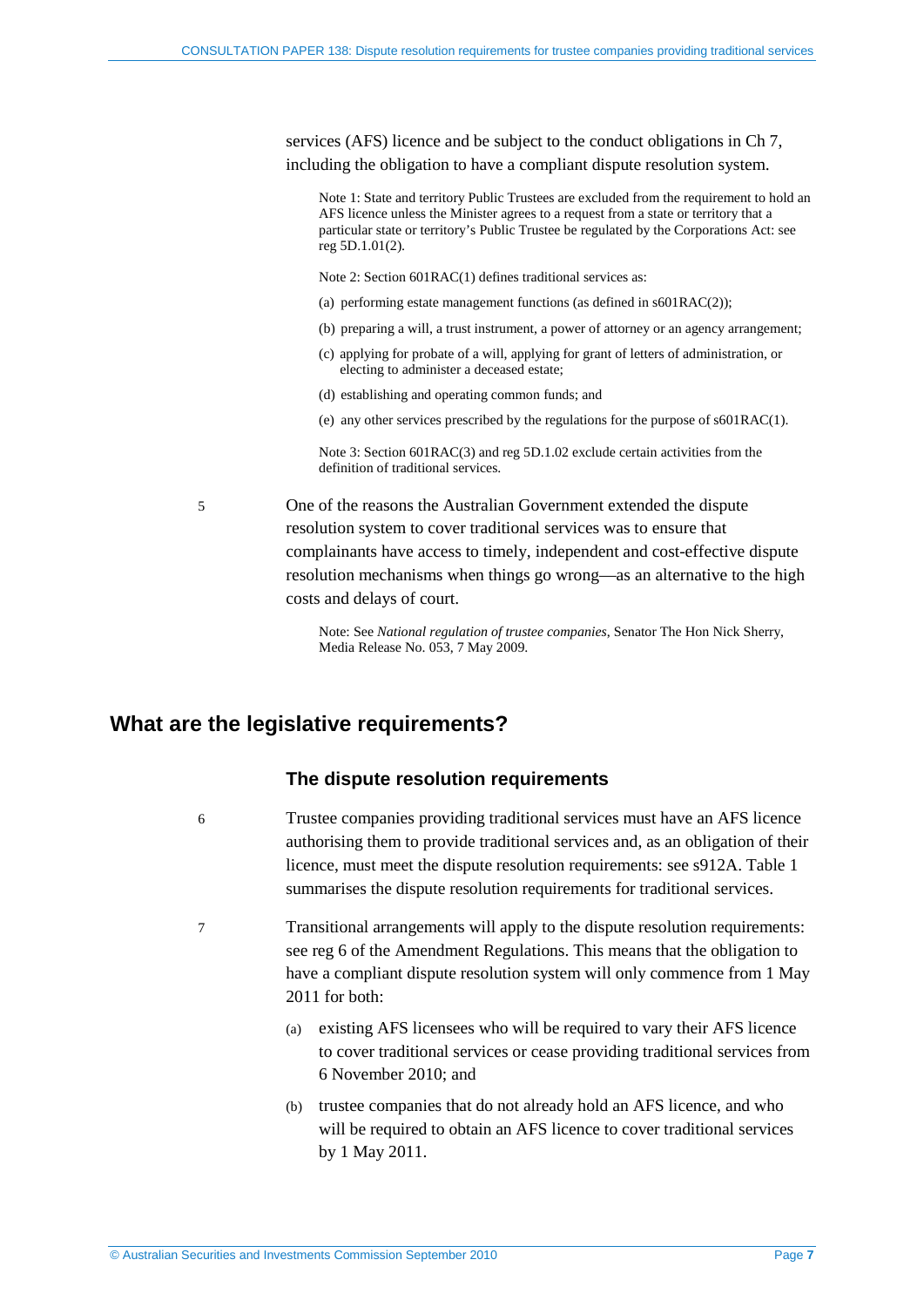| <b>Requirements</b>   | <b>Details</b>                                                                                                                                            | <b>Reference</b>                                          |
|-----------------------|-----------------------------------------------------------------------------------------------------------------------------------------------------------|-----------------------------------------------------------|
| General               | Trustee companies providing traditional services must have a dispute<br>resolution system that consists of:                                               | See s912A                                                 |
|                       | • IDR procedures that comply with standards and requirements made<br>or approved by ASIC; and                                                             |                                                           |
|                       | • membership of an ASIC-approved EDR scheme.                                                                                                              |                                                           |
|                       | The dispute resolution system must cover complaints made by retail<br>clients.                                                                            | See s601RAB(3)<br>and $761G(6)$ ; and                     |
|                       | Retail clients include:                                                                                                                                   | regs 7.1.17C and<br>7.1.28A                               |
|                       | • individuals who are not professional investors (as defined by the<br>Corporations Act) who have been provided with the traditional<br>services; and     |                                                           |
|                       | • small businesses (as defined by the Corporations Act) that have<br>been provided with the traditional services.                                         |                                                           |
| <b>IDR</b> procedures | When considering whether to make or approve standards or<br>requirements relating to IDR procedures, ASIC must take into<br>account:                      | See regs 7.6.02(1)<br>and 7.9.77(1); and<br><b>RG 165</b> |
|                       | • Complaints Handling Standard AS ISO 10002-2006 Customer<br>satisfaction-Guidelines for complaints handling in organizations<br>(AS ISO 10002-2006); and |                                                           |
|                       | • any other matter ASIC considers relevant.                                                                                                               |                                                           |
|                       | ASIC's minimum requirements for IDR procedures are set out in<br>RG 165.                                                                                  |                                                           |
| <b>EDR</b> schemes    | When deciding whether to approve an EDR scheme, ASIC must take<br>into account the following matters:                                                     | See regs 7.6.02(3)<br>and 7.9.77(3); and                  |
|                       | • the accessibility of the scheme;                                                                                                                        | <b>RG 139</b>                                             |
|                       | • the independence of the scheme;                                                                                                                         |                                                           |
|                       | • the fairness of the scheme;                                                                                                                             |                                                           |
|                       | • the accountability of the scheme;                                                                                                                       |                                                           |
|                       | • the efficiency of the scheme;                                                                                                                           |                                                           |
|                       | • the effectiveness of the scheme; and                                                                                                                    |                                                           |
|                       | • any other matter ASIC considers relevant.                                                                                                               |                                                           |
|                       | ASIC's minimum requirements for approval of a scheme and a<br>scheme's ongoing requirements are set out in RG 139.                                        |                                                           |

<span id="page-7-0"></span>

| Table 1:  Dispute resolution requirements for trustee companies providing traditional services |  |
|------------------------------------------------------------------------------------------------|--|
|------------------------------------------------------------------------------------------------|--|

## **The types of persons the dispute resolution system must cover**

8 The dispute resolution system for traditional services must cover 'retail clients', being:

> (a) individuals who are not 'professional investors' (as defined by the Corporations Act) who have been provided with the traditional services; and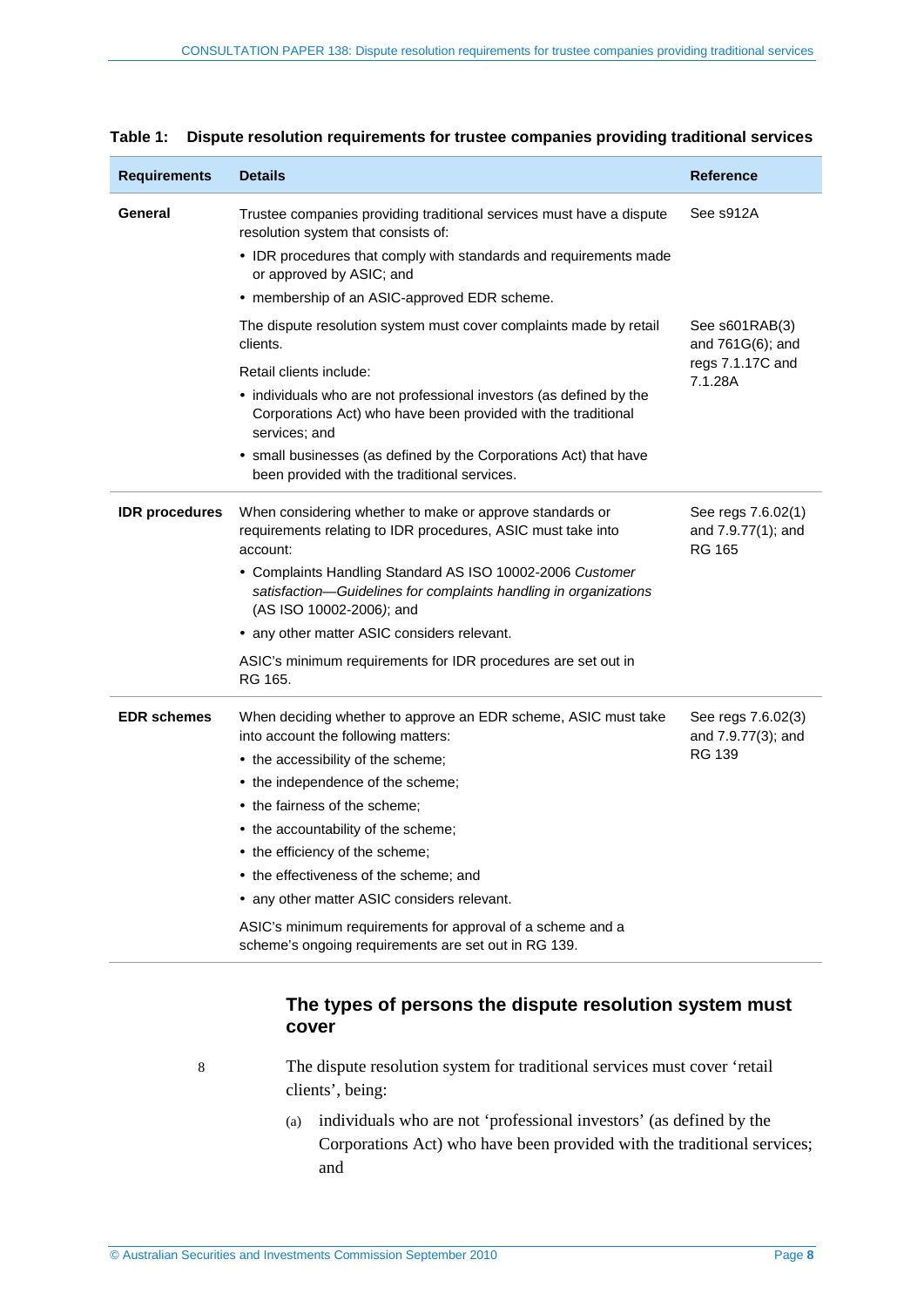(b) 'small businesses' (as defined by the Corporations Act) that have been provided with the traditional services.

Note 1: A 'professional investor' includes a person who holds an AFS licence, a person regulated by the Australian Prudential Regulation Authority (APRA), a person who controls at least \$10 million (including money held by an associate or under a trust that the person manages), a listed entity, etc: see s9.

Note 2: A 'small business' employs less than 100 people, where the business manufactures goods or includes the manufacture of goods, or otherwise employs less than 20 people: see s761G(12).

9 [Table 2](#page-8-0) summarises the types of small businesses or individuals who may be provided with the traditional services.

<span id="page-8-0"></span>

|  | Table 2: The types of persons the dispute resolution system must cover |  |  |
|--|------------------------------------------------------------------------|--|--|
|--|------------------------------------------------------------------------|--|--|

| <b>Category of client</b>                                                                                                                                                                                                                                      |                                   |               | <b>Reference</b>                |
|----------------------------------------------------------------------------------------------------------------------------------------------------------------------------------------------------------------------------------------------------------------|-----------------------------------|---------------|---------------------------------|
| Individuals or small businesses who directly engage a trustee company to prepare:<br>$\bullet$ a will:<br>• a trust instrument:                                                                                                                                | See s601RAB and<br>reg 7.1.28A(b) |               |                                 |
| • a power of attorney; or<br>• an agency arrangement.                                                                                                                                                                                                          |                                   |               |                                 |
| Individuals or small businesses who do not directly engage the services of a trustee company,<br>but who may request an 'information return'. These persons include beneficiaries and certain<br>other persons relating to charitable trusts and other trusts. |                                   |               | See regs 7.1.28A<br>and 5D.2.01 |
| Beneficiaries:                                                                                                                                                                                                                                                 | Charitable trusts:                | Other trusts: |                                 |
| • a beneficiary under a                                                                                                                                                                                                                                        | • a settlor of a trust:           | • a settlor;  |                                 |

- deceased's will;
- where a person died without a will, a person who has an entitlement or interest in the deceased's estate under a state or territory law; or
- a person who has commenced a proceeding in court under a state or territory law to be included as a beneficiary of a deceased's estate.
- a settlor of a trust;
- a person who has power to appoint or remove a trustee of the trust or vary any of the terms of the trust; or
- a person named in the instrument establishing the trust as a person who must or may be consulted by the trustees before distributing or applying the trust money or property.
- a person who has power to appoint or remove a trustee or vary the terms
- a beneficiary of the trust.

of the trust; or

10 Given the specific nature of traditional services, the Australian Government recognised the need to make special provision for beneficiaries so they may also access a trustee company's dispute resolution system:

> [c]oncerns have been expressed about the need for more cost-effective and timely alternative dispute resolution mechanisms for beneficiaries to enhance the protection available for trust assets. Currently, in the absence of internal dispute resolution services voluntarily provided by the trustee company, the Supreme Court is the only avenue of recourse for beneficiaries with concerns about the management of the trust or estate.

> Note: Revised Explanatory Memorandum to the Corporations Legislation Amendment (Financial Services Modernisation) Bill 2009 (Explanatory Memorandum), para 2.13, p. 37.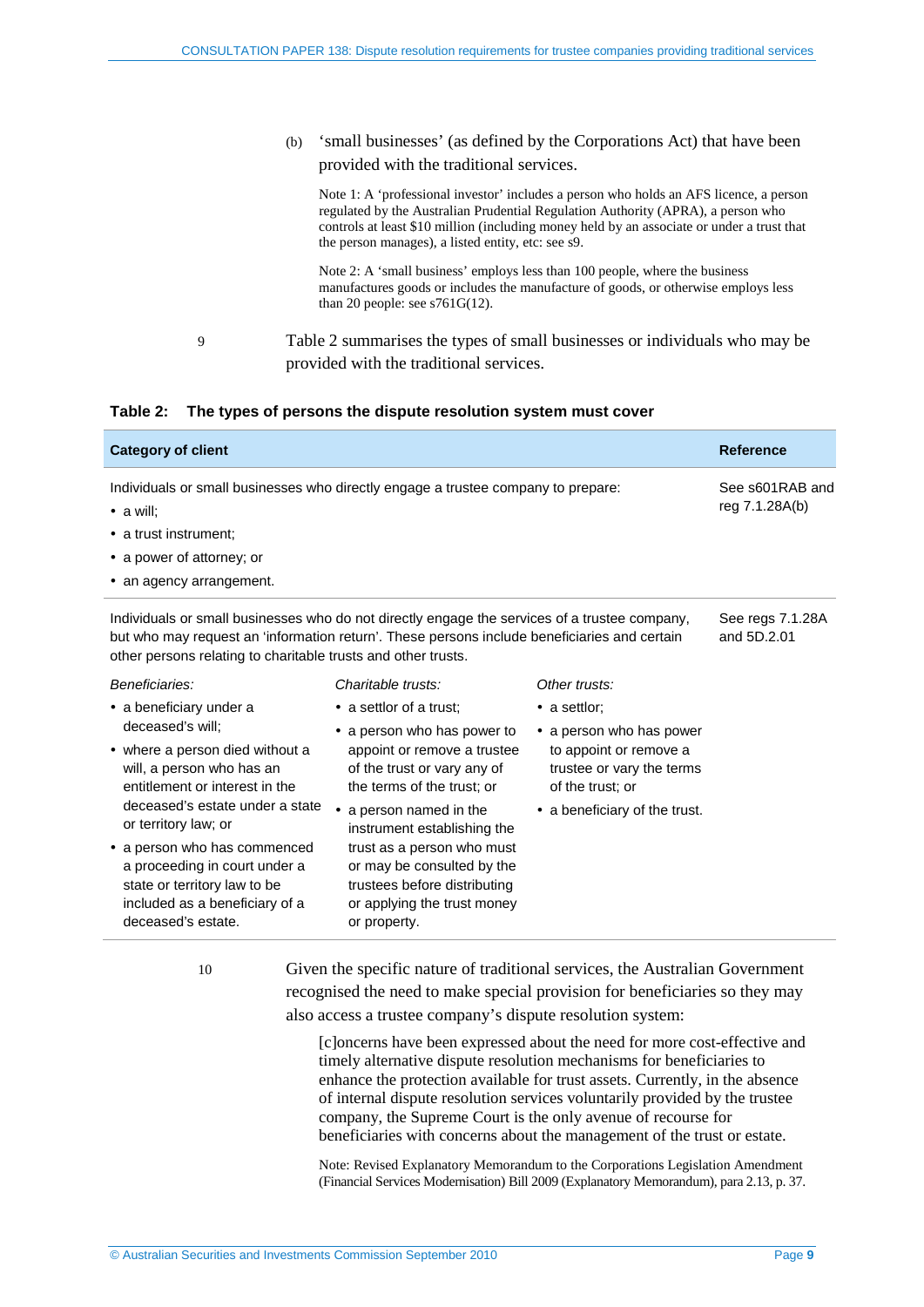11 The rationale for this is explained further in the Explanatory Memorandum (para 7.26, p. 152):

> [t]he beneficiary often has no contact with the trustee company prior to the will or trust coming into effect and after it does become operational, the beneficiary is generally unable to affect a change of the trustee company. While the main duty of a trustee is to administer the estate in accordance with the terms of the will or trust, regardless of the wishes of the beneficiary, once the will or trust comes into effect, it is the beneficiary that is ultimately interested in the proper and effective management of the estate. It is the beneficiary that bears the loss in the event of the mismanagement of the estate.

## **The provision of traditional services**

12 [Table 3](#page-9-0) summarises the types of services covered as traditional services.

<span id="page-9-0"></span>

|  | Table 3: Types of matters that are traditional services |
|--|---------------------------------------------------------|
|--|---------------------------------------------------------|

| <b>Types of matters</b>                                             | <b>Details</b>                                                                                                                                                                                                                                                                                                                                                                                                                                                                                          | <b>Reference</b>                     |
|---------------------------------------------------------------------|---------------------------------------------------------------------------------------------------------------------------------------------------------------------------------------------------------------------------------------------------------------------------------------------------------------------------------------------------------------------------------------------------------------------------------------------------------------------------------------------------------|--------------------------------------|
| Estate management<br>functions                                      | Performing estate management functions. This includes<br>acting as:<br>• trustee of any kind, or administering or managing a trust;<br>• executor or administrator of a deceased estate;<br>• agent, attorney or nominee;<br>• receiver, controller or custodian of property; and<br>• manager or administrator (including in the capacity of<br>guardian) of the estate of an individual,<br>or any other matter-prescribed by the Corporations<br>Regulations.                                        | See s601RAC(1)(a)<br>and $601RAC(2)$ |
| Wills, power of<br>attorney, agency                                 | Preparation of a:<br>• will (i.e. codicil or other testamentary writing);<br>• trust instrument:<br>• power of attorney; or<br>• agency arrangement.                                                                                                                                                                                                                                                                                                                                                    | See $s601RAC(1)(b)$                  |
| Probate, grant of letters<br>of administration.<br>deceased estates | Applying for:<br>• probate of a will; or<br>• a grant of letters of administration or electing to administer<br>a deceased estate.                                                                                                                                                                                                                                                                                                                                                                      | See s601RAC(1)(c)                    |
| Common funds                                                        | Establishing and operating a common fund—where funds or<br>estate money from two or more estates administered by the<br>trustee are pooled together for the purposes of investment.<br>Certain obligations attach to common funds, including:<br>• having a distinguishing fund number if more than one<br>common fund is established by the trustee company;<br>• keeping proper accounts; and<br>• not contravening an express provision of the estate by<br>putting estate money into a common fund. | See $s601RAC(1)(d)$                  |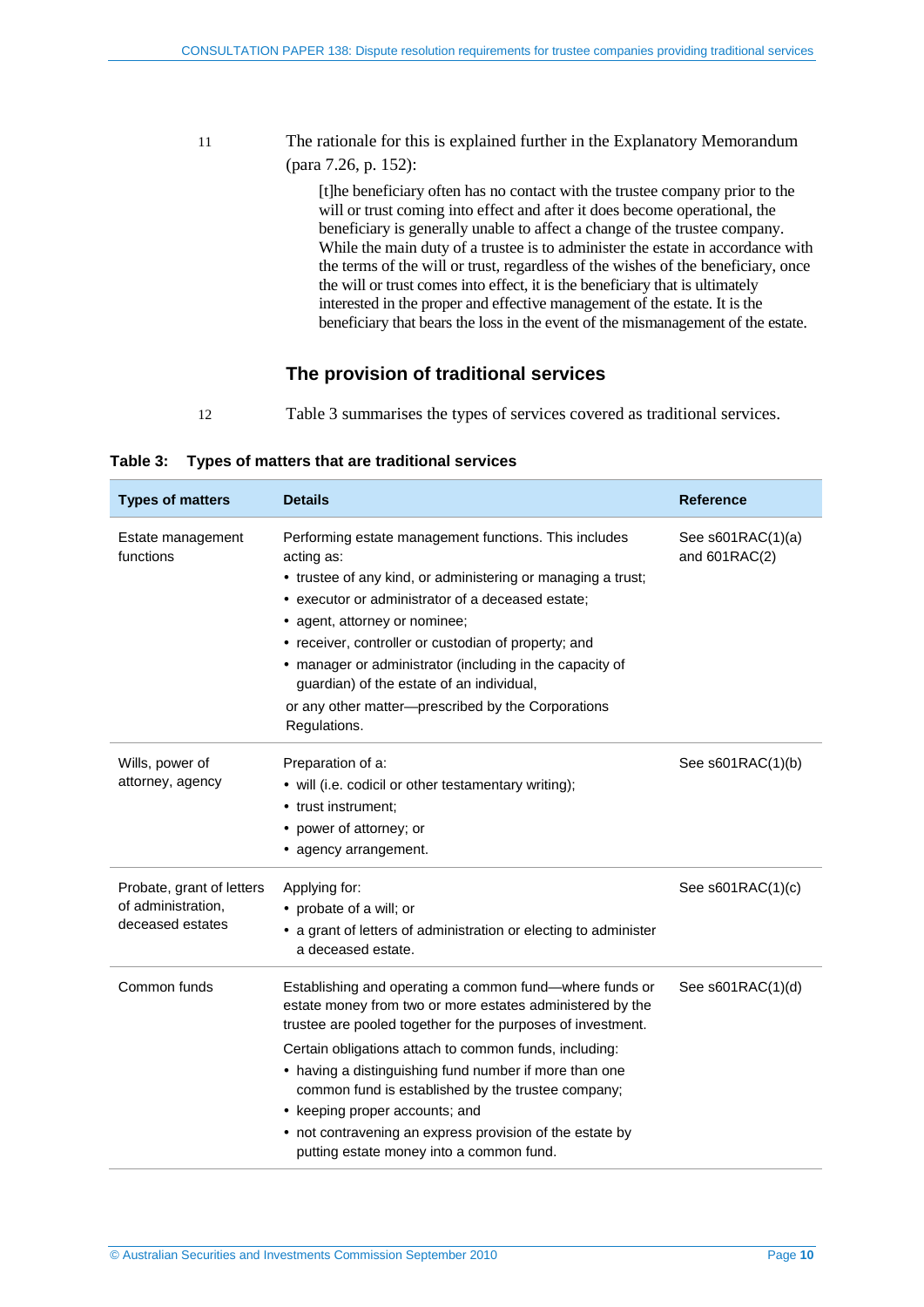| <b>Types of matters</b>                                       | <b>Details</b>                                                                                                                                                        | <b>Reference</b>                                         |
|---------------------------------------------------------------|-----------------------------------------------------------------------------------------------------------------------------------------------------------------------|----------------------------------------------------------|
| Other matters under the<br>Corporations<br>Regulations-Annual | Providing an information return, within 30 days of the<br>request, to persons engaging the services of a trustee<br>company <i>indirectly</i> (as listed in Table 2). | See $s601RAC(1)(e)$ ;<br>and regs 5D.2.01 and<br>5D.2.02 |
| information returns                                           | This requirement applies from 1 July 2010, or once the<br>traditional services have been provided (if after 1 July 2010).                                             |                                                          |
|                                                               | The information return must include information on:                                                                                                                   |                                                          |
|                                                               | • the income earned on the trust's assets:                                                                                                                            |                                                          |
|                                                               | • the expenses of the trust, including remuneration,<br>commission or other benefits received by the trustee<br>company; and                                          |                                                          |
|                                                               | • the net value of the trust's assets.                                                                                                                                |                                                          |
| 13                                                            | The Corporations Regulations also state when traditional services are <i>not</i><br>provided by a trustee company, including when the trustee company:                |                                                          |

- (a) is named in a will as an executor, but is not actively providing a service or function; or
- (b) is named in a power of attorney as an attorney, but is not actively providing a service or function.

Note: See reg 5D.1.02 for a complete list of circumstances when a trustee company does not provide traditional services.

## **Guardianship complaints**

- 14 Certain state and territory guardianship laws create a detailed 'substitute decision-making' regime for persons who are unable to make their own life decisions about important matters—whether because of intellectual disability, brain injury, dementia or mental illness.
- 15 Under the guardianship laws, a substitute decision-maker may be appointed to make lawful decisions about key life matters on behalf of persons who lack the mental capacity to do so. Where financial decisions are concerned, each state and territory's guardianship laws generally allow for a trustee company (whether solely or jointly with a personal co-appointee) to act as an 'administrator' or 'estate manager' to manage the financial affairs or estate of a person lacking mental capacity.
- 16 A trustee company's dispute resolution system does not need to cover complaints about traditional services provided by the trustee company as an administrator of an individual's estate, where the complaint can be addressed under existing state and territory guardianship law complaint mechanisms.

Note: See reg 7.6.02(6) and Sch 8AC of the Corporations Regulations, and item [4] of the Explanatory Statement to the Amendment Regulations, p. 9.

17 This means that the relevant state or territory court, tribunal or board that can handle complaints relating to the administration of estates for guardianship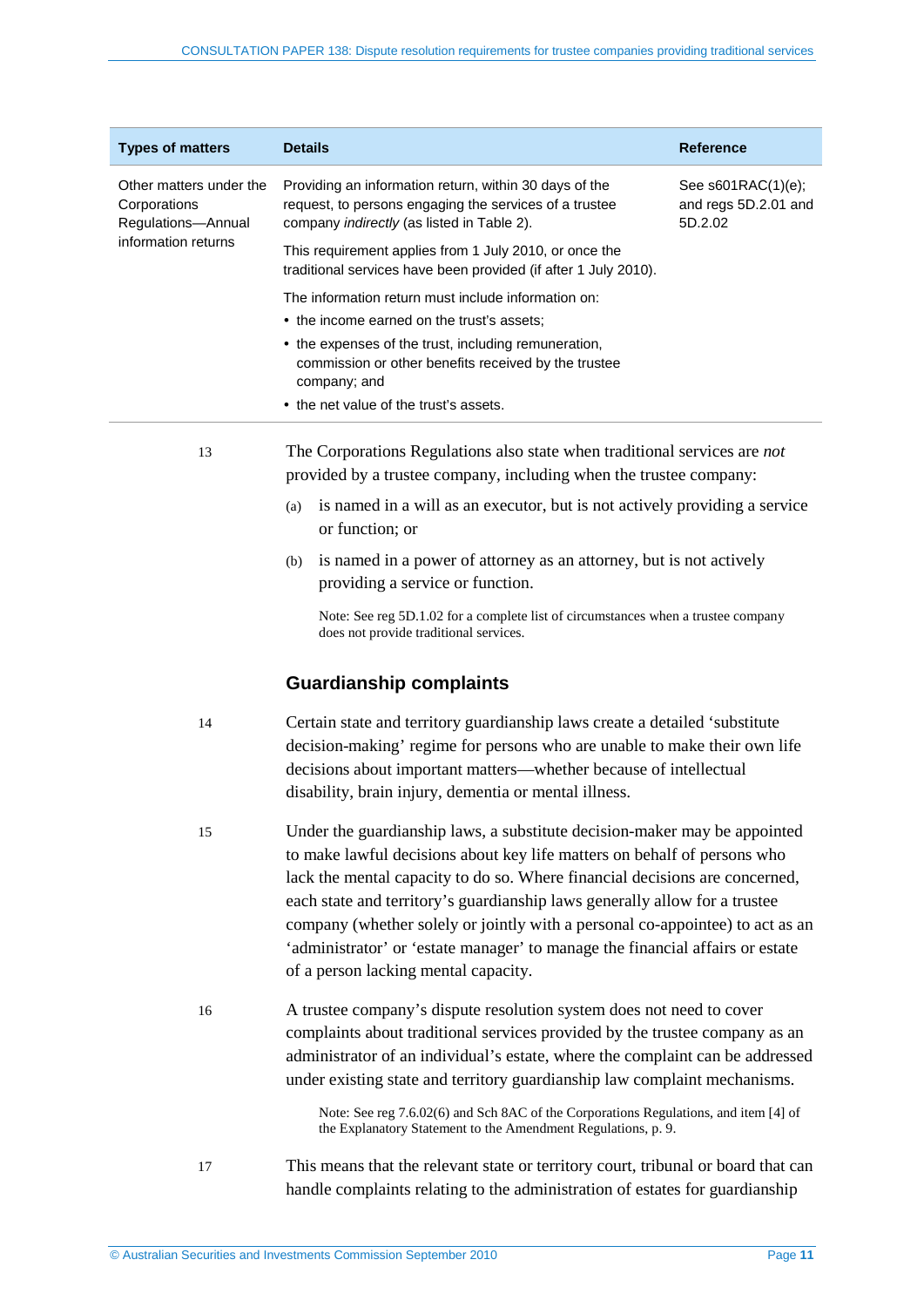purposes continues to have exclusive jurisdiction to handle the complaint. [Table 4](#page-11-1) summarises the existing complaint mechanisms for each state and territory.

| <b>No</b> | <b>State/Territory</b> | <b>Existing complaint mechanisms</b>                                    |
|-----------|------------------------|-------------------------------------------------------------------------|
| 1         | <b>ACT</b>             | • ACT Civil and Administrative Tribunal (ACAT)<br>• Supreme Court (ACT) |
| 2         | <b>NSW</b>             | • Guardianship Tribunal<br>• Supreme Court (NSW)                        |
| 3         | NT                     | • Local Court<br>• Supreme Court                                        |
| 4         | Qld                    | • Queensland Civil and Administrative Tribunal                          |
| 5         | SA                     | • Guardianship Board<br>• Supreme Court                                 |
| 6         | Tas                    | • Guardianship Board<br>• Supreme Court                                 |
| 7         | Vic                    | • Victorian Civil and Administrative Tribunal (VCAT)                    |
| 8         | <b>WA</b>              | • State Administrative Tribunal                                         |

<span id="page-11-1"></span>

| Table 4: Existing complaint mechanisms under state and territory |
|------------------------------------------------------------------|
| guardianship laws                                                |

18 The Australian Government's rationale for exempting these types of matters from the coverage of a trustee company's dispute resolution system includes:

- (a) to preserve the operation of specified state and territory laws, and consequently the jurisdiction of state and territory courts, tribunals and boards for guardianship matters; and
- (b) to ensure there is no inconsistency in dispute resolution processes that apply to guardianship for trustee companies.

Note: See *Financial Services Modernisation Regulations—Seeking public comment*, Minister for Financial Services, Superannuation and Corporate Law, Media Release No. 12, 21 August 2009, and item [4] of the Explanatory Statement to the Amendment Regulations, p. 9.

## <span id="page-11-0"></span>**Our regulatory guidance on dispute resolution**

- 19 Our regulatory guidance on dispute resolution is set out in:
	- (a) Regulatory Guide 165 *Licensing: Internal and external dispute resolution* (RG 165); and
	- (b) Regulatory Guide 139 *Approval and oversight of external dispute resolution schemes* (RG 139).

20 [Table 5](#page-12-0) summarises the key minimum requirements in RG 165 and RG 139 that currently apply to the financial services and credit industries, and ASIC-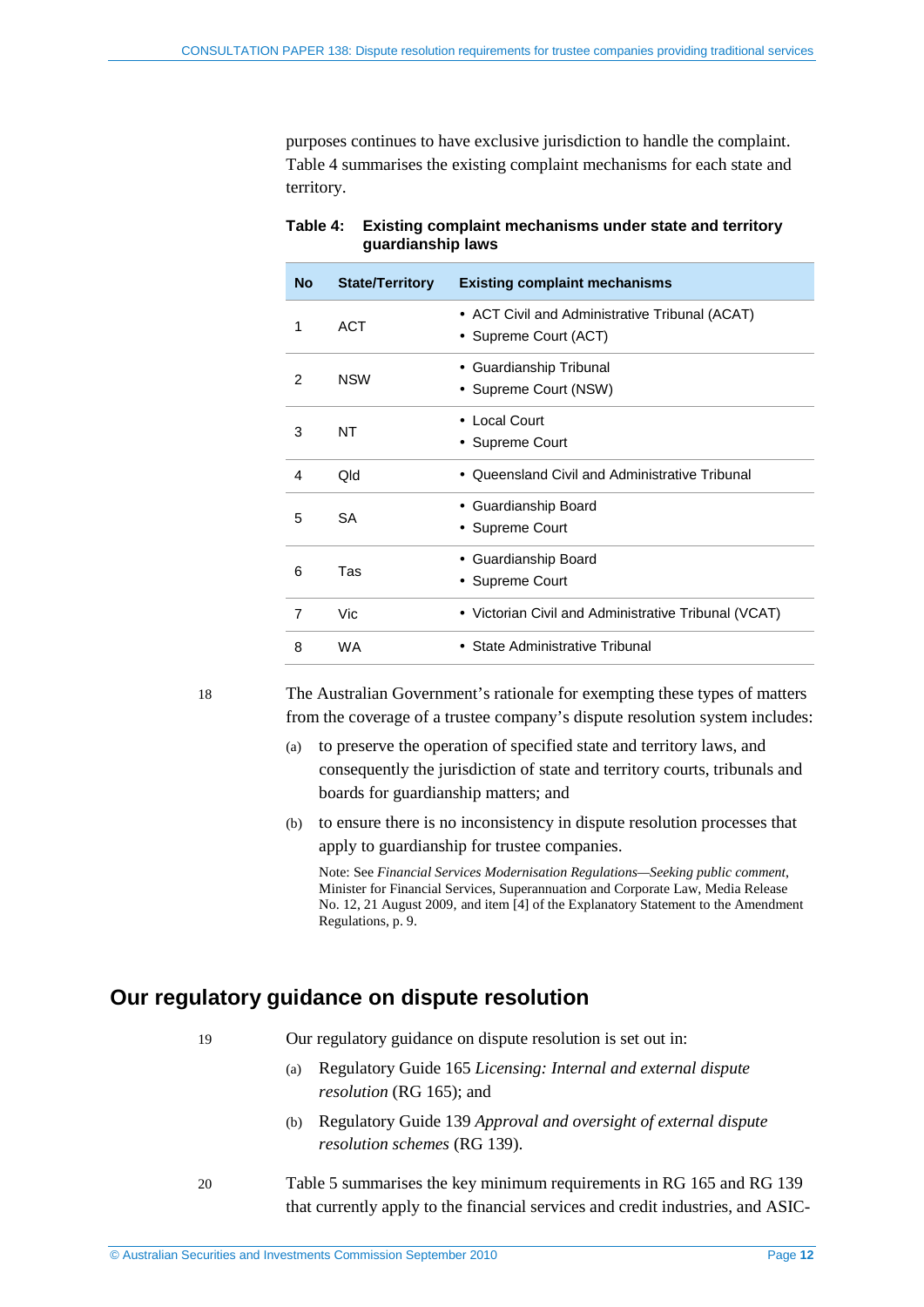approved EDR schemes under the Corporations Act and *National Consumer Credit Protection Act 2009* (National Credit Act).

Note: RG 165 and RG 139 are available from the ASIC website at [www.asic.gov.au/rg.](http://www.asic.gov.au/rg) 

#### <span id="page-12-0"></span>**Table 5: ASIC's key dispute resolution requirements for financial services and credit industries**

| <b>Requirements</b>            | <b>Details</b>                                                                                                                                                                                                                                                                                                                                                                              | <b>Reference</b> |
|--------------------------------|---------------------------------------------------------------------------------------------------------------------------------------------------------------------------------------------------------------------------------------------------------------------------------------------------------------------------------------------------------------------------------------------|------------------|
| <b>IDR</b> procedures          | Financial service providers, credit providers and credit assistance providers<br>must have in-house complaints handling procedures or internal dispute<br>resolution (IDR) procedures that:<br>• are free to complainants;                                                                                                                                                                  | <b>RG 165</b>    |
|                                | • cover the majority of complaints 'retail clients' make;                                                                                                                                                                                                                                                                                                                                   |                  |
|                                | • adopt the following definition of 'complaint' in Complaints Handling<br>Standard AS ISO 10002-2006:                                                                                                                                                                                                                                                                                       |                  |
|                                | a complaint is an expression of dissatisfaction made to an organisation,<br>related to its products or services, or the complaints handling process itself,<br>where a response or resolution is explicitly or implicitly expected                                                                                                                                                          |                  |
|                                | • satisfy the Guiding Principles in Section 4 of AS ISO 10002-2006 and the<br>following sections of AS ISO 10002-2006:                                                                                                                                                                                                                                                                      |                  |
|                                | - Section 5.1-Commitment;                                                                                                                                                                                                                                                                                                                                                                   |                  |
|                                | - Section 6.4-Resources;                                                                                                                                                                                                                                                                                                                                                                    |                  |
|                                | - Section 8.1-Collection of information (which requires financial service<br>providers to record complaints data); and                                                                                                                                                                                                                                                                      |                  |
|                                | - Section 8.2-Analysis and evaluation of complaints; and                                                                                                                                                                                                                                                                                                                                    |                  |
|                                | • appropriately document IDR procedures.                                                                                                                                                                                                                                                                                                                                                    |                  |
| Membership of<br>an EDR scheme | Financial service providers, credit providers and credit assistance providers must:<br>• belong to one or more EDR schemes approved by ASIC; and<br>• have appropriate links between their IDR procedures and EDR scheme<br>(including a system for informing complainants about the availability of<br>EDR and how to access it).                                                          | <b>RG 165</b>    |
|                                | ASIC approves and oversights the EDR schemes in accordance with<br>RG 139. The minimum requirements in RG 139 must be reflected in a<br>scheme's Constitution and/or Terms of Reference. The Constitution and<br>Terms of Reference of the scheme bind each member by 'special contract'<br>with the EDR scheme. In this way, members are required to comply with<br>scheme determinations. | <b>RG 139</b>    |
|                                | Of relevance to members, EDR schemes must meet the following<br>requirements:                                                                                                                                                                                                                                                                                                               |                  |
|                                | • the EDR scheme reports to us:                                                                                                                                                                                                                                                                                                                                                             |                  |
|                                | - systemic issues and serious misconduct;                                                                                                                                                                                                                                                                                                                                                   |                  |
|                                | - general complaints information; and                                                                                                                                                                                                                                                                                                                                                       |                  |
|                                | - information about complaints received and closed with an indication of<br>the outcome against each scheme member in their annual report;                                                                                                                                                                                                                                                  |                  |
|                                | • the EDR scheme covers complaints made by small businesses and<br>individuals, and for credit, covers complaints made by those who have<br>been provided with credit or credit services and guarantors;                                                                                                                                                                                    |                  |
|                                | • the EDR scheme covers the vast majority of types of complaints in the<br>relevant industry (or industries); and                                                                                                                                                                                                                                                                           |                  |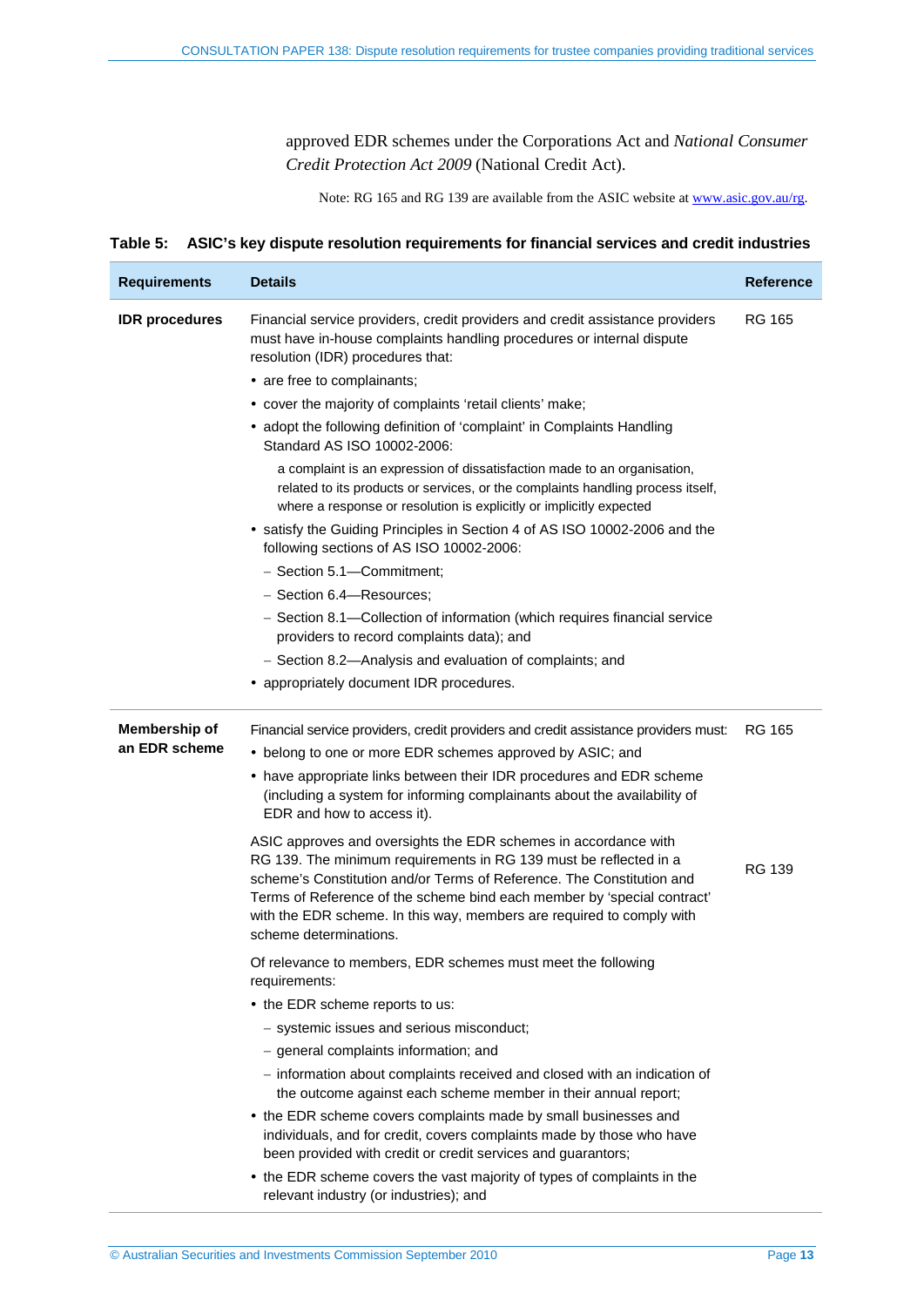| <b>Requirements</b> | <b>Details</b>                                                                                                                                                                                                   | <b>Reference</b> |
|---------------------|------------------------------------------------------------------------------------------------------------------------------------------------------------------------------------------------------------------|------------------|
|                     | • the EDR scheme operates a minimum compensation cap that is consistent<br>with the nature, extent and value of consumer transactions in the relevant<br>industry or industries.                                 |                  |
|                     | Note: From 1 January 2012, a minimum compensation cap will apply of at least<br>\$280,000 (or \$150,000 for general insurance broker complaints) for complaints<br>involving monetary values of up to \$500,000. |                  |

## <span id="page-13-0"></span>**ASIC-approved EDR schemes**

21 Two ASIC-approved EDR schemes currently exist: the Financial Ombudsman Service Limited (FOS) and the Credit Ombudsman Service Limited (COSL).

> Note: It is possible that a new EDR scheme may seek ASIC approval. The process for seeking our approval is set out in RG 139.

22 Trustee companies providing traditional services are likely to already be members of the Investments, Life Insurance and Superannuation (ILIS) stream of FOS if they provide other financial services, such as acting as a superannuation trustee, acting as a responsible entity for managed funds, providing custodial or depository services, or acting as a trustee for debenture holders.

#### **The Superannuation Complaints Tribunal**

- 23 The Superannuation Complaints Tribunal (SCT) is a statutory tribunal, established under the Superannuation (Resolution of Complaints) Act 1993 (Superannuation Complaints Act). The SCT operates differently to ASICapproved EDR schemes in that:
	- (a) the SCT is not subject to ASIC's approval and RG 139 does not apply to it; and
	- (b) the SCT only deals with complaints against trustees and certain insurers by virtue of the relevant provisions under the Superannuation Complaints Act.

## <span id="page-13-1"></span>**Objectives of this consultation paper**

- 24 This consultation paper addresses how we propose to update and refine the dispute resolution requirements in RG 165 and RG 139 to appropriately cover trustee companies providing traditional services.
- 25 The key objectives of this review are to:
	- (a) update RG 165 so trustee companies providing traditional services have IDR procedures that are in line with AS ISO 10002-2006; and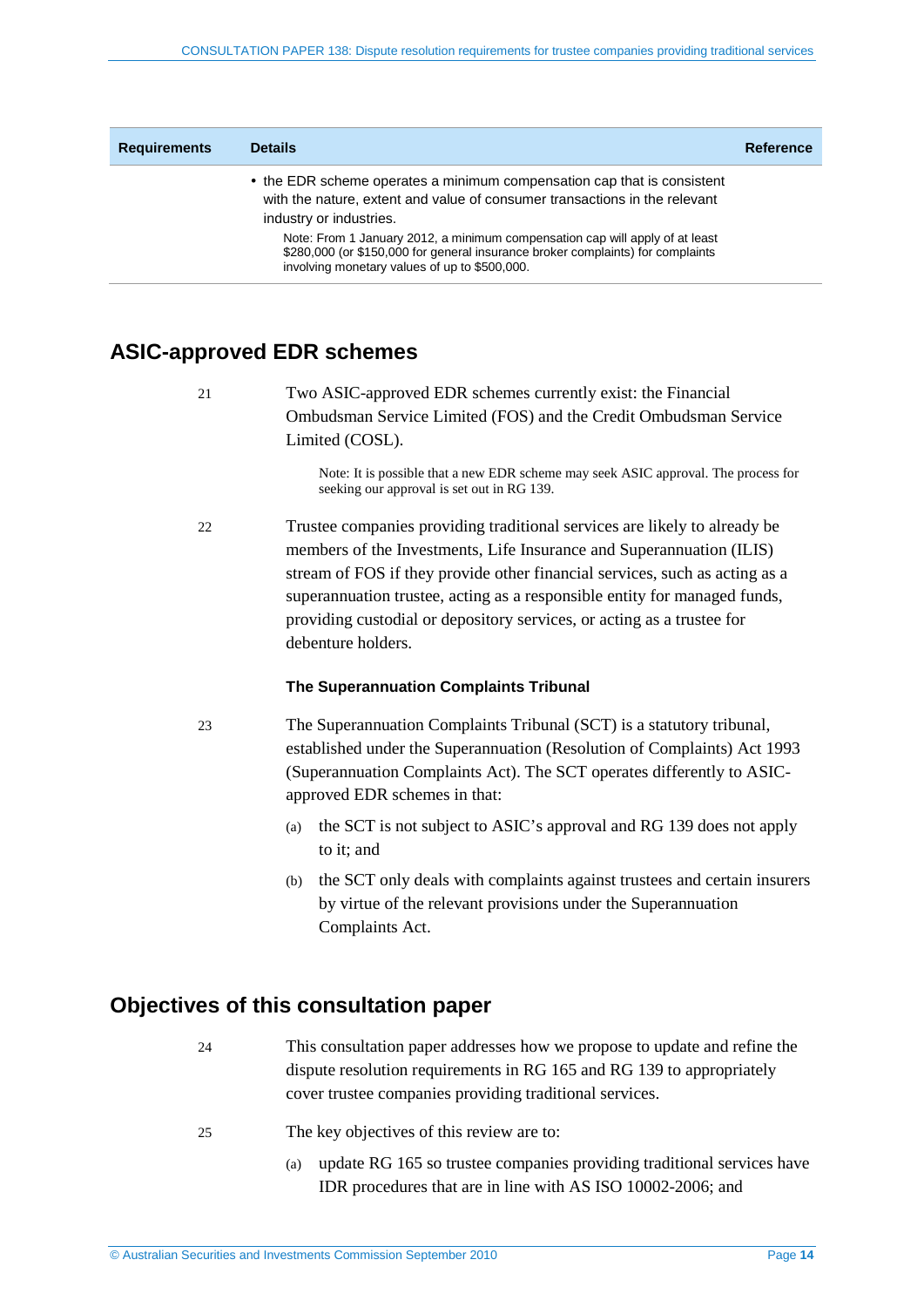- (b) develop and refine existing approaches taken by EDR schemes to cover traditional services complaints. This may involve updating RG 139 to ensure that EDR schemes have sufficient coverage for traditional services complaints.
- 26 The proposals in this paper:
	- (a) anticipate that the policy settings in RG 165 and RG 139 will broadly apply to trustee companies providing traditional services. However, special requirements or modifications may be required to ensure that:
		- (i) traditional services complaints made by beneficiaries are handled appropriately where a final outcome at IDR or EDR may affect other beneficiaries; and
		- (ii) schemes cover the vast majority of types of traditional services complaints—this relates to whether compensation awards are consistent with the nature, extent and value of traditional services complaints and the exclusions that may legitimately apply to an EDR scheme's jurisdiction; and
	- (b) assume that the Terms of Reference of the schemes will continue to allow the schemes to handle complaints relating to events that predate the date of membership of the scheme (subject to the time limits for bringing a complaint to EDR in RG 139).
- 27 In developing the proposals in this paper, we have drawn on our experience in administering the dispute resolution requirements in RG 165 and RG 139.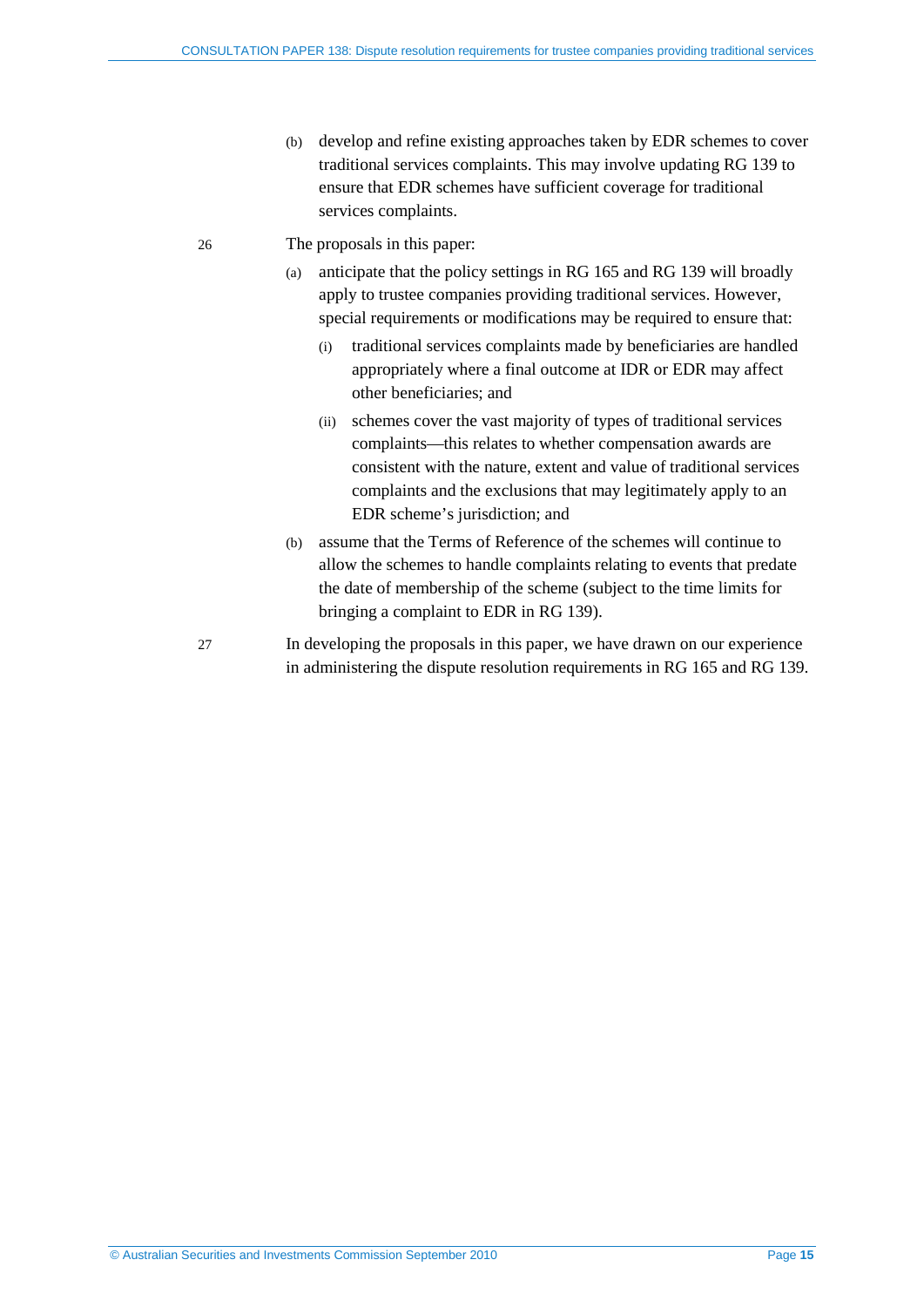# <span id="page-15-0"></span>**B IDR: Making dispute resolution work for traditional services complaints**

### **Key points**

Our proposals on how to update and refine our IDR requirements in RG 165 for traditional services relate to four key issues:

- setting a timeframe for trustee companies to handle traditional services complaints in a responsive and timely manner;
- where complaints involve more than one beneficiary, whether trustee companies should notify other interested parties (including beneficiaries) that a complaint has been received and at other key stages of the IDR process to ensure procedural fairness;
- when additional clarification might be required on how certain court processes should interact with IDR; and
- whether all other dispute resolution requirements in RG 165 should apply to trustee companies providing traditional services.

## <span id="page-15-2"></span><span id="page-15-1"></span>**Maximum timeframes for handling traditional services complaints at IDR**

## **Proposal**

**B1** We propose that trustee companies must address all traditional services complaints within a maximum 45-day timeframe at IDR, and give a final response or notification of delay within this time.

#### *Your feedback*

- B1Q1 Do you agree with Proposal [B1?](#page-15-2) If not, why not?
- B1Q2 Are there any circumstances where a 45-day timeframe is not appropriate? Please give details.

## **Rationale**

28 We consider IDR to be an important and necessary first step in the dispute resolution process. This is so that a financial service provider has an opportunity to hear client concerns and expressions of dissatisfaction and address them genuinely, efficiently and effectively. Addressing complaints at IDR in this way can also assist a financial service provider to improve their business systems and services, which are integral to growing a successful business.

29 RG 165 currently provides that, as part of the Guiding Principle of Responsiveness in Section 4 of AS ISO 10002-2006, financial service providers should be responsive to a complaint (i.e. immediately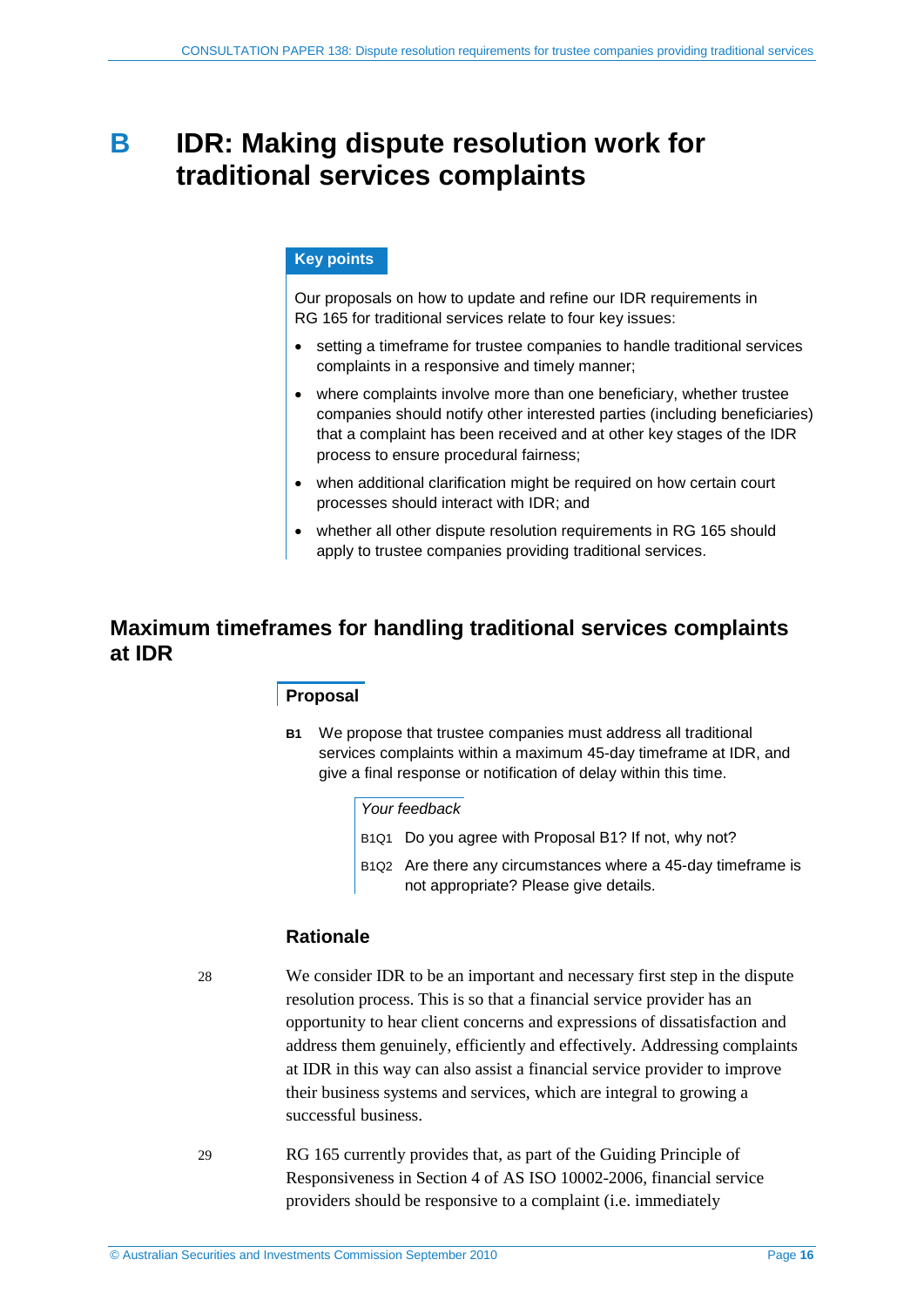acknowledge receipt of the complaint, or if this is not possible, acknowledge receipt of the complaint as quickly as possible).

30 RG 165 also states our expectation that complainants be given a timely response at IDR (i.e. the complaint is handled within a maximum 45 days at IDR). This is because independent research reveals that the timely resolution of complaints, particularly at IDR, can be instrumental in consumers being satisfied with the complaints handling process.

> Note: See paragraphs 15−21 of Consultation Paper 102 *Dispute resolution—Review of RG 139 and RG 165* (CP 102)*.*

- 31 Currently, the maximum 45-day timeframe at IDR does not affect the maximum 90 days a trustee of a superannuation fund or a retirement savings account provider has to handle an inquiry or complaint under s101 of the *Superannuation Industry (Supervision) Act 1993* (SIS Act) or s47 of the *Retirement Savings Accounts Act 1997* (RSA Act) respectively.
- 32 While we consider a maximum 90 days at IDR to be too long for handling traditional services complaints, we recognise that 45 days may be too short, particularly if other interested persons or more than one beneficiary is involved. This is because a claim by one beneficiary may potentially affect the entitlements of other beneficiaries. Appropriate handling of the complaint in a procedurally fair manner would require the trustee company to:
	- (a) properly identify all other affected parties and notify them of the receipt of the complaint in a timely manner; and
	- (b) consider such parties' views when addressing the complaint.

Handling the complaint in this way may not be possible within a maximum 45 days at IDR.

## <span id="page-16-1"></span><span id="page-16-0"></span>**IDR and complaints involving other beneficiaries**

### **Proposal**

- **B2** We propose to update RG 165 to require trustee companies to give written notice to all other reasonably identifiable interested parties (including beneficiaries) within a reasonable time from when a complaint is received at IDR and at other key stages of the IDR process. The other key stages include:
	- (a) when a final response is given within the maximum timeframe; or
	- (b) when the complainant is notified of a delay at IDR.

#### *Your feedback*

B<sub>2Q1</sub> Do you agree with Proposal B<sub>2</sub>? If not, why not?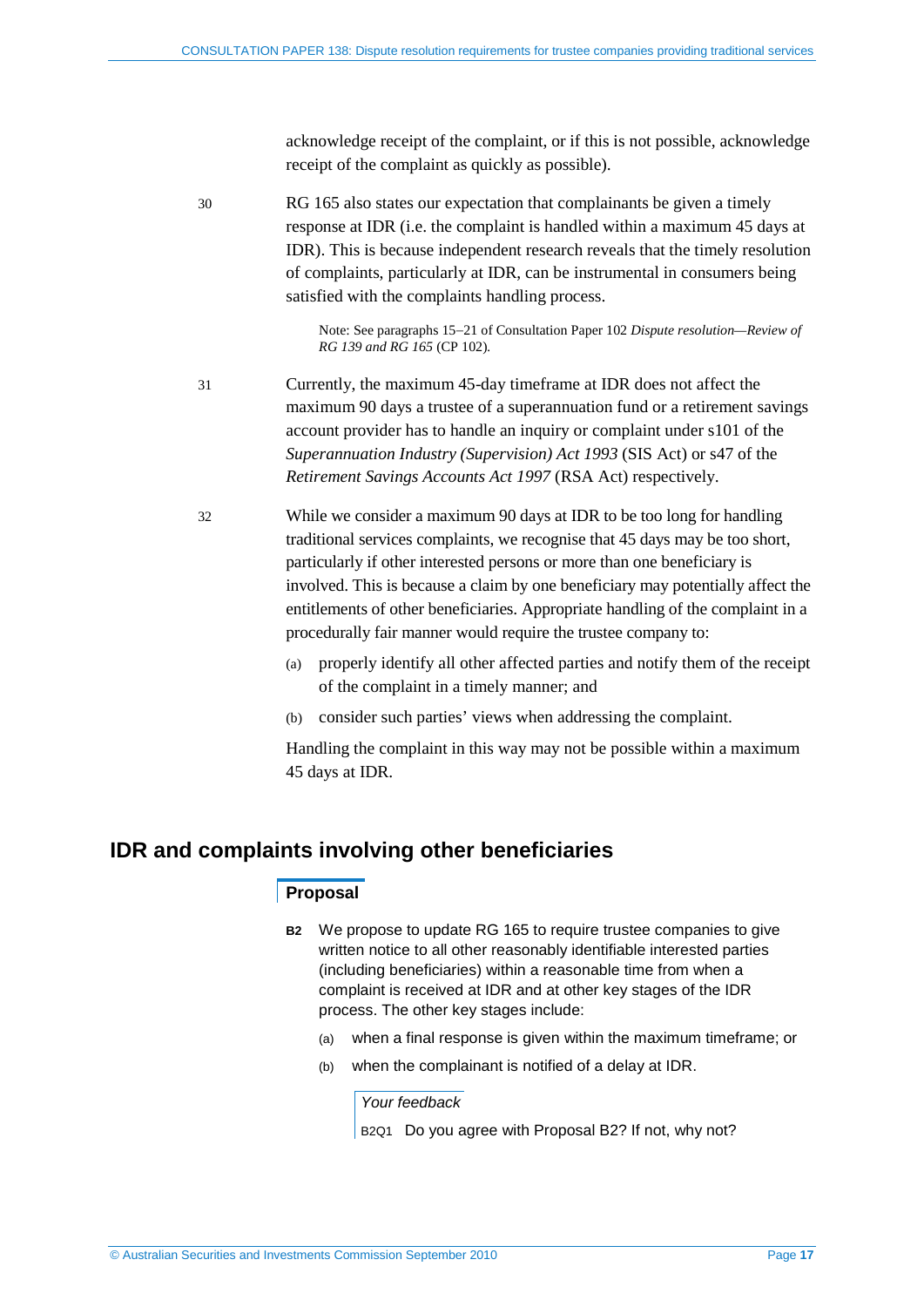- B2Q2 If you agree with this proposal, do you consider 28 days is a reasonable time for a trustee company to identify and give written notice to all other interested parties (including beneficiaries)? If not, why not, and what would be a more appropriate timeframe?
- B2Q3 Are there other key stages during the IDR process when written notification should be given to other interested parties? If so, when and why?
- B2Q4 Should more prescriptive guidance be given in RG 165 to require trustee companies to also:
	- (a) give written notice of the nature of the complaint received and the final outcome of the complaint at IDR; and
	- (b) inform other beneficiaries that they have the right to complain to an EDR scheme and the name and relevant contact details of the EDR scheme?

If not, why not? Should any other more prescriptive guidance be given? Please provide reasons for your views.

**B3** We also propose to update RG 165 to require trustee companies to consider the views of all other interested parties (including other beneficiaries) to ensure that complaints are handled fairly, efficiently and effectively at IDR.

#### *Your feedback*

B3Q1 Do you agree with Proposal B3? If not, why not?

### **Rationale**

- 33 When a trustee company manages an estate or is an executor of a will, several beneficiaries may be involved.
- 34 RG 165 does not currently provide guidance on how complaints involving multiple beneficiaries should be handled at IDR.
- 35 In the superannuation context, under s24A of the Superannuation Complaints Act, a trustee of a superannuation fund has 28 days from the receipt of a complaint to notify other persons who the trustee believes, after reasonable inquiry, would have an interest in the complaint.

## <span id="page-17-0"></span>**IDR and certain court processes**

- 36 We consider that special guidance may be required where two types of court processes interact with traditional services complaints at IDR:
	- (a) when a person has commenced legal proceedings to be included as a beneficiary; and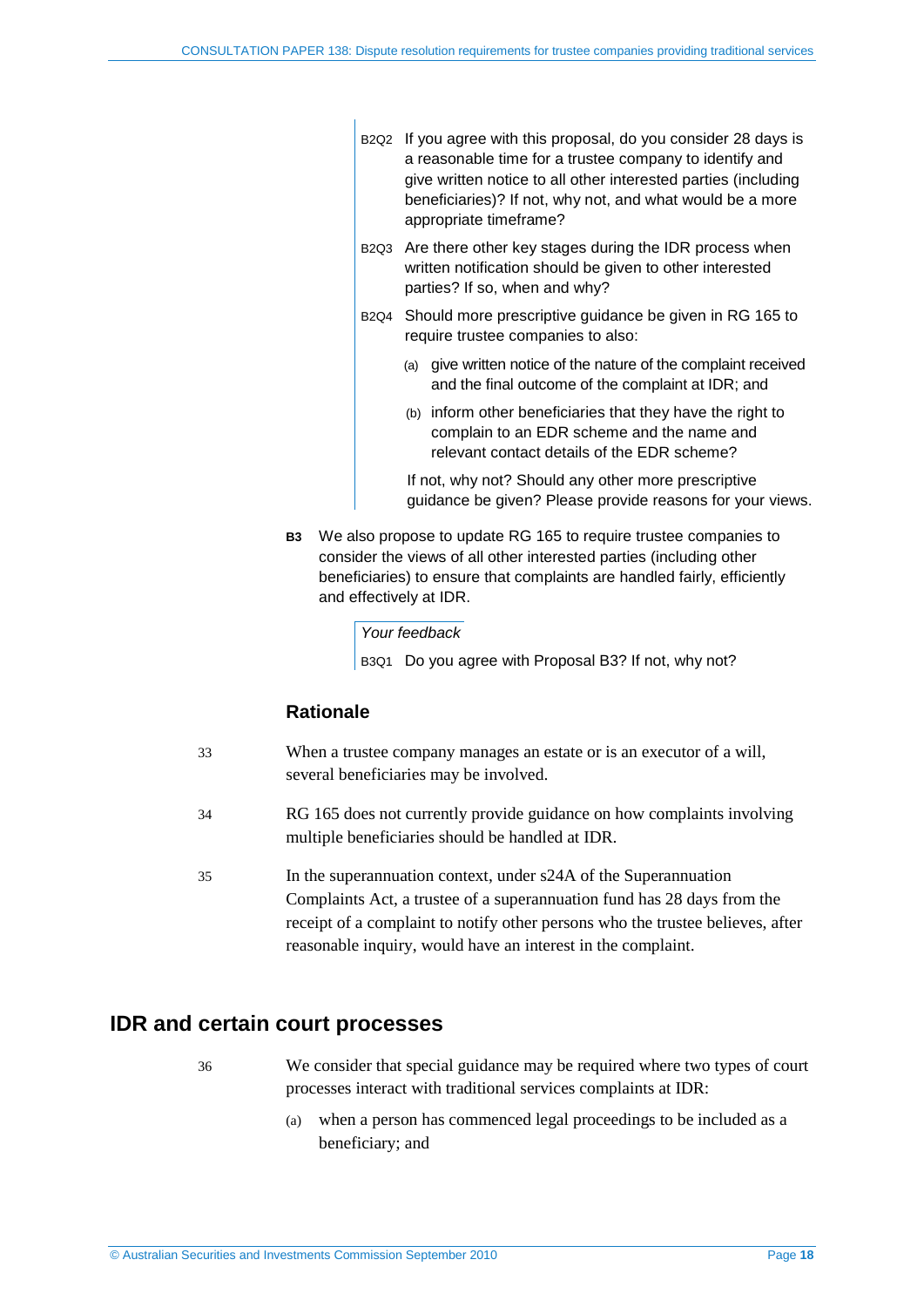(b) when a trustee company has applied to a state or territory court for an opinion, advice or direction on questions concerning the management or administration of a trust property.

## **Persons who have commenced legal proceedings to be included as a beneficiary**

### <span id="page-18-0"></span>**Proposal**

- **B4** We propose to update RG 165 to require trustee companies to:
	- (a) put on hold any related complaints at IDR that may be dependent on a court deciding whether another person should be included as a beneficiary until the court hands down its decision; and
	- (b) notify all related complainants in writing of the reasons for the complaint being put on hold.

#### *Your feedback*

- B4Q1 Do you agree with Proposal [B4?](#page-18-0) If not, why not?
- B4Q2 Do you consider that our guidance should specify a timeframe within which written notification should be given, and also require trustee companies to advise all related complainants of the details of the legal proceedings? If not, why not?

#### **Rationale**

37 We consider that putting complaints on hold until a court has determined whether a person will be included as a beneficiary will allow more efficient and effective complaints handling. To proceed with the complaint before a court has determined this issue could result in the complaint having to be dealt with again at IDR.

## **Seeking an opinion, advice or direction from a court**

## <span id="page-18-1"></span>**Proposal**

**B5** We propose to update RG 165 to acknowledge that trustee companies may first obtain an opinion, advice or direction from a court, if this is necessary to address the traditional services complaint or related complaints at IDR.

#### *Your feedback*

- B5Q1 Do you agree with Proposal [B5?](#page-18-1) If not, why not?
- B5Q2 Do you consider that the maximum timeframes at IDR, discussed at Proposal [B1,](#page-15-2) should allow for complaints to be put on hold until the court opinion, advice or direction is received? If not, why not?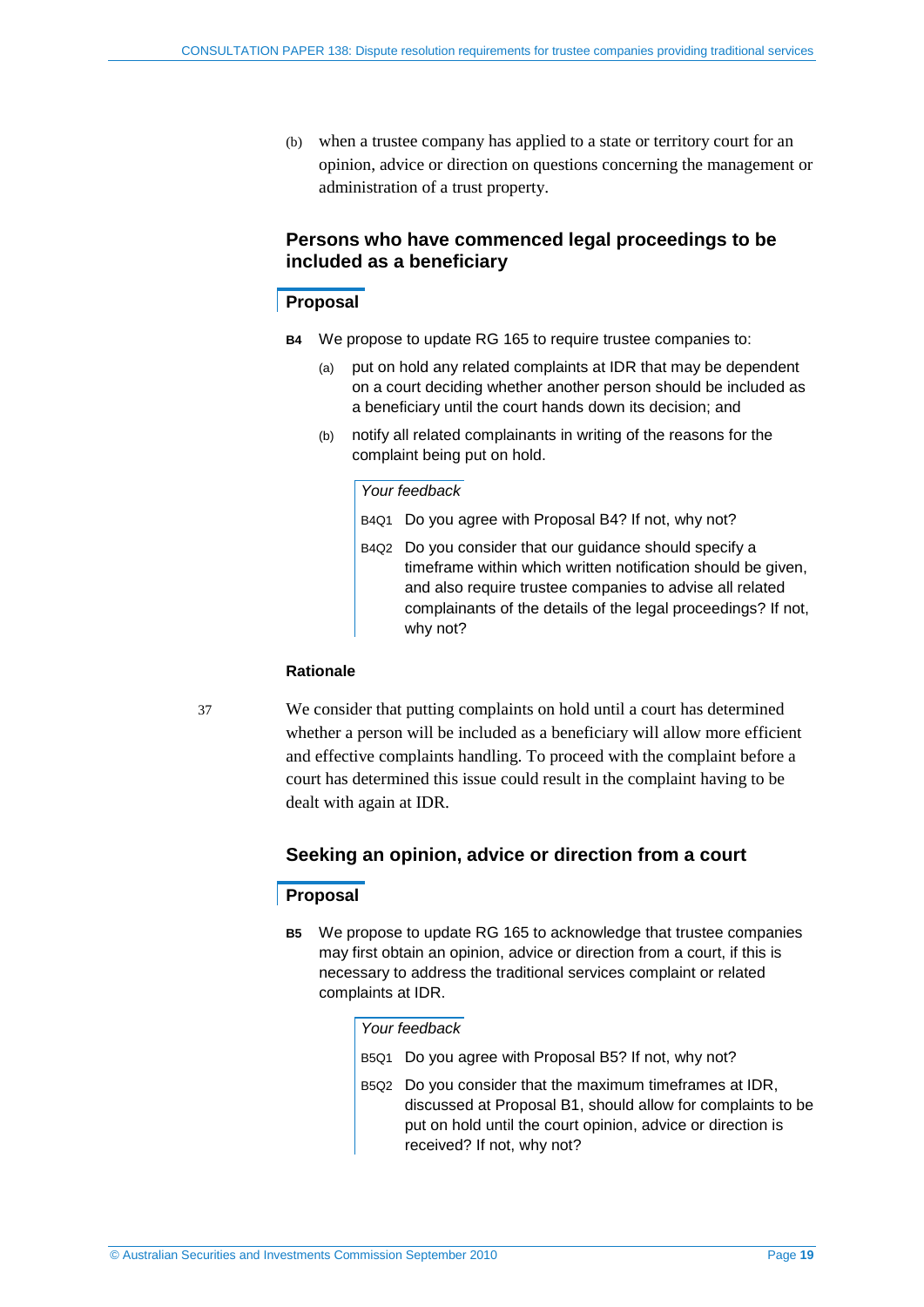#### **Rationale**

| 38 | A trustee company may apply to a court for an opinion, advice or direction on<br>questions concerning the management or administration of a trust property.                                                                                                                   |
|----|-------------------------------------------------------------------------------------------------------------------------------------------------------------------------------------------------------------------------------------------------------------------------------|
|    | Note: See s63, <i>Trustee Act 1958</i> (NSW); s96, <i>Trusts Act 1973</i> (Old); s91, <i>Trustee Act</i><br>1936 (SA); Rules of the Supreme Court (Vic.) 055 r3; s92, Trustees Act 1962 (WA);<br>s63, <i>Trustee Act 1925</i> (ACT); and s47, <i>Trustee Act 1898</i> (Tas.). |
| 39 | The receipt of such an opinion, advice or direction may be relevant to the<br>handling of certain complaints at IDR.                                                                                                                                                          |
| 40 | We consider that the efficient and effective handling of traditional services<br>complaints may best be achieved at IDR if the handling of the complaint, or<br>other related complaints, are put on hold until the court opinion, advice or<br>direction is received.        |

## <span id="page-19-0"></span>**Application of RG 165 to trustee companies providing traditional services**

#### **Proposal**

**B6** Other than our proposals at B1−B5, we propose to update RG 165 so that it is clear that the dispute resolution requirements in RG 165 apply to traditional services complaints.

### *Your feedback*

B6Q1 Do you agree with Proposal B6? If not, why not? Please identify where you consider RG 165 should not apply, or where modifications should be made. Please provide reasons for your views.

## **Rationale**

41 Other key dispute resolution requirements in RG 165 that would apply to traditional services complaints would include requiring trustee companies to:

- (a) adopt the definition of 'complaint' in AS ISO 10002-2006;
- (b) adopt the Guiding Principles at Section 4 of AS ISO 10002-2006 and the following sections of AS ISO 10002-2006:
	- (i) Section 5.1—Commitment;
	- (ii) Section 6.4—Resources;
	- (iii) Section 8.1—Collection of information; and
	- (iv) Section 8.2—Analysis and evaluation of complaints;
- (c) have appropriate links between IDR and EDR processes; and
- (d) have an appropriate system for recording complaints.

Note: See RG 165.80-165.87, and Appendix 1 of RG 165.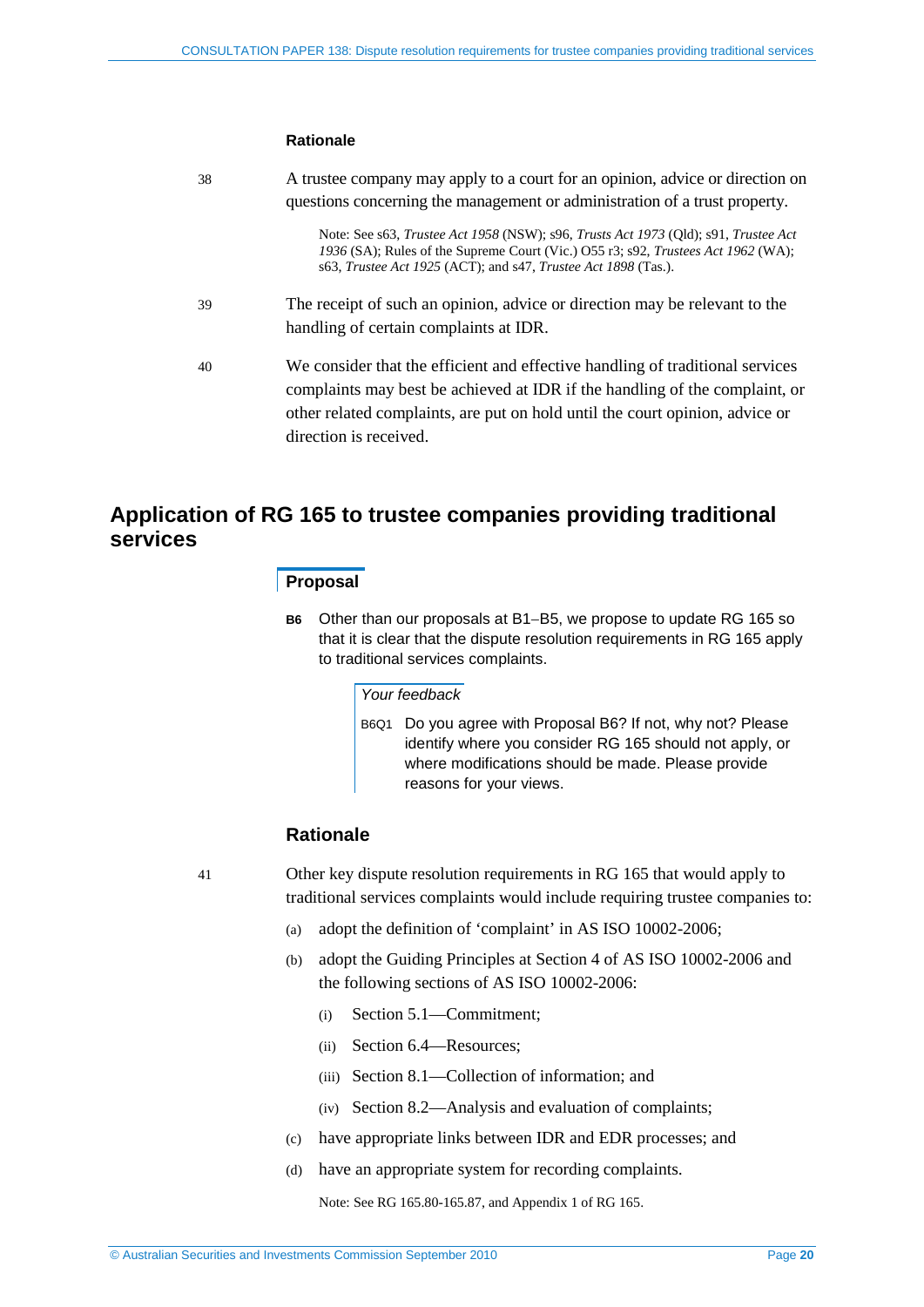# <span id="page-20-0"></span>**C EDR: Scheme coverage for traditional services complaints**

### **Key points**

Under RG 139, EDR schemes are required to handle the vast majority of types of complaints in the financial services or credit industries they cover and award compensation up to an amount that is consistent with the nature, extent and value of client transactions in the industry.

Our proposals on EDR scheme coverage for traditional services relate to five key issues:

- setting a minimum compensation cap for traditional services complaints;
- adopting an approach so EDR outcomes can be binding on more than one beneficiary;
- the extent to which current legitimate EDR scheme exclusions should continue to apply for traditional services complaints;
- whether new EDR scheme exclusions are appropriate for traditional services complaints; and
- how EDR schemes should handle complaints involving a trustee company acting jointly with a co-personal appointee.

## <span id="page-20-2"></span><span id="page-20-1"></span>**Setting a minimum compensation cap at EDR for traditional services complaints**

### **Proposal**

- **C1** We propose that from 1 May 2011 (when the dispute resolution requirements start for traditional services), when a complaint is brought by a client who has directly engaged the services of a trustee company, an ASIC-approved EDR scheme should:
	- (a) be able to handle the traditional services complaint if it involves monetary amounts of \$500,000 or less; and
	- (b) be able to award compensation of at least \$280,000 per claim.

#### *Your feedback*

- C1Q1 Do you agree with Proposal [C1?](#page-20-2) If not, why not? Where possible, please provide statistical data to support your view.
- <span id="page-20-3"></span>**C2** We are considering two options when a traditional services complaint is brought by a beneficiary. From 1 May 2011, an ASIC-approved EDR scheme should *either*:
	- (a) be able to handle the traditional services complaint according to the compensation cap described at Proposal C1; or
	- (b) be able to: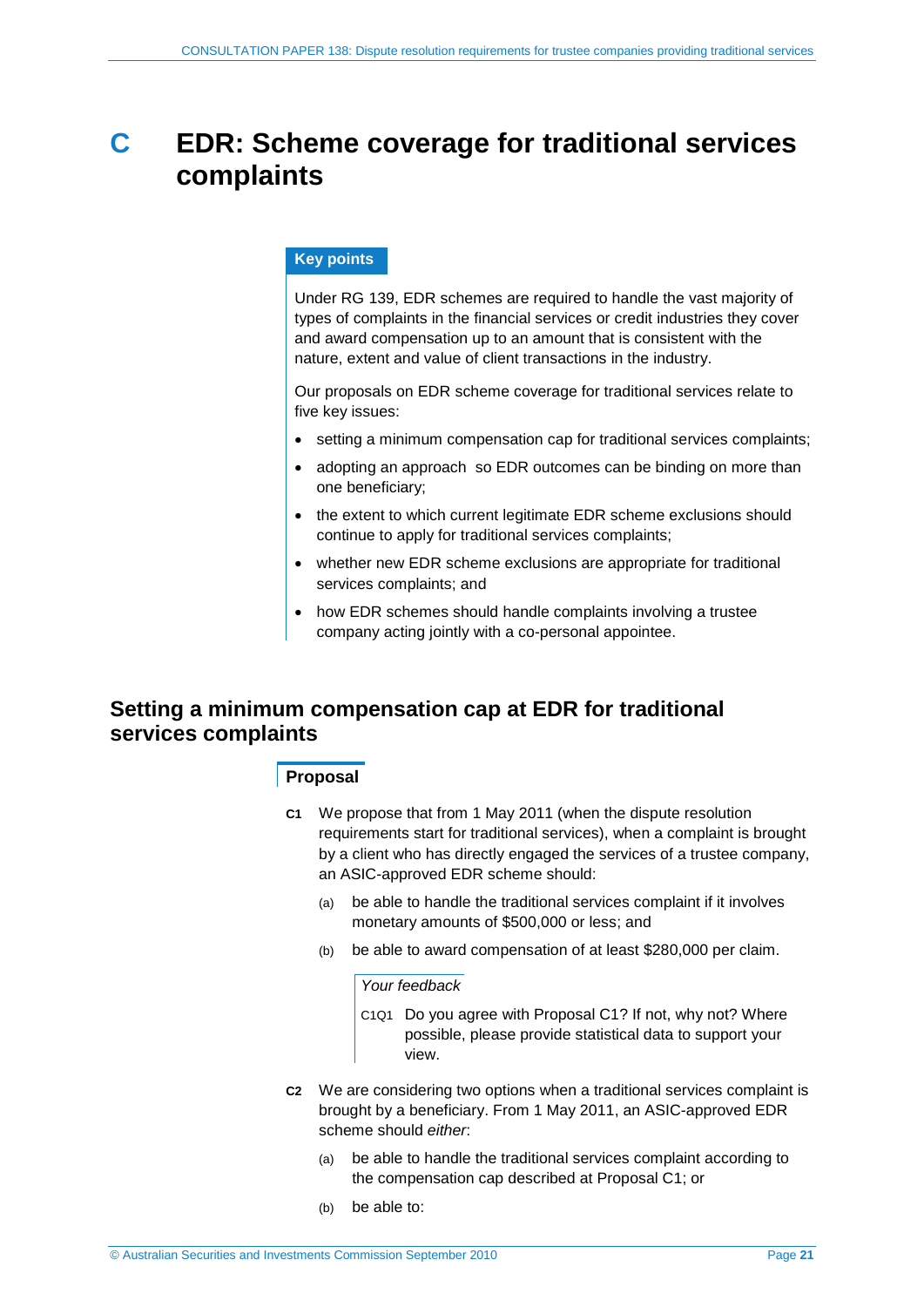- (i) handle the traditional services complaint if it involves monetary amounts of \$10 million or less; and
- (ii) award compensation of at least \$1 million per claim.

#### *Your feedback*

- C2Q1 At what level should a scheme's compensation cap be set for traditional services complaints brought by a beneficiary? Should the compensation cap be the same as Proposal C1 or should a higher cap apply? Please provide reasons, and where possible statistical data to support your view.
- C2Q2 If you consider that a higher cap should apply, do you agree with the higher cap suggested at Proposal C2, or should a cap set at an intermediate level apply? Please provide reasons, and where possible statistical data to support your view.
- C2Q3 Should the higher cap be limited to traditional services complaints where there is a dispute between beneficiaries' competing interests (e.g. the allocation of assets within an estate)? The compensation cap at Proposal C1 would then apply to all other beneficiary complaints (e.g. alleged mismanagement of the estate by the trustee). Please provide reasons.
- C2Q4 Do you consider that Proposal [C1](#page-20-2) or the higher cap at C2Q2 should apply to complaints brought by settlors or other persons who can appoint or remove a trustee, or vary the trust instrument, under a charitable or other trust? Please provide reasons, and where possible statistical data to support your view.
- <span id="page-21-0"></span>**C3** We propose to review the adequacy of the compensation cap at Proposals [C1](#page-20-2) and [C2](#page-20-3) in two years from the start of the dispute resolution requirements for trustee companies (i.e. in May 2013).

#### *Your feedback*

C3Q1 Do you agree with Proposal [C3?](#page-21-0) If not, why not?

## **Rationale**

- 42 Currently, for an EDR scheme to be ASIC-approved, it must be able to award compensation up to a capped amount that is consistent with the nature, extent and value of client transactions in the relevant industry or industries the scheme covers: see RG 139.154–139.160 and RG 139.175– 139.189.
- 43 From 1 January 2010 to 31 December 2011, EDR schemes are required to accept and handle complaints where the value of the claim involved is \$500,000 or less. However, the scheme can only award compensation up to a capped amount. What that amount is will depend on the different monetary limits the scheme used to operate before 1 January 2010: e.g. for most complaints at FOS, award up to \$280,000 per claim, except for (a) claims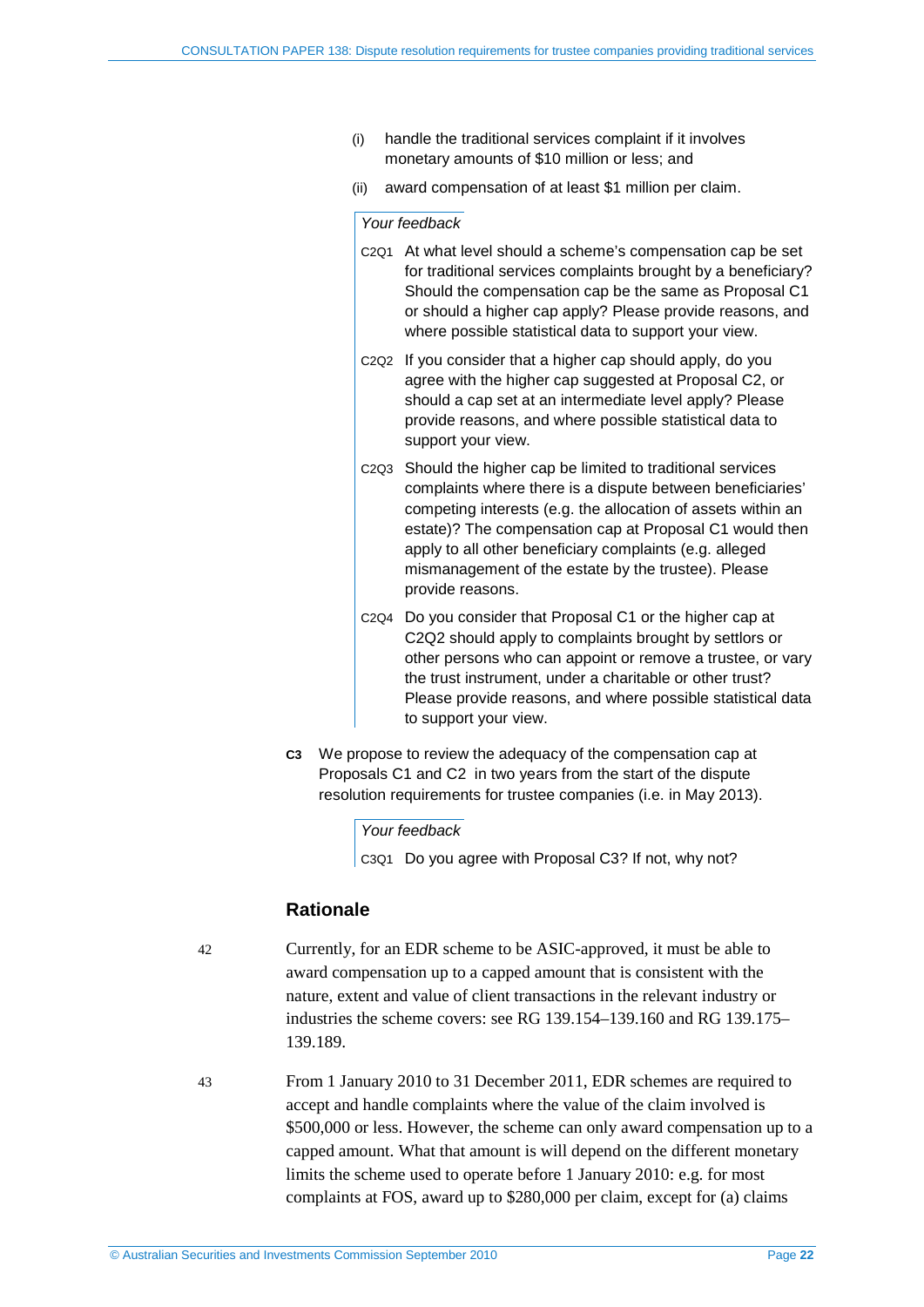relating to managed investments, stockbroking, securities or any derivative products and financial planning (award up to \$150,000), and (b) except for most claims against a general insurance broker (award up to \$100,000).

<span id="page-22-0"></span>44 From 1 January 2012, all schemes will be required to:

- (a) allow complainants access to the scheme where the value of a claim does not exceed \$500,000; and
- (b) be able to award compensation of at least \$280,000 (unless the complaint relates to general insurance brokers, for which compensation of at least \$150,000 must be available).

Note: Some streams of FOS already meet this requirement.

- 45 Under this compensation cap approach:
	- (a) separate claims cannot be aggregated for the purposes of awarding compensation;
	- (b) schemes must be able to award interest or earnings in addition to the compensation cap; and
	- (c) the compensation cap of \$280,000 must be indexed every three years from 1 January 2012 by the higher of the increase in the consumer price index (CPI) or male total average weekly earnings (MTAWE).

Note: See RG 139.175–RG 139.189 for further information on these requirements.

- 46 On the evidence we currently have we consider the cap mentioned at paragraph [44](#page-22-0) would be consistent with the nature, extent and value of most claims brought by direct clients of traditional services as the types of claims are likely to be similar to claims currently brought by consumers and investors in relation to other financial services and products. If you have evidence to suggest that this is not the case we would appreciate receiving it.
- 47 We consider that an initial threshold of \$500,000, and compensation capped at \$280,000, may not appropriately cover claims brought by a beneficiary (whether or not more than one beneficiary is interested in the complaint).
- 48 In determining at what level a more appropriate higher compensation cap for complaining beneficiaries should be set, we consider the following should be taken into account:
	- (a) the Australian Government's reasons for bringing beneficiaries within the dispute resolution system;
	- (b) that the definition of 'retail client' includes beneficiaries who are individuals who control up to \$10 million and small businesses;
	- (c) the nature, value and extent of complaints involving beneficiaries; and
	- (d) the impact a higher cap may have on compensation arrangements.

Note: A consultation paper on compensation arrangements for trustee companies will be released shortly.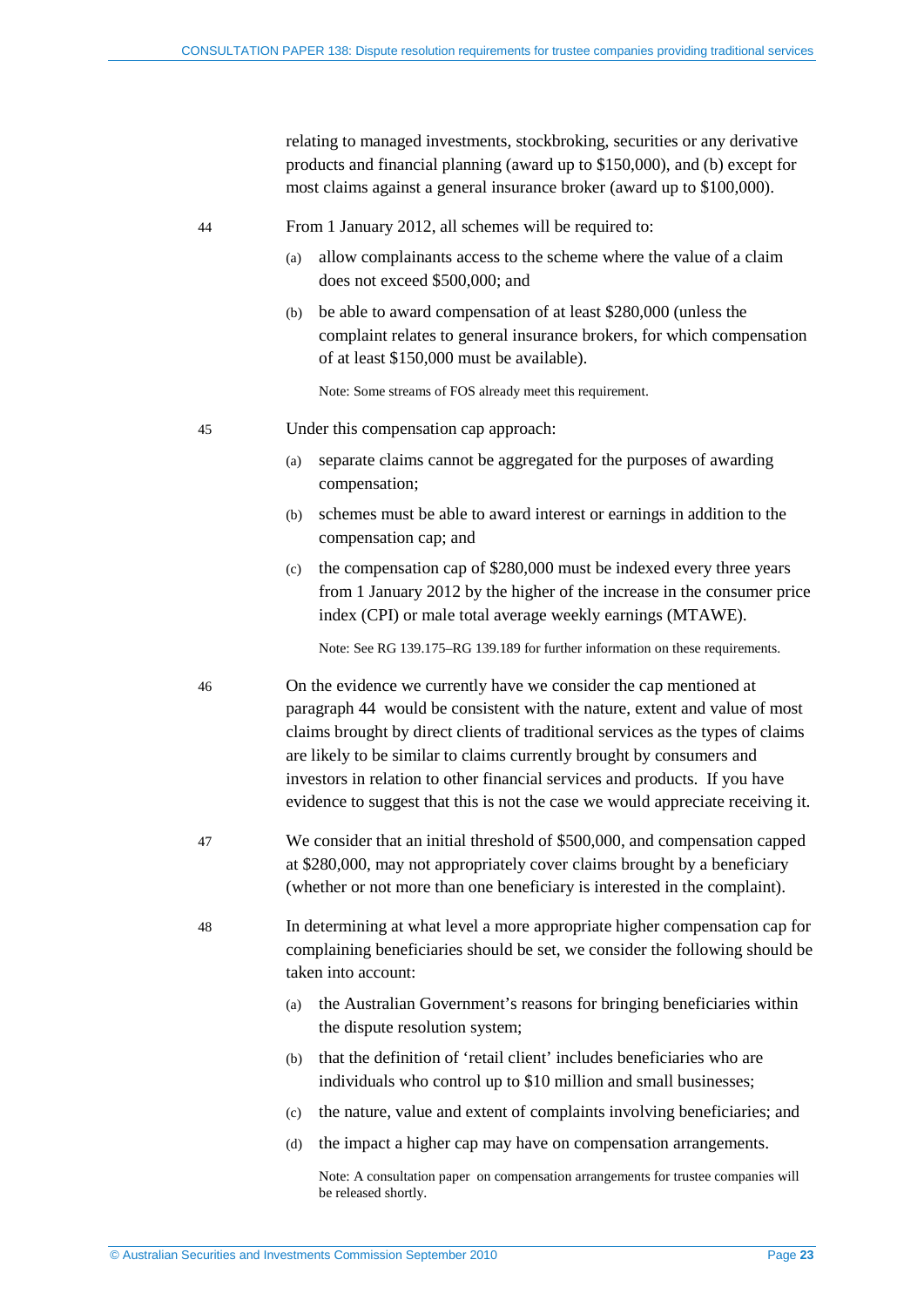- 49 We consider that an initial \$10 million threshold would be consistent with the current approach in RG 139 (where a complainant can access a scheme if the value of their claim does not exceed \$500,000). The \$500,000 amount is linked to the value of most products under the retail client test at s761G. The proposed \$10 million amount for traditional services is linked to the maximum amount of money a retail client can control under s761G(12), and reg 7.1.17C, which modifies the definition of 'retail client' for traditional services.
- 50 We base the proposed requirement to be able to award compensation of at least \$1 million to the complaining beneficiary on most wills or estates under management, including the family home and a mix of other assets (i.e. shares, superannuation entitlements, bank account savings and other investments).
- 51 We also base a proposed \$1 million compensation cap on:
	- (a) the Australian Bureau of Statistics survey on Household Wealth and Wealth Distribution conducted in 2005–06 (cat no. 6554.0), which reported that Sydney households have an average net worth of \$697,000; and
	- (b) the HILDA survey on Families, Incomes and Jobs in 2009, which reported that:
		- (i) the average household net worth of Australians in 2006 was \$664,867; and
		- (ii) the average household net worth of 45–54 year olds in 2006 was \$821,500, and for 55–64 year olds was \$1,029,598, after which assets are drawn on for the retirement life stage.

Note: This measure is based on assets minus debts, and the 2010 statistics will only be available in 2012.

52 We consider that a \$1 million cap may be appropriate for complaints brought by a beneficiary as household wealth is likely to have increased since 2006, notwithstanding the likely effects of the global financial crisis.

## <span id="page-23-0"></span>**Waiver and deed of release at the beginning of the EDR process where beneficiaries have differing interests in the complaint**

## **Background**

53 We anticipate that ASIC-approved EDR schemes will receive a diverse range of traditional services complaints, including complaints:

> (a) made by retail clients who have directly engaged the trustee company to prepare a will, trust instrument, power of attorney or agency arrangement;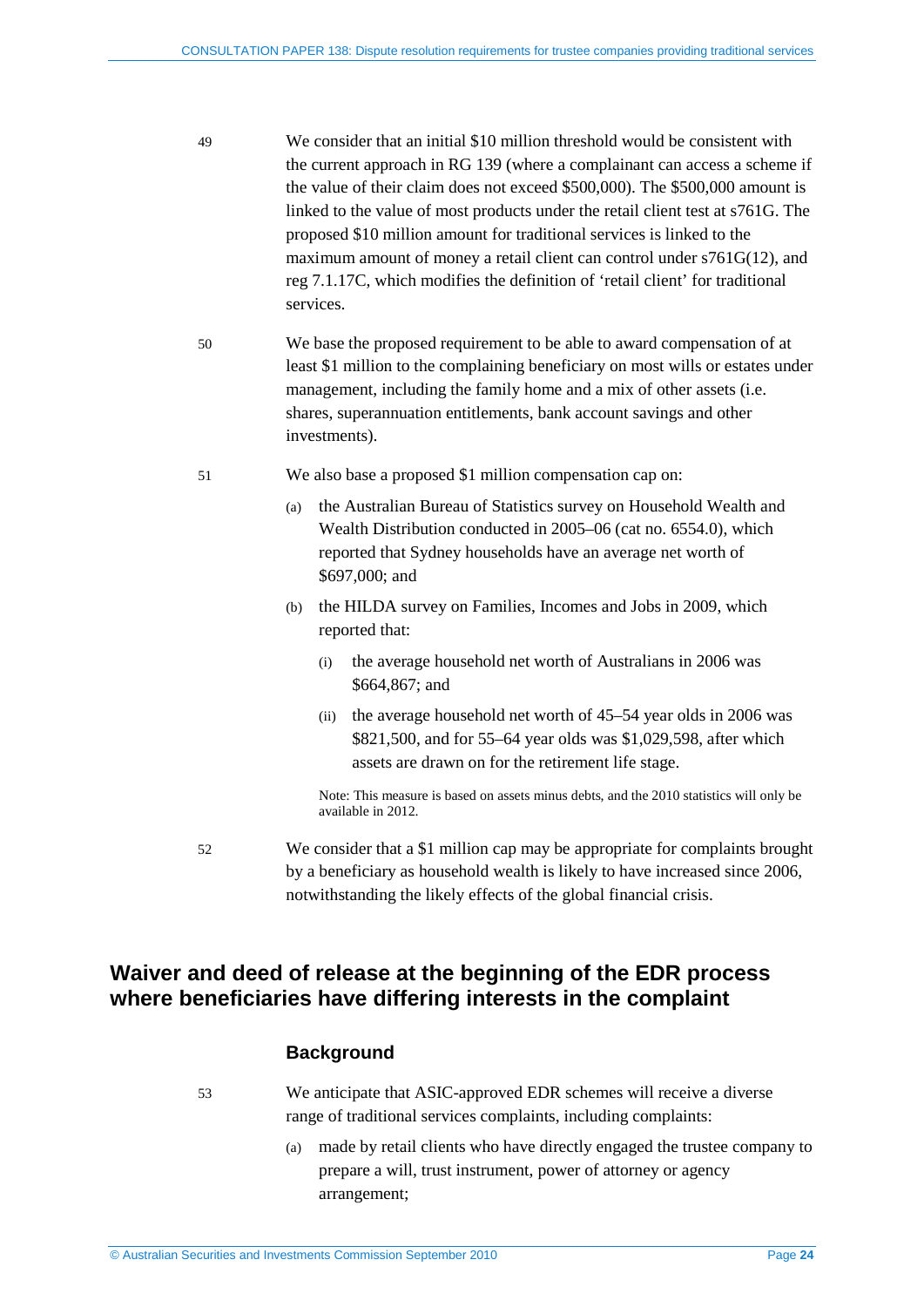- (b) made by a sole beneficiary;
- (c) made by a beneficiary, where other beneficiaries under the estate are interested in the complaint; and
- (d) made by certain persons (i.e. settlors of the trust, or persons who have the power to appoint or remove a trustee, or vary the trust terms) relating to a charitable or other trust.
- 54 Currently, scheme complaints handling processes, as set out in a scheme's Constitution and Terms of Reference, are based on:
	- (a) the Constitution and Terms of Reference forming a special contract between each scheme member and the scheme; and
	- (b) complaints generally being raised by a client who has directly engaged the services of the relevant financial services provider who is a member of the scheme.
- 55 RG 139 currently requires that an EDR scheme outcome should not bind the complainant if they do not choose to accept it. However, if the complainant accepts the EDR scheme outcome, the scheme or member may require the complainant to accept the EDR outcome in full and final satisfaction of the claim, so the EDR outcome is binding on both parties (i.e. the balance of the claim cannot be pursued in another forum, such as a court of competent jurisdiction).

Note: See RG 139.175–RG 139.189 for further information on this requirement.

- 56 Where traditional services complaints involve more than one beneficiary, an EDR scheme recommendation or determination about the entitlements of one beneficiary may potentially affect another or all other beneficiaries' entitlements. This will particularly be the case where one beneficiary's interests differ from another's and relate to a finite pool of assets. For these types of complaints, waiver and deed of release by the complaining beneficiary at the end of the EDR process (if the complainant accepts the scheme outcome) may lead to further complaints by other affected beneficiaries if the other affected beneficiaries do not agree to the EDR scheme outcome.
- 57 We consider, therefore, that a modified waiver and deed of release approach in RG 139 is required for complaints where one beneficiary makes a complaint and one or more other beneficiaries have a different interest in the outcome to the complaining beneficiary.

Note: There may be some types of complaints involving life tenants and capital beneficiaries where agreement to taking part in an EDR scheme process may be unlikely (e.g. the favoured party has no interest in taking part).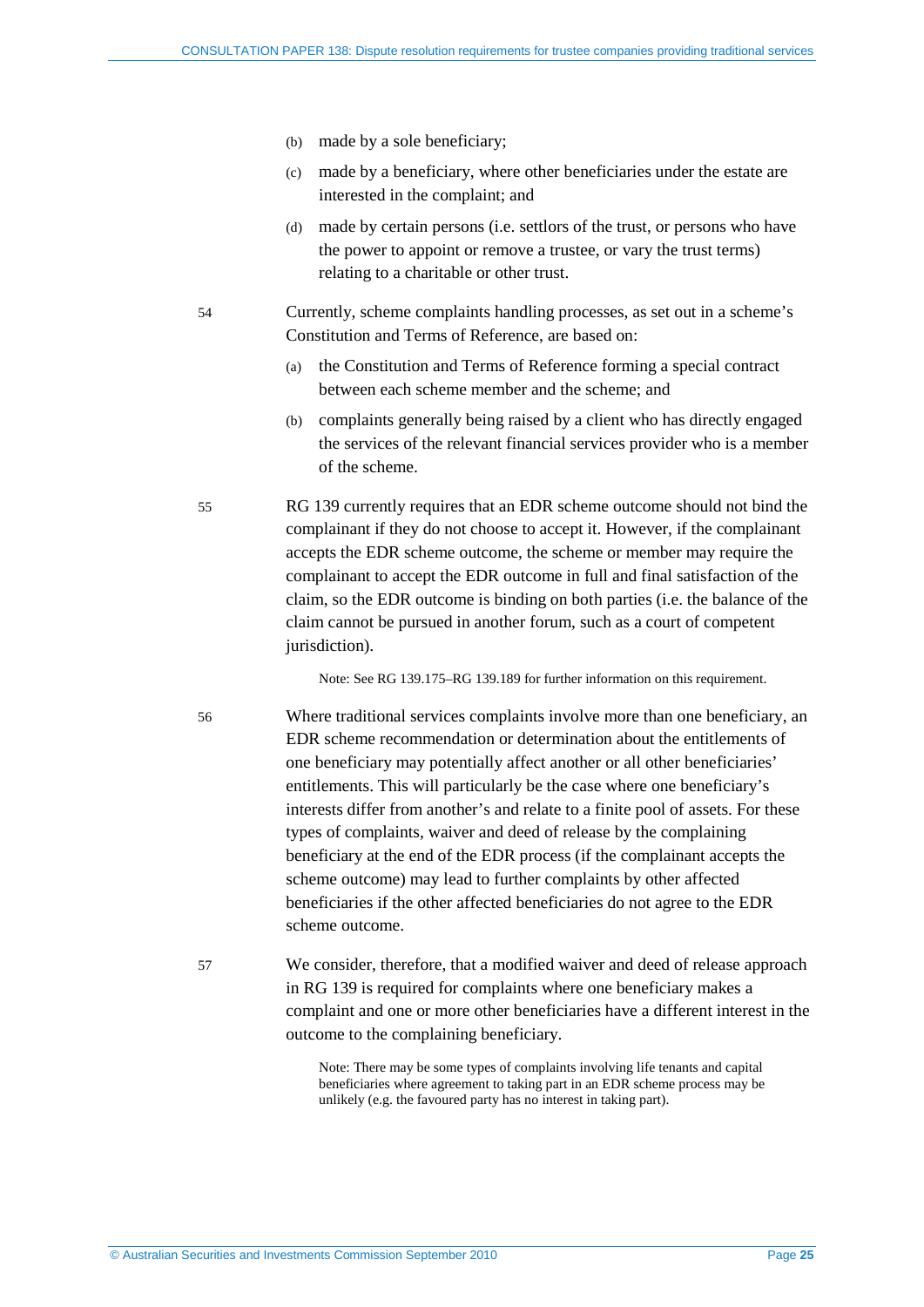## **Proposal**

**C4** We propose that:

- (a) an EDR scheme should not handle a complaint involving more than one beneficiary unless all beneficiaries *first agree* to the scheme's jurisdiction and being bound by the ultimate outcome able to be achieved by the scheme (if an outcome is achieved); and
- (b) after the complaint has been assessed as being within the scheme's jurisdiction, the scheme would have the discretion to discontinue handling the complaint if at any stage, after all parties have first agreed to the scheme's jurisdiction and the final outcome at EDR, the scheme forms the view that a court would be the more appropriate forum in the circumstances.

#### *Your feedback*

- C4Q1 Do you agree with Proposal C4? If not, why not?
- C4Q2 Do you consider there are more efficient and effective ways to modify the waiver and deed of release approach than Proposal C4? Please provide reasons for your view.

## **Rationale**

58 Upfront agreement to the scheme's jurisdiction would save the scheme from investing time and resources in handling the complaint where one or more beneficiaries is likely to refuse to give a waiver or deed of release once the scheme has made a determination. It would enable beneficiary parties to more quickly go to court if the scheme cannot handle the complaint.

59 We understand that this approach may be unsatisfactory to some stakeholders, as beneficiaries would be bound to accept the ultimate scheme result, even if they later find they do not like it at the end of the EDR process. Waiver and deed of release at the start of the EDR process would mean that the complainant and other interested parties would lose their right to complain to a court if they are dissatisfied with the final outcome achieved at EDR.

> Note: Waiver and deed of release would not apply if no final outcome is achieved at EDR because the scheme exercised its discretion to discontinue handling the complaint.

60 Under this approach, we anticipate that there may be few complaints where all beneficiaries agree to be bound at the beginning of the scheme process, although this may be more likely where fewer beneficiaries are interested in the complaint. Agreement may only be reached when other beneficiaries consider that the complainant has the means and a real intention to go to court, and where significant costs to the estate may be incurred.

61 In addition, some beneficiaries may be minors or lack the mental capacity to give a waiver and deed of release: see also Proposal C6(b).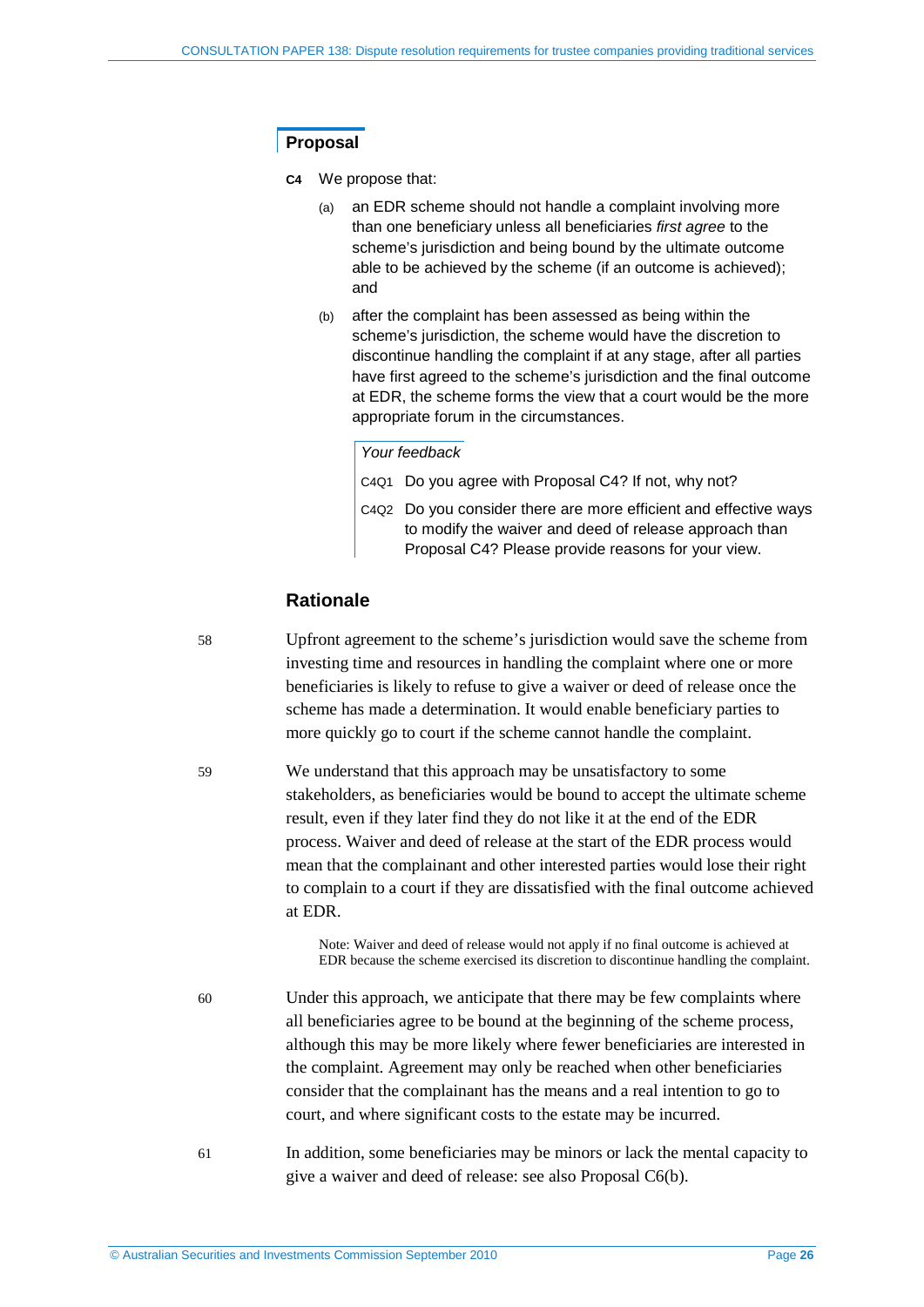## <span id="page-26-1"></span><span id="page-26-0"></span>**Current legitimate exclusions from EDR scheme jurisdiction for traditional services**

## **Proposal**

**C5** We propose to update RG 139 to confirm that the existing legitimate exclusions at RG 139.173 apply to traditional services complaints.

#### *Your feedback*

C5Q1 Do you agree with Proposal [C5?](#page-26-1) If not, why not?

- **C6** We also propose that the following three legitimate exclusions in an EDR scheme's Terms of Reference may apply to traditional services complaints:
	- (a) complaints relating to the management of a common fund as a whole;
	- (b) complaints that would more appropriately be dealt with by a court (e.g. where a complainant or an interested beneficiary is a minor or lacks mental capacity; and
	- (c) complaints relating to the level of a fee or charge—unless they relate to non-disclosure, misrepresentation or incorrect application of the fee or charge; or where the complaint concerns a breach of any legal obligation or duty on the part of the trustee company.

#### *Your feedback*

- C6Q1 Do you agree with Proposal C6? If not, why not?
- C6Q2 Do you agree that where a complaining beneficiary or an interested beneficiary is a minor (i.e. under 18 years of age) or lacks mental capacity, the scheme can assess the complaint as being more appropriately dealt with by a court? If not, why not?
- C6Q3 Can a scheme assess the complaint as being appropriately dealt with by a court where not all beneficiaries are known?
- C6Q4 Do you consider there are other current exclusions in the FOS Terms of Reference that should apply or be refined for traditional services complaints? If so, what are they and how should they be refined?

## **Rationale**

- 62 For an EDR scheme to be ASIC-approved, and remain ASIC-approved, it must cover the vast majority of types of consumer complaints in the relevant industry or industries they cover: see RG 139.154–139.174. This means exclusions should be kept to a minimum.
- 63 However, EDR schemes may, under their Terms of Reference, legitimately exclude certain types of complaints from jurisdiction, including:
	- (a) complaints that have already been 'dealt with' in another forum (i.e. a decision on the merits having been made by a court, tribunal or another ASIC-approved EDR scheme);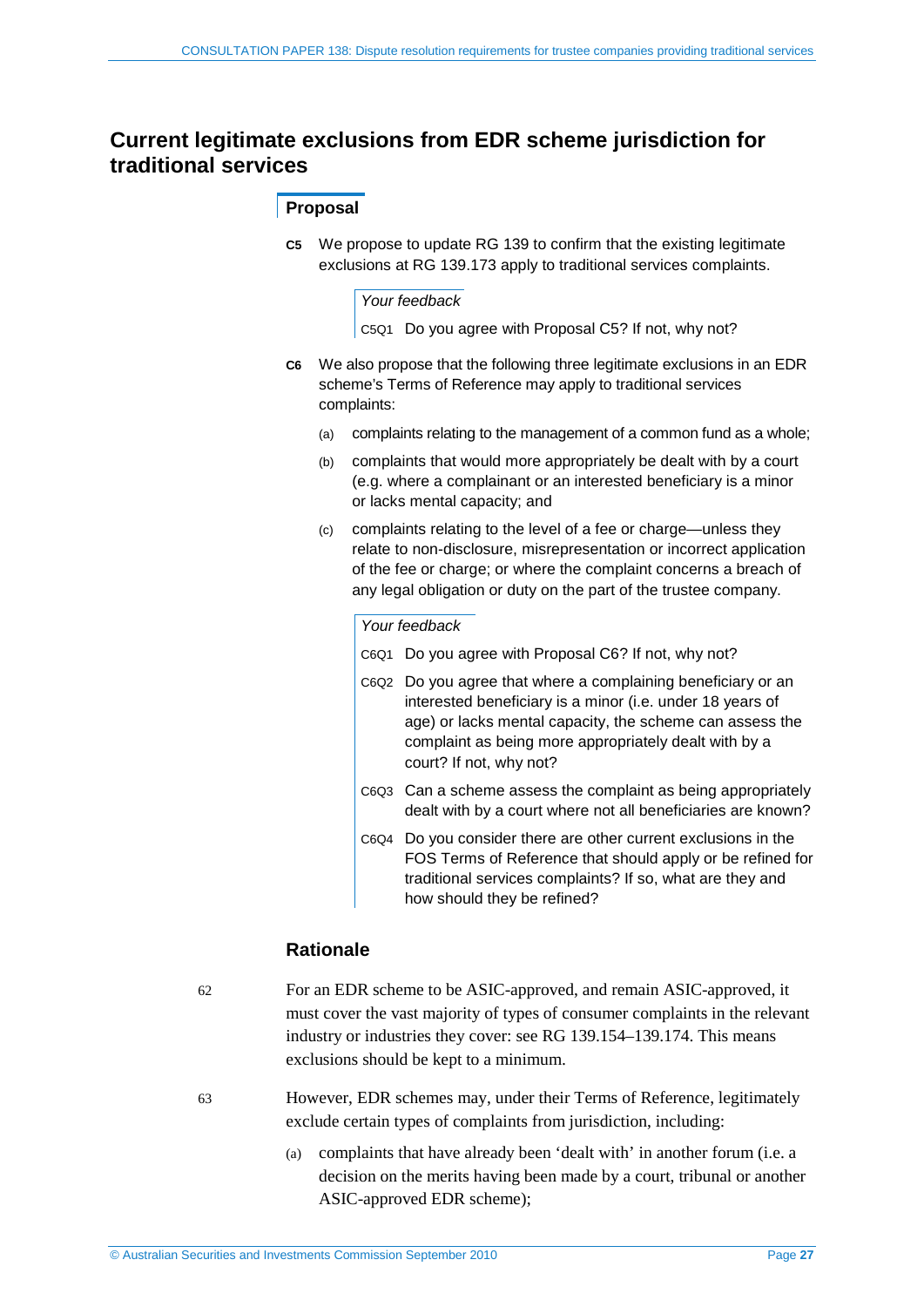- (b) complaints that relate solely to the member's commercial policy (unless they involve the responsible lending requirements for credit and margin lending financial services);
- (c) complaints that relate solely to the underlying performance of an investment; and
- (d) complaints that are frivolous and vexatious.

Note: See RG 139.173. These legitimate exclusions are currently reflected in the FOS Terms of Reference at paragraphs 5.1 and 5.2. A copy of the current FOS Terms of Reference is available at the FOS website: see [http://www.fos.org.au.](http://www.fos.org.au/centric/home_page/about_us/terms_of_reference_b.jsp)

#### **Complaints relating to the management of a fund as a whole**

- 64 Under paragraph 5.1(i) of the FOS Terms of Reference, FOS may exclude complaints relating to the 'management of a fund as a whole'. The FOS Operational Guidelines clarify that 'management of a fund as a whole' includes decisions made about the day-to-day operation of the fund or scheme that apply to all members of the fund, including investment decisions made by a manager.
- 65 Under s601SCA, a trustee company may pool together into a 'common fund' estate money for two or more estates administered by the trustee company for investment.

66 In managing a common fund, the trustee company must:

- (a) if more than one common fund is established, ensure that each fund has a distinguishing fund number;
- (b) keep proper accounts for each common fund; and
- (c) not contravene an express provision of the estate by putting estate money into a common fund.

Note: See s601SCB.

- 67 Section 601SCC and Sch 2 of the Amendment Regulations set more specific requirements about how trustee companies must manage common funds. These requirements commenced on 1 July 2010 and include:
	- (a) trustee companies must ensure that their board puts in writing decisions relating to certain key matters, including trustee company decisions on the investment strategy for a common fund and the type of expert advice to be sought about proposed investments;
	- (b) trustee companies may only enter into a derivative when managing and administering a common fund in certain circumstances; and
	- (c) trustee companies must not apply income from the investment for a common fund other than to pay the trustee company's fees for the proper administration and management of the fund.

Note: See regs 5D.2.05 and 5D.2.06.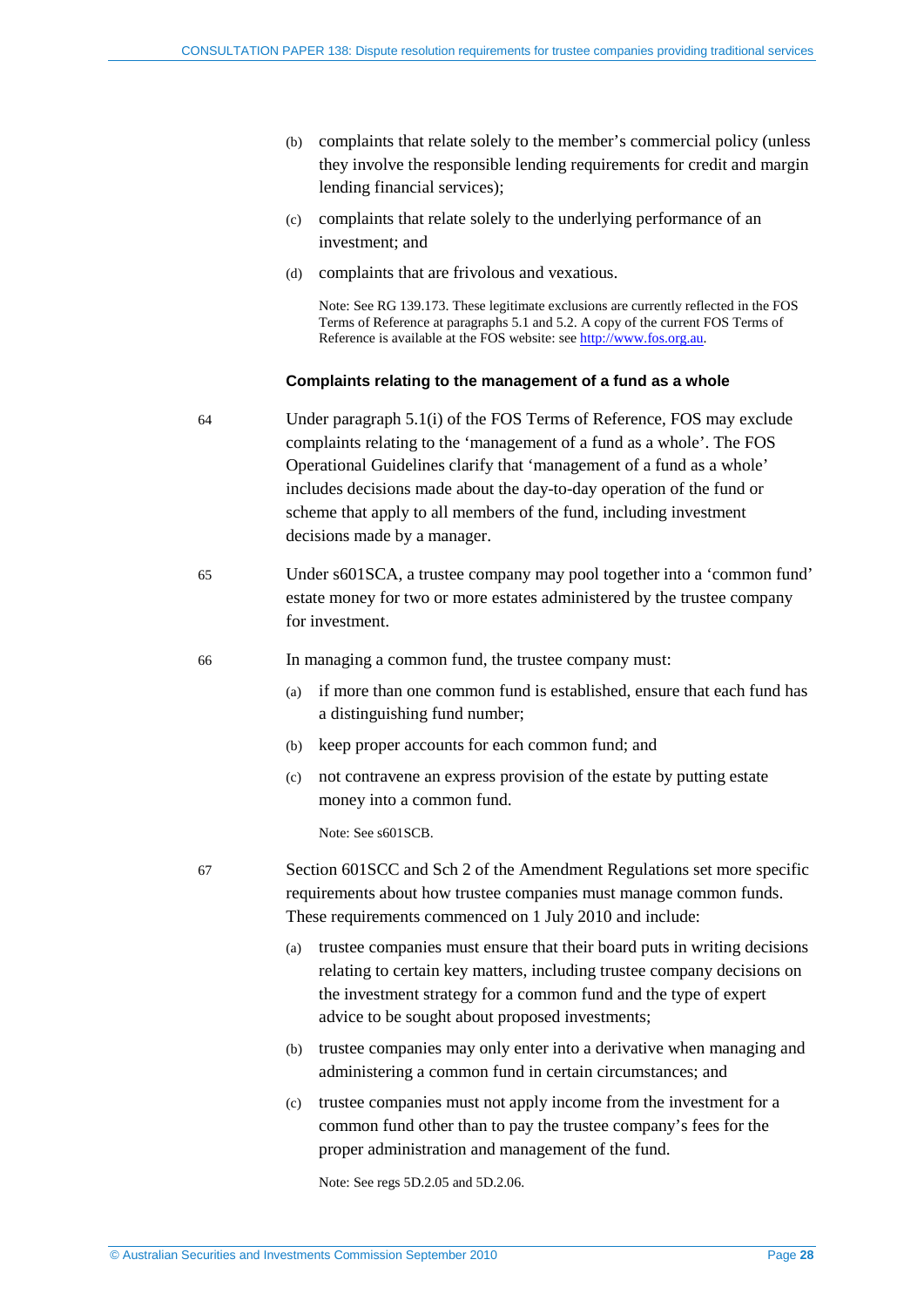68 We consider that decisions about the management of a fund as a whole involve largely commercial decisions that should generally be left to a trustee company. Therefore these types of complaints should be legitimately outside the scope of an EDR scheme's jurisdiction.

#### **Complaints more appropriately dealt with in court**

- 69 Under paragraph 5.2(a) of the FOS Terms of Reference, FOS may exercise its discretion to exclude from its jurisdiction complaints that may be more appropriately dealt with in another forum—that is, by a court, tribunal, another ASIC-approved EDR scheme or the Privacy Commissioner. This discretion may be exercised at any point during the handling of a claim by the scheme.
- 70 There may be traditional services complaints where a person challenges the validity of a later will (that does not include them as a beneficiary) on grounds that the testator lacked mental capacity at the time the later will was made. We consider that these types of complaints may be legitimately excluded from EDR scheme jurisdiction on grounds that they are more appropriately dealt with in another forum (i.e. a court).

#### 71 This is because:

- (a) before the EDR scheme could handle the complaint, the person seeking to be included as a beneficiary would need to commence legal proceedings before they could be covered by the trustee company's dispute resolution system; and
- (b) proper handling of the complaint would require a detailed assessment of the facts and witness testimony (including the testimony of medical experts) to properly ascertain whether the testator lacked mental capacity at the time the later will was made. As EDR schemes are not bound by strict evidentiary requirements, a court would be the more appropriate forum to handle the complaint.
- 72 We consider that where a complaining beneficiary or one or more interested beneficiaries are minors (i.e. under 18 years of age) or lack mental capacity, the scheme should assess the complaint as being more appropriately dealt with in court. This is because courts have established processes to appoint or remove a 'litigation guardian' for a minor or person lacking mental capacity.

#### **Complaints relating to the level of fee charged by a trustee company**

73 Under paragraph 5.1(b) of the FOS Terms of Reference, FOS may not consider a complaint about the level of a fee, premium, charge or interest rate—unless the complaint relates to the non-disclosure, misrepresentation or incorrect application of the fee, premium, charge or interest rate, taking into account any scale or practices generally applied by the trustee company; or where the complaint concerns a breach of any legal obligation or duty on the part of the trustee company.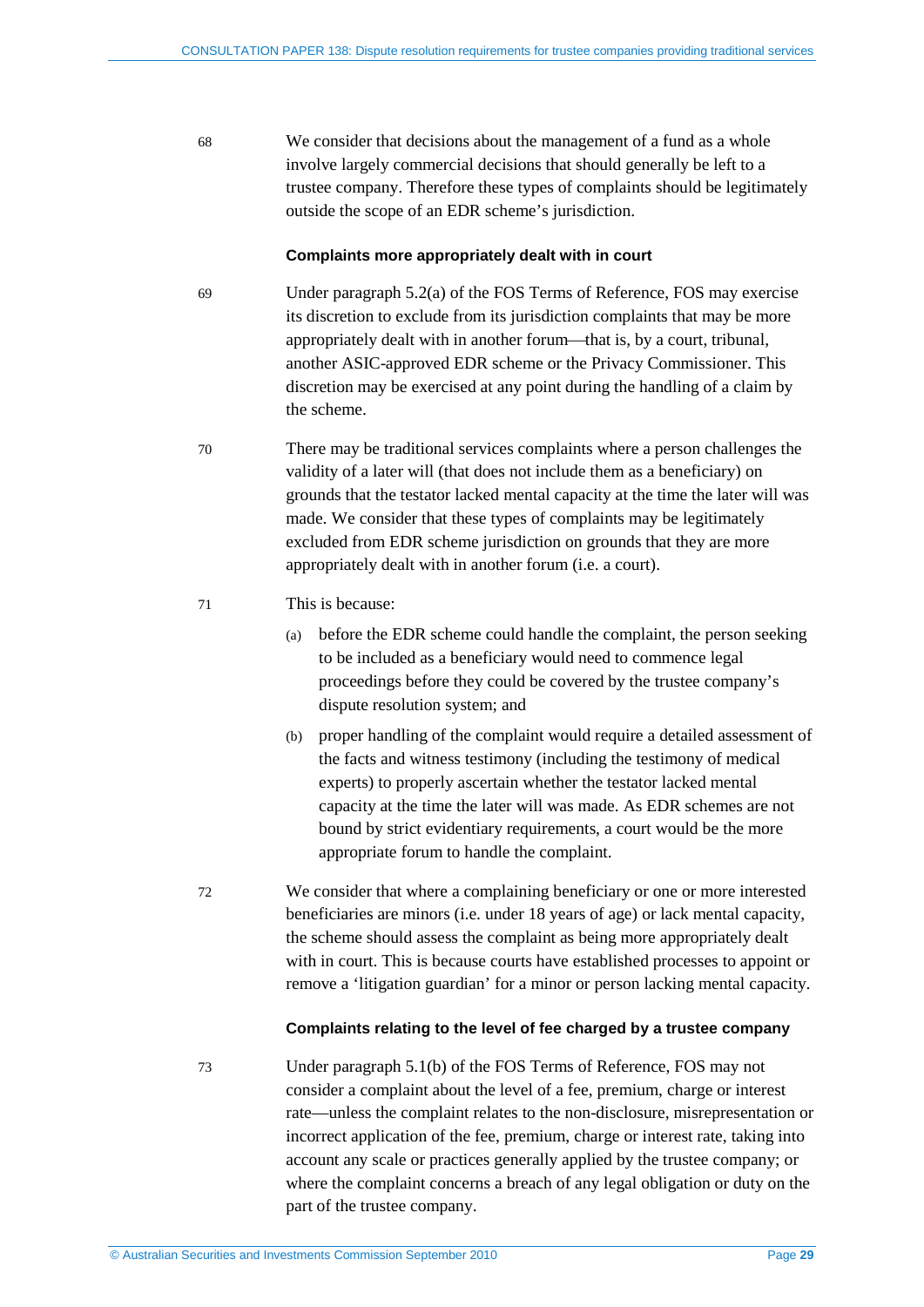- 74 Part 5D.3 of the Corporations Act requires trustee companies to meet certain disclosure requirements and requirements relating to the types and amounts of fees a trustee company may charge. In particular, s601TEA empowers a court to review certain fees and reduce them if considered 'excessive' in accordance with the specific considerations listed at s601TEA(3). The court may review excessive fees either on its own motion or on the application of ASIC or any beneficiary.
- 75 Section 601TEA also clarifies that, if a court reduces the fees charged by more than 10%, the trustee company must pay the costs of the review, unless the court considers special circumstances apply.
- 76 We note that s601XAA expressly provides that, where an excessive fee is charged and the excessive fee is paid by a person, the amount of the excess is recoverable as a loss.
- 77 We consider that in the absence of a breach of a legal obligation the amount of a fee, premium, charge or interest rate payable, is of itself, largely a commercial decision that should be left to a trustee company. Therefore these types of complaints should be legitimately outside the scope of an EDR scheme's jurisdiction.

## <span id="page-29-2"></span><span id="page-29-1"></span><span id="page-29-0"></span>**New EDR scheme exclusions for traditional services complaints**

### **Proposal**

- **C7** We propose to update RG 139 so that an EDR scheme's Constitution and/or Terms of Reference may include the following four new legitimate exclusions for traditional services complaints:
	- (a) complaints where a court would not normally consider or resolve the issue;
	- (b) complaints or aspects of a complaint that a state or territory court, tribunal or board would be able to handle under guardianship laws;
	- (c) assuming Proposal C4 is adopted, certain complaints involving more than one beneficiary where all beneficiaries do not first agree that the scheme can handle the complaint; and
	- (d) complaints where the substance of the complaint has been resolved by a legal direction given by a court to the trustee and the complaint does not raise post-court directions issues.

*Your feedback*

C7Q1 Do you agree with Proposal [C7?](#page-29-1) If not, why not?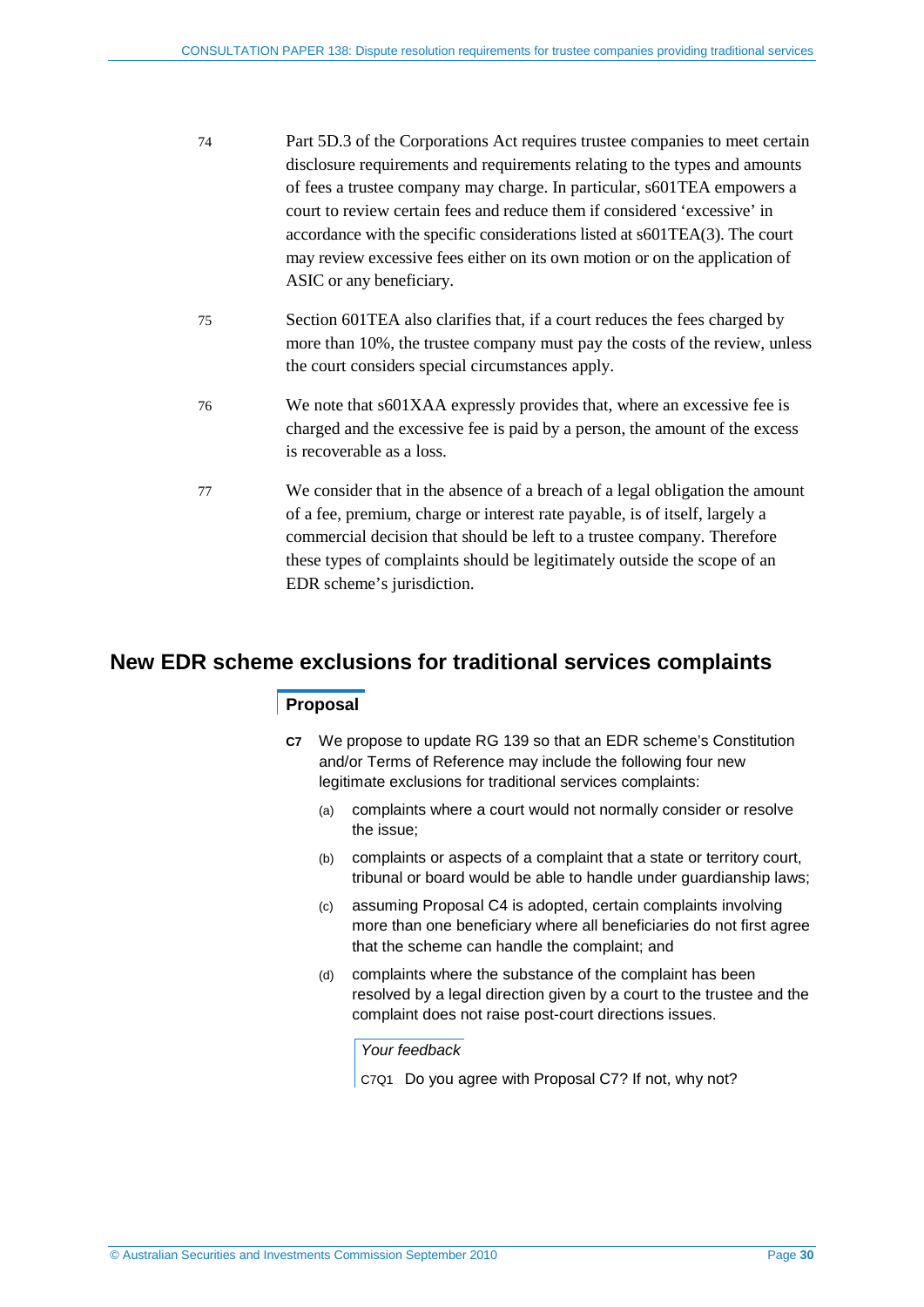| C7Q2 For Proposal C7(b), do you consider that the same types of |
|-----------------------------------------------------------------|
| persons who have standing in a state or territory court,        |
| tribunal or board for administration related complaints         |
| should also be able to complain to an EDR scheme about          |
| Corporations Act or Australian Securities and Investments       |
| Commission Act 2001 (ASIC Act) related issues if the state      |
| or territory court, tribunal or board is unable to address      |
| them? Please provide reasons for your views.                    |

C7Q3 Should there be any other new legitimate exclusions from EDR scheme jurisdiction for traditional services complaints? If so, what are they and why?

## **Rationale**

78 Given the unique nature of traditional services complaints, RG 139 may need to be updated to allow a scheme's Constitution and/or Terms of Reference to include some additional legitimate exclusions.

#### **Complaints where a court would not consider or resolve the issue**

- 79 The exercise of a trustee's discretion will generally not be reviewed by a court if:
	- (a) there has been no bad faith;
	- (b) the discretion was exercised after real and genuine consideration (including consideration of the right question). Did the trustee give fair and proper consideration to the exercise of the discretion? This may involve an interpretation of the terms of the trust to determine whether the trustee directed itself to questions that were different to the questions the trust deed required them to consider; and
	- (c) the discretion was exercised in accordance with the purpose for which it was conferred.

If the trustee has disclosed the reasons for the exercise of its discretion, the court will consider whether those reasons are sound: *Rapa v Patience* (unreported, NSWSC, McLelland J, 4 April 1985), *Karger v Paul* [1984] VR 161.

80 We consider that an EDR scheme could decide not to handle complaints in these circumstances.

### **Complaints where a state or territory court, tribunal or board has exclusive jurisdiction to handle the complaint**

81 A trustee company's dispute resolution system does not need to cover complaints about traditional services provided by the trustee company as an administrator or 'manager' of an individual's estate where the complaint may be addressed under existing state or territory guardianship law complaint mechanisms.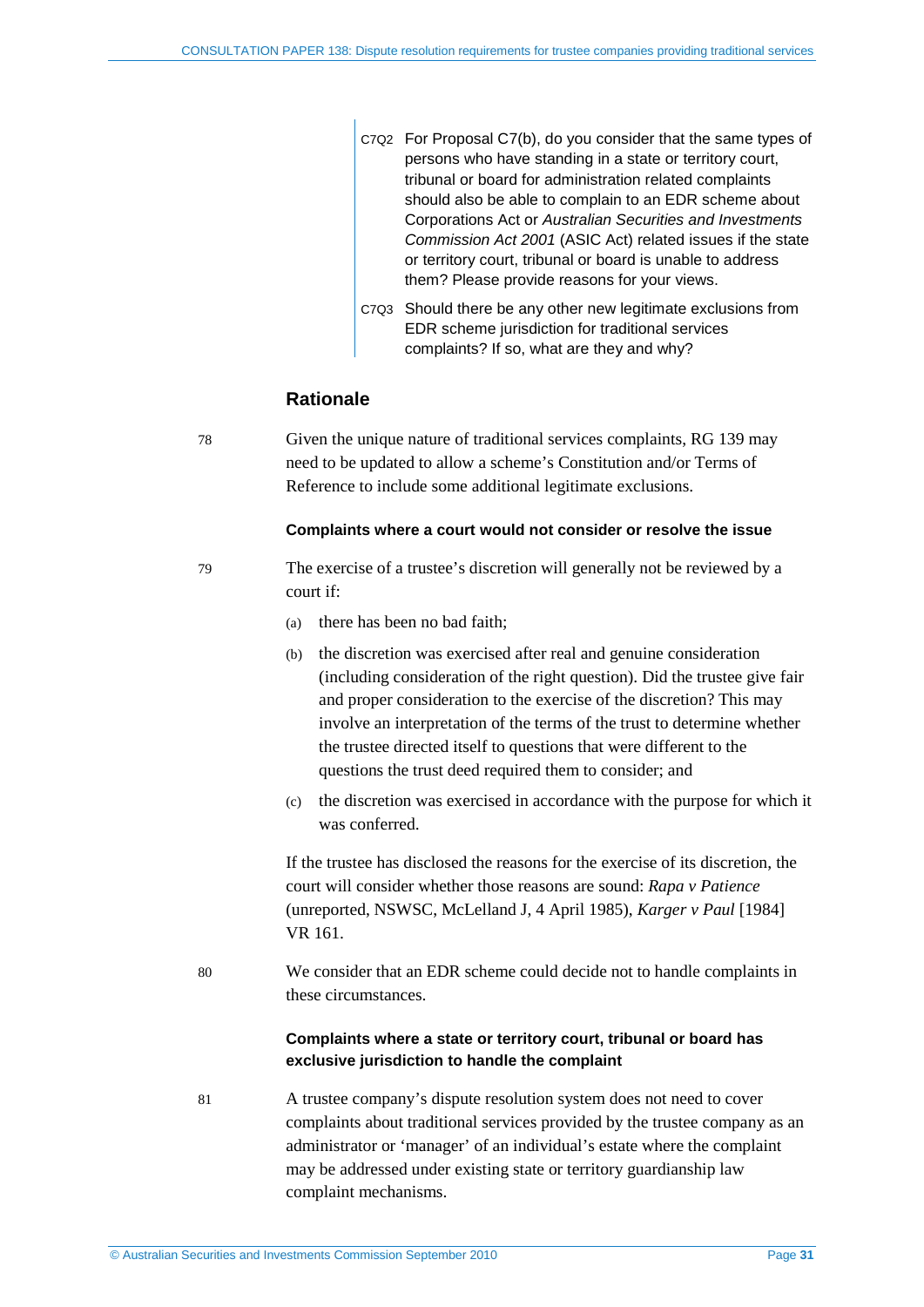- 82 This means that, where a state or territory court, tribunal or board is able to handle the complaint involving the administration of an individual's estate, that state or territory court, tribunal or board will continue to have exclusive jurisdiction to handle the complaint. We consider that these types of complaints should be legitimately excluded from an EDR scheme's jurisdiction.
- 83 However, there may be some aspects of some complaints involving the administration or management of an individual's estate under state or territory guardianship laws that a state or territory court, tribunal or board may not be able to fully address. Such aspects of a complaint may include:
	- (a) issues of unconscionable conduct and/or other matters regulated by the consumer protection provisions in the ASIC Act;
	- (b) issues of guardianship money in a common fund and the obligations relating to common fund management under the Corporations Act not being met; or
	- (c) issues of fees charged to clients who are under a guardianship order and the obligations for charging fees under the Corporations Act not being met.
- 84 If this arises in practice, we propose that EDR schemes should be able to handle those aspects of the complaint relating to Corporations Act or ASIC Act issues. We expect EDR schemes to cooperate with the relevant state or territory court, tribunal or board to address such cases, should they arise by, for example, handling the Corporations Act/ASIC Act aspect of the complaint simultaneously, or after the relevant state or territory court, tribunal or court has first handled the related aspect of the complaint.

## <span id="page-31-0"></span>**EDR scheme coverage where trustee companies act jointly with a personal co-appointee**

#### **Proposal**

- **C8** We propose to update RG 139 to state that EDR schemes must handle certain types of complaints involving loss caused by the actions of trustee companies acting jointly with personal co-appointees, including:
	- (a) where the complaint relates solely to the trustee company's acts (and the state or territory legislation modifies the common law); or
	- (b) where the complaint relates to the conduct of both the trustee company and the personal co-appointee, and the personal coappointee consents to the EDR scheme's jurisdiction.

*Your feedback*

C8Q1 Do you agree with Proposal C8? If not, why not?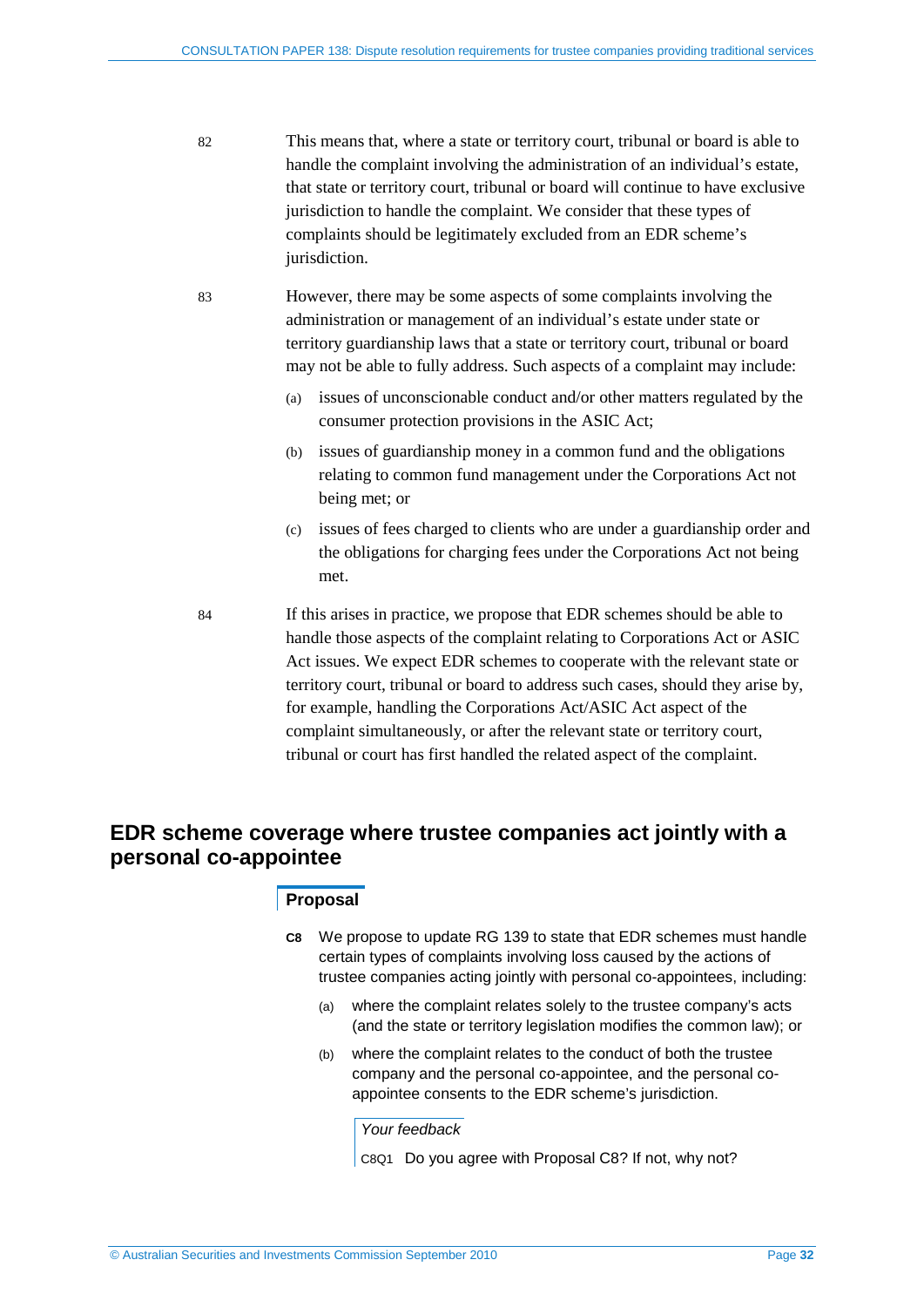## **Rationale**

| 85 | We understand that, in some cases, a trustee company is appointed with<br>another personal co-appointee.                                                                                                             |
|----|----------------------------------------------------------------------------------------------------------------------------------------------------------------------------------------------------------------------|
| 86 | In these circumstances, under the common law, trustee companies are jointly<br>and severally liable for any loss occasioned by breach of trust: see <i>Cockburn</i><br>v GIO Finance Ltd (No. 2) (2001) 51 NSLR 624. |
| 87 | We also understand that certain state or territory trustee laws <i>modify the</i><br><i>general law</i> so a trustee company will only be accountable for its acts<br>occasioning loss.                              |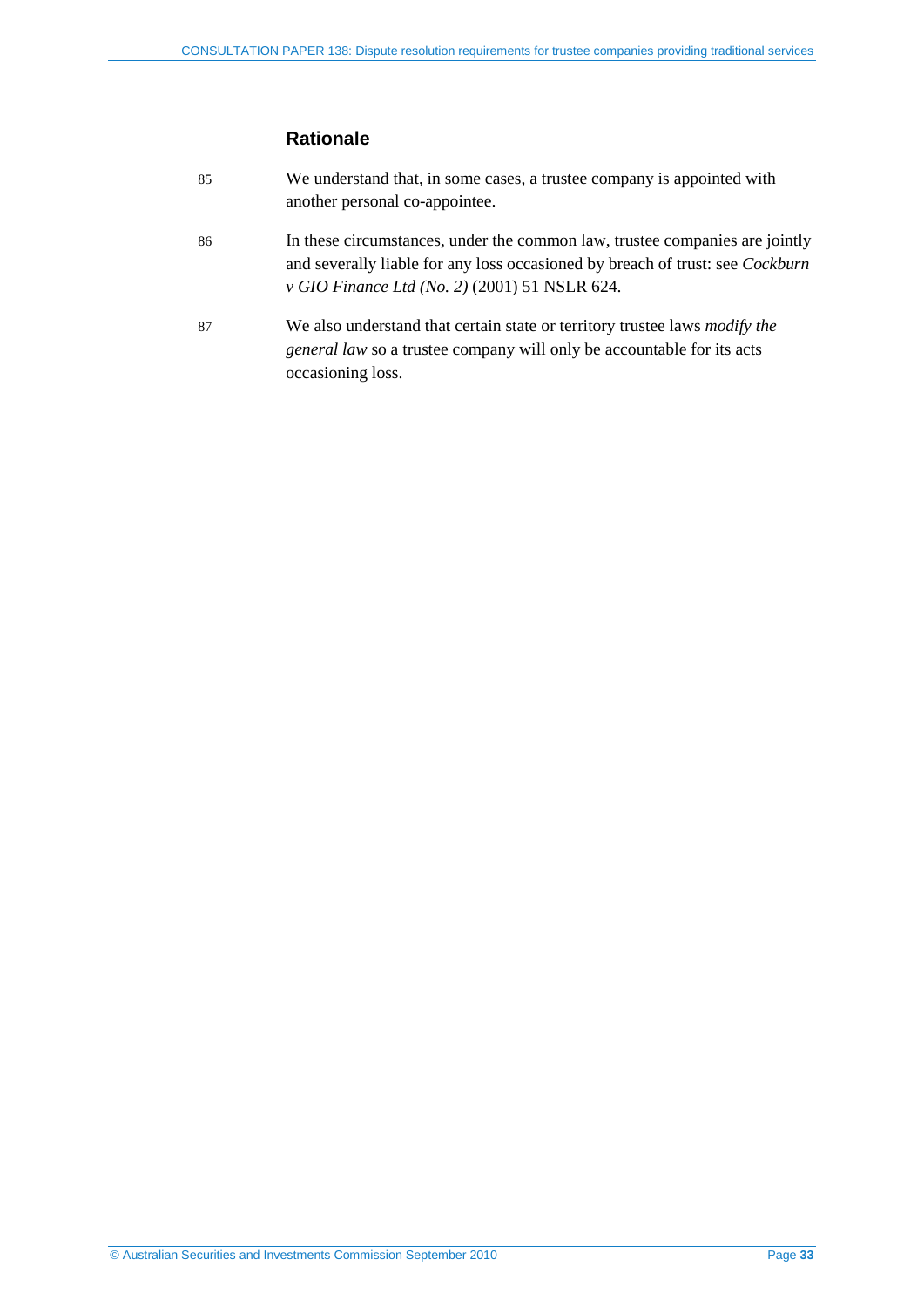# <span id="page-33-0"></span>**D EDR: Other requirements for traditional services**

### **Key points**

Our other EDR proposals for traditional services relate to four key issues:

- legal proceedings and EDR;
- time limits for bringing a traditional services complaint to EDR;
- EDR scheme reporting of traditional services complaints; and
- the application of RG 139 to traditional services complaints.

## <span id="page-33-2"></span><span id="page-33-1"></span>**Legal proceedings and complaints at EDR**

### **Proposal**

- **D1** We propose to update RG 139:
	- (a) to require an EDR scheme to update its Constitution or Terms of Reference to clarify that, once a person commences legal proceedings to be included as a beneficiary under an estate, it will put on hold all related traditional services complaints that may depend on the outcome of the legal proceedings until the court hands down its decision; and
	- (b) to require trustee companies to notify their EDR scheme as soon as they become aware that a person has commenced legal proceedings to be included as a beneficiary.

#### *Your feedback*

D1Q1 Do you agree with Proposal [D1?](#page-33-2) If not, why not?

## **Rationale**

88 Under RG 139, the Terms of Reference of an EDR scheme must provide that a scheme member cannot commence legal proceedings for a complaint once a complaint has been lodged at EDR unless:

- (a) the legal limitations period is about to expire; or
- (b) the complaint involves a test case situation or 'novel' point of law requiring clarification.
- 89 This is reflected in paragraphs 10.1, 10.2 and 13.1 of the FOS Terms of Reference.
- 90 A person who is not currently a beneficiary but seeks to be included as a beneficiary under an estate must first commence legal proceedings before being able to be covered by a trustee company's dispute resolution system.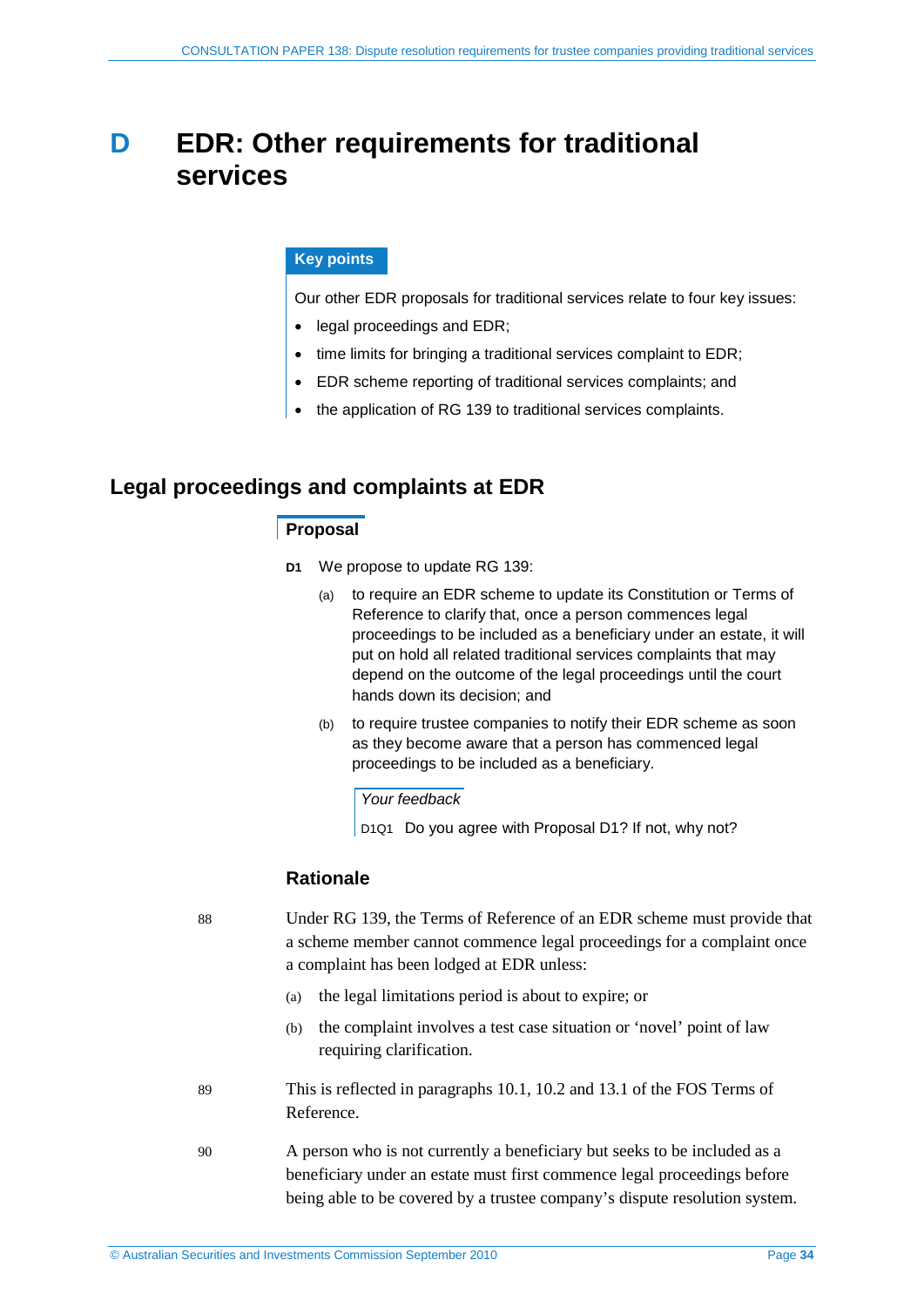## <span id="page-34-2"></span><span id="page-34-0"></span>**Time limits for bringing traditional services complaints to EDR**

## **Proposal**

- **D2** We propose to update RG 139 to clarify that the timeframe for bringing a traditional services complaint to EDR is the later of either:
	- (a) six years from the date the client first became aware (or should have reasonably become aware) that they suffered the loss; or
	- (b) two years from when the trustee company gives a final response at IDR.

#### *Your feedback*

D2Q1 Do you agree with Proposal [D2?](#page-34-2) If not, why not? Please provide reasons for your response.

## **Rationale**

- 91 RG 139 sets out the minimum timeframes for bringing a complaint to EDR.
- 92 Section 601XAA provides that a person has six years from when the cause of action arises to bring a claim for loss or damage suffered as a result of the trustee company contravening a provision of Ch 5D.

## <span id="page-34-3"></span><span id="page-34-1"></span>**EDR scheme reporting**

## **Proposal**

- **D3** We propose to update RG 139 to require EDR schemes to also collect and record complaints information for traditional services complaints:
	- (a) broken down by direct and indirect clients (as described in [Table 2\)](#page-8-0) for the types of information listed at RG 139.139(a)−(f);
	- (b) specifying the number of traditional services complaints put on hold and for how long because a person commenced legal proceedings to be included as a beneficiary; and
	- (c) specifying the number of traditional services complaints received that fell outside the scheme's Terms of Reference for the legitimate exclusions proposed at Proposals [C5](#page-26-1)[–C7.](#page-29-1)

#### *Your feedback*

- D3Q1 Do you agree with Proposal [D3?](#page-34-3) If not, why not?
- D3Q2 Do you consider there should be any other new or refined EDR scheme reporting requirements in RG 139 for traditional services complaints? Please provide reasons for your views.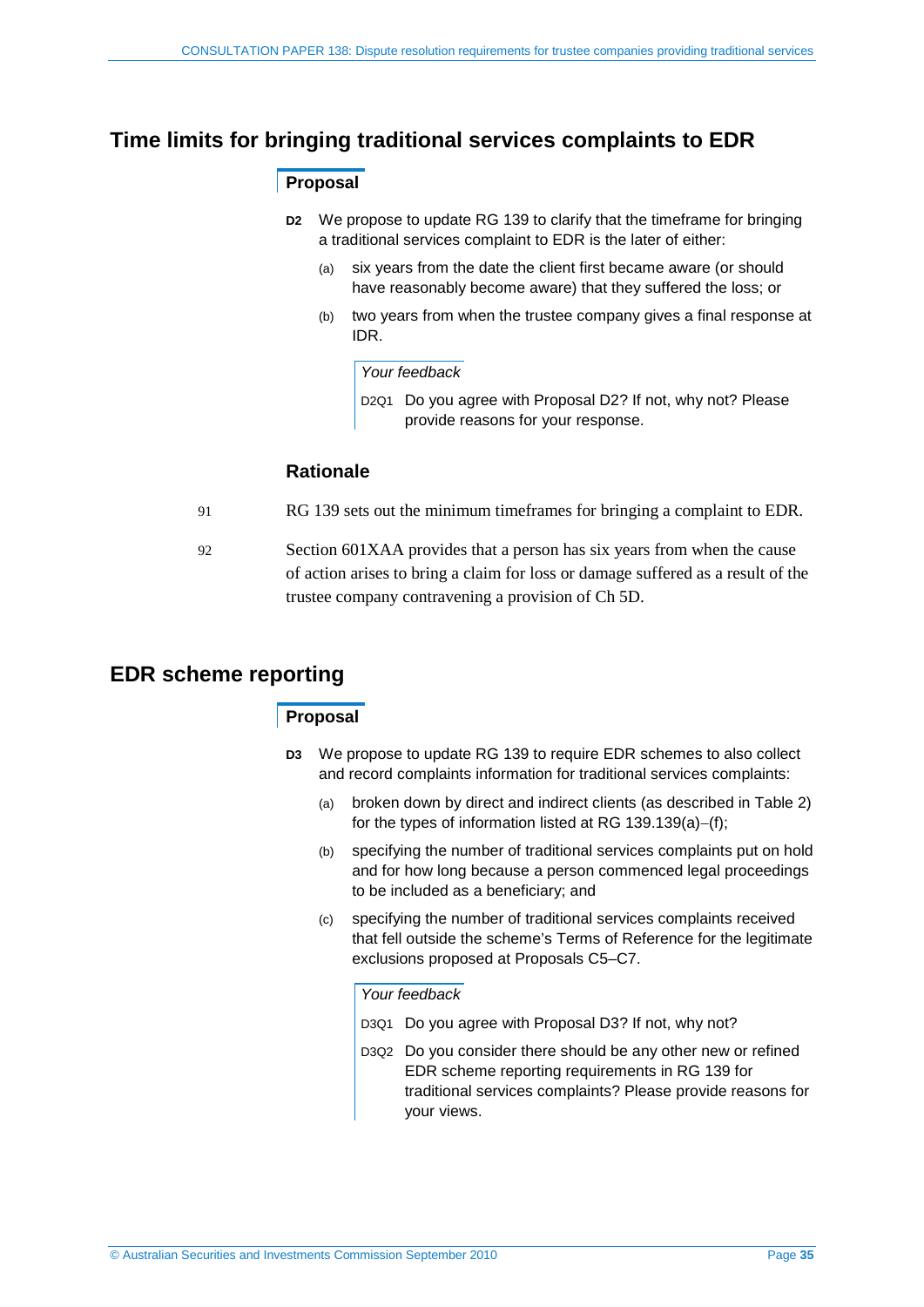## **Rationale**

93 RG 139 sets out our EDR scheme reporting requirements: see RG 139.109−RG 139.146. In particular, EDR schemes must collect and record certain types of information about complaints in accordance with RG 139.139.

## <span id="page-35-1"></span><span id="page-35-0"></span>**Application of RG 139 to traditional services complaints**

## **Proposal**

**D4** Other than our proposals at Section [C](#page-20-0) and at [D1–](#page-33-2)[D3,](#page-34-3) we propose that the requirements in RG 139 should apply to EDR schemes handling traditional services complaints.

#### *Your feedback*

- D4Q1 Do you agree with Proposal [D4?](#page-35-1) If not, why not?
- D4Q2 Do you consider that any other sections of RG 139 require modification for EDR schemes covering traditional services complaints? Please provide reasons for your view.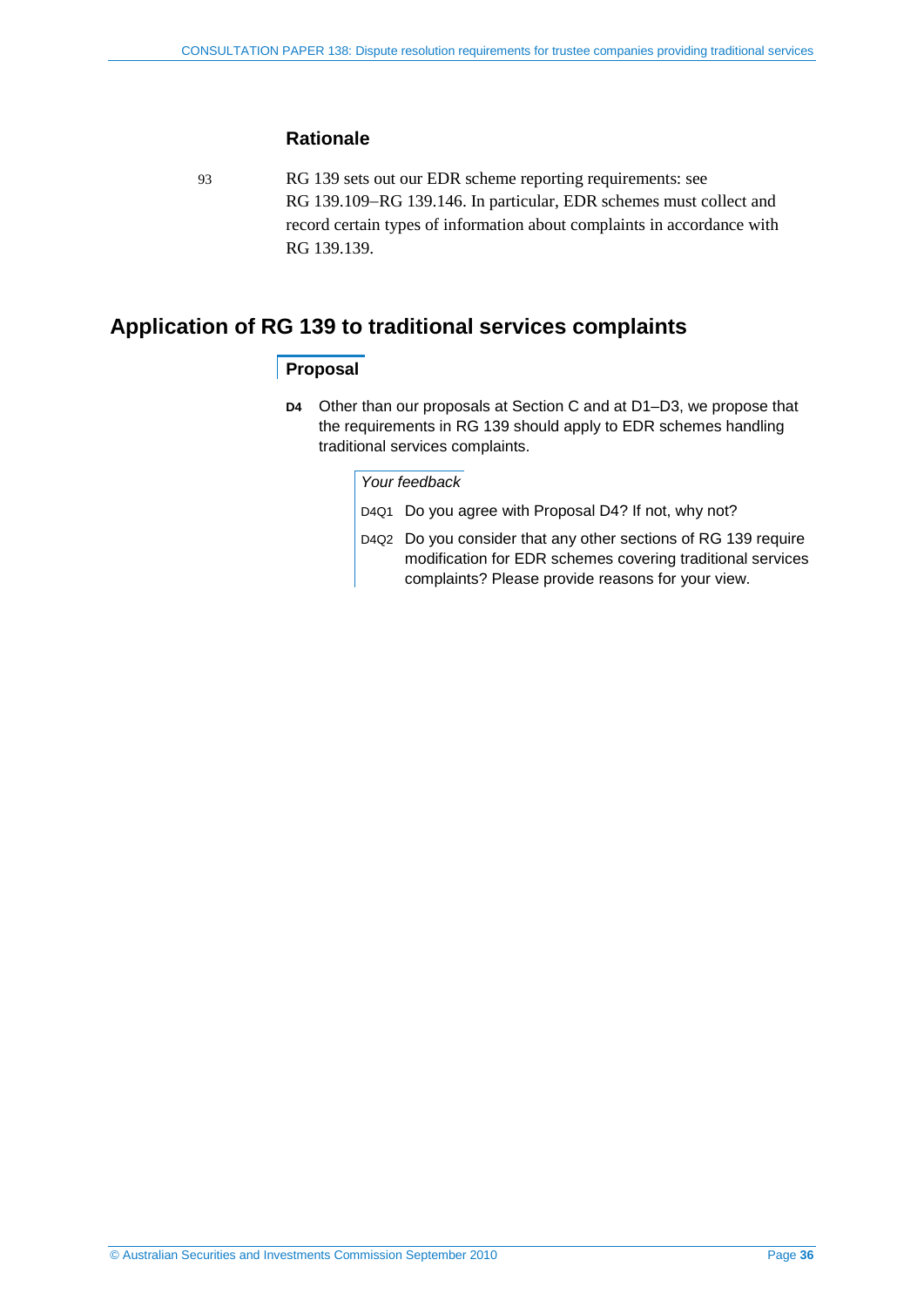# <span id="page-36-0"></span>**E Regulatory and financial impact**

- 94 In developing the proposals in this paper, we have carefully considered their regulatory and financial impact. On the information currently available to us we think they will strike an appropriate balance between:
	- (a) ensuring that clients of trustee companies providing traditional services have access to accessible, independent, fair, accountable, efficient and effective dispute resolution processes; and
	- (b) not causing trustee companies providing traditional services, and their EDR schemes, to incur unreasonable costs in complying with the dispute resolution requirements.
- 95 Before settling on a final policy, we will comply with the requirements of the Office of Best Practice Regulation (OBPR) by:
	- (a) considering all feasible options;
	- (b) if regulatory options are under consideration, undertaking a preliminary assessment of the impacts of the options on business and individuals or the economy;
	- (c) if our proposed option has more than low impact on business and individuals or the economy, consulting with OBPR to determine the appropriate level of regulatory analysis; and
	- (d) conducting the appropriate level of regulatory analysis, that is, complete a Business Cost Calculator report (BCC report) and/or a Regulation Impact Statement (RIS).
- 96 All BCC reports and RISs are submitted to the OBPR for approval before we make any final decision. Without an approved BCC Report and/or RIS, ASIC is unable to give relief or make any other form of regulation, including issuing a regulatory guide that contains regulation.
- 97 To ensure that we are in a position to properly complete any required BCC report or RIS, we ask you to provide us with as much information as you can about:
	- (a) the likely compliance costs;
	- (b) the likely effect on competition; and
	- (c) other impacts, costs and benefits,

of our proposals or any alternative approaches: see 'The consultation process' p[. 4.](#page-3-1)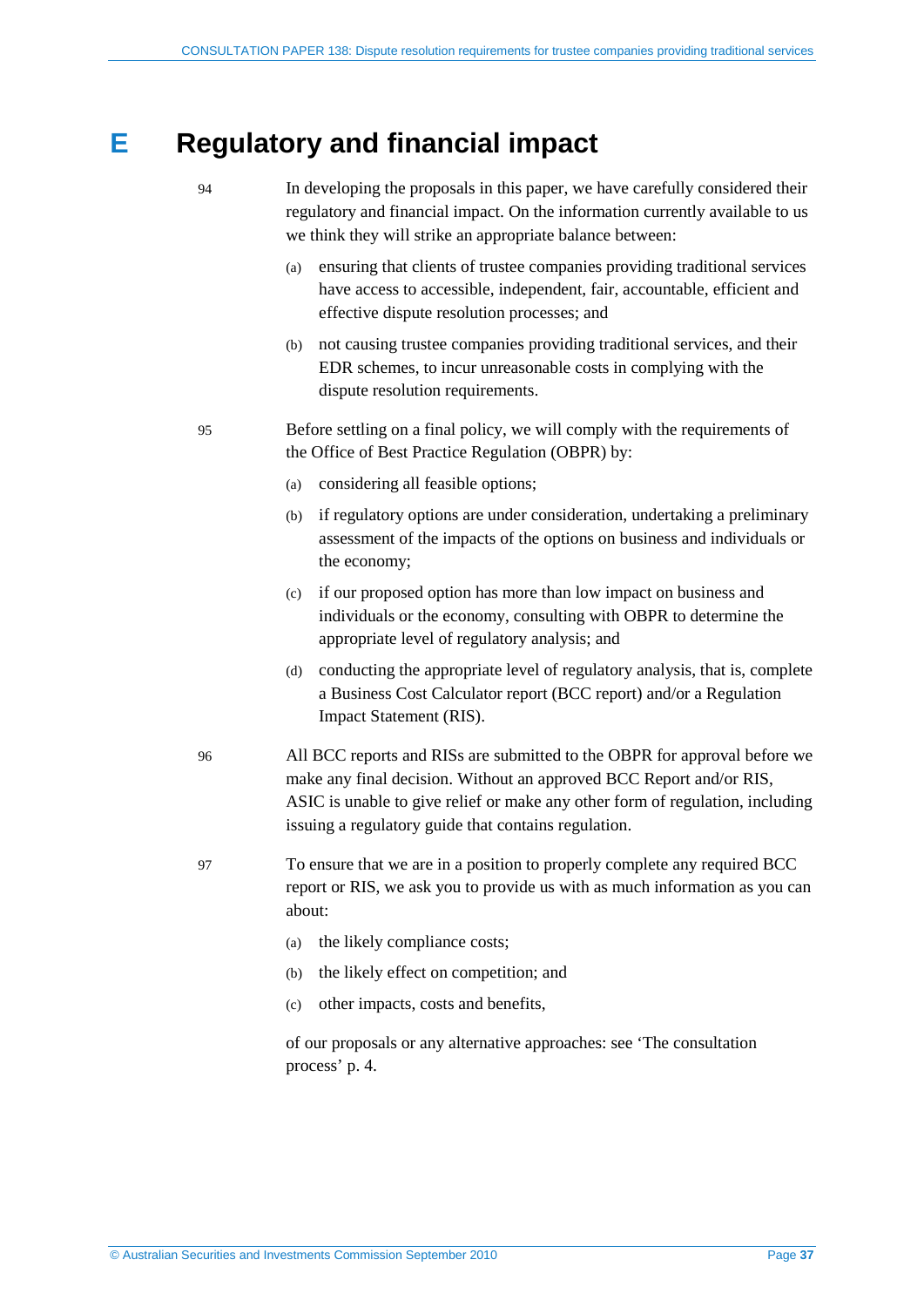# <span id="page-37-0"></span>**Key terms**

| Term                        | <b>Meaning in this document</b>                                                                                                                                                                                                                                                  |  |  |  |
|-----------------------------|----------------------------------------------------------------------------------------------------------------------------------------------------------------------------------------------------------------------------------------------------------------------------------|--|--|--|
| AFS licence                 | An Australian financial services licence under s913B of<br>the Corporations Act that authorises a person who carries<br>out a financial services business to provide financial<br>services<br>Note: This is a definition contained in s761A of the<br>Corporations Act.          |  |  |  |
| Amendment<br>Regulations    | Corporations Regulations 2010 (No. 3)                                                                                                                                                                                                                                            |  |  |  |
| AS ISO 10002-2006           | Australian Standard AS ISO 10002-2006 Customer<br>satisfaction-Guidelines for complaints handling in<br>organizations (ISO 10002:2004, MOD)                                                                                                                                      |  |  |  |
| ASIC                        | Australian Securities and Investments Commission                                                                                                                                                                                                                                 |  |  |  |
| Ch 7 (for example)          | A chapter of the Corporations Act (in this example<br>numbered 7), unless otherwise specified                                                                                                                                                                                    |  |  |  |
| complainant                 | A person or company who at any time:                                                                                                                                                                                                                                             |  |  |  |
|                             | (a) has made a complaint to an AFS licensee, credit<br>licensee, unlicensed product issuer, unlicensed<br>secondary seller, unlicensed COI lender or any other<br>person or business who must have IDR procedures<br>that meet ASIC's approved standards and<br>requirements; or |  |  |  |
|                             | (b) has lodged a complaint with a scheme about a<br>scheme member that falls within the scheme's Terms<br>of Reference or Rules                                                                                                                                                  |  |  |  |
| <b>Corporations Act</b>     | Corporations Act 2001, including regulations made for the<br>purposes of that Act                                                                                                                                                                                                |  |  |  |
| Corporations<br>Regulations | Corporations Regulations 2001, as amended by the<br><b>Amendment Regulations</b>                                                                                                                                                                                                 |  |  |  |
| COSL                        | Credit Ombudsman Service Limited-an ASIC-approved<br><b>EDR</b> scheme                                                                                                                                                                                                           |  |  |  |
| <b>EDR</b>                  | External dispute resolution                                                                                                                                                                                                                                                      |  |  |  |
| EDR scheme (or<br>scheme)   | An external dispute resolution scheme approved by ASIC<br>under the Corporations Act (see s912A(2)(b) and<br>1017G(2)(b)) and/or the National Consumer Credit<br>Protection Act 2009 (see s11(1)9a)) in accordance with<br>our requirements in RG 139                            |  |  |  |
| financial service           | Has the meaning given in Div 4 of Pt 7.1 of the<br><b>Corporations Act</b>                                                                                                                                                                                                       |  |  |  |
| FOS                         | Financial Ombudsman Service-an ASIC-approved EDR<br>scheme                                                                                                                                                                                                                       |  |  |  |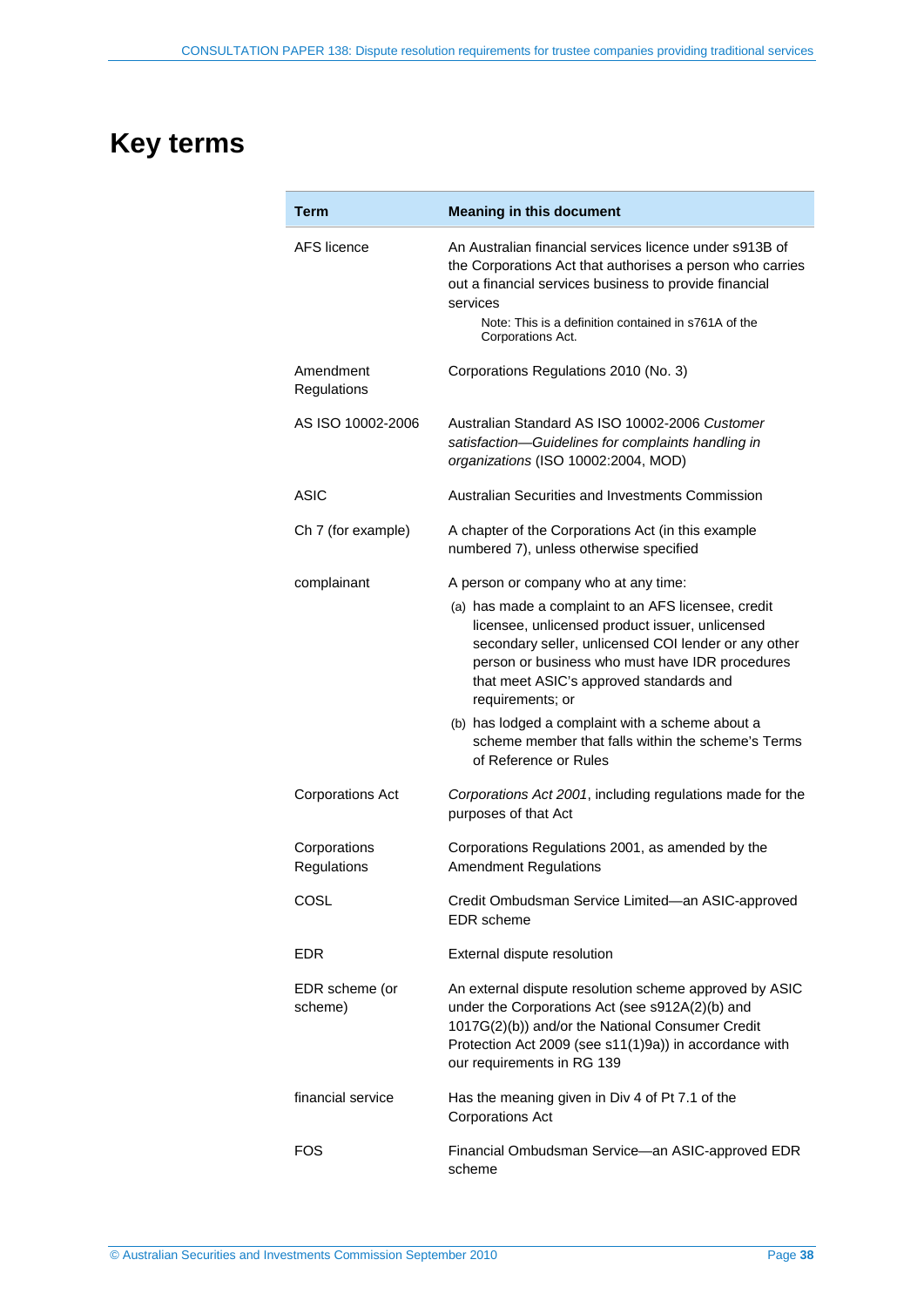| Term                                    | <b>Meaning in this document</b>                                                                                                                                                                            |
|-----------------------------------------|------------------------------------------------------------------------------------------------------------------------------------------------------------------------------------------------------------|
| guardianship laws                       | The state and territory laws listed at Sch 8AC of the<br><b>Corporations Regulations</b>                                                                                                                   |
| IDR                                     | Internal dispute resolution                                                                                                                                                                                |
| IDR procedures, IDR<br>processes or IDR | Internal dispute resolution procedures/processes that<br>meet the requirements and approved standards of ASIC<br>under RG 165                                                                              |
| <b>Modernisation Act</b>                | <b>Corporations Legislation Amendment (Financial Services</b><br>Modernisation) Act 2009                                                                                                                   |
| <b>National Credit Act</b>              | <b>National Consumer Credit Protection Act 2009</b>                                                                                                                                                        |
| reg 16 (for example)                    | A regulation of the Corporations Regulations (in this<br>example numbered 16), unless otherwise specified                                                                                                  |
| retail client                           | A client as defined in s761G of the Corporations Act and<br>Pt 7.1 Div 2 of the Corporations Regulations                                                                                                   |
| RG 165                                  | An ASIC regulatory guide (in this example numbered<br>165)                                                                                                                                                 |
| s601RAB (for<br>example)                | A section of the Corporations Act (in this example<br>numbered 601RAB), unless otherwise specified                                                                                                         |
| scheme member (or<br>member)            | An industry participant who is a member of an ASIC-<br>approved EDR scheme                                                                                                                                 |
| <b>SCT</b>                              | Superannuation Complaints Tribunal, established under<br>the Superannuation (Resolution of Complaints) Act 1993                                                                                            |
| small business                          | A small business as defined in s761G of the Corporations<br>Act                                                                                                                                            |
| Superannuation<br><b>Complaints Act</b> | Superannuation (Resolution of Complaints) Act 1993                                                                                                                                                         |
| <b>Terms of Reference</b>               | The document that sets out an EDR scheme's jurisdiction<br>and procedures, and to which scheme members agree to<br>be bound. In some circumstances it might also be<br>referred to as the scheme's 'Rules' |
| traditional services                    | Traditional trustee company services—has the meaning<br>given in s601RAC(1) of the Corporations Act                                                                                                        |
| trustee company                         | Has the meaning given in s601RAB of the Corporations<br>Act                                                                                                                                                |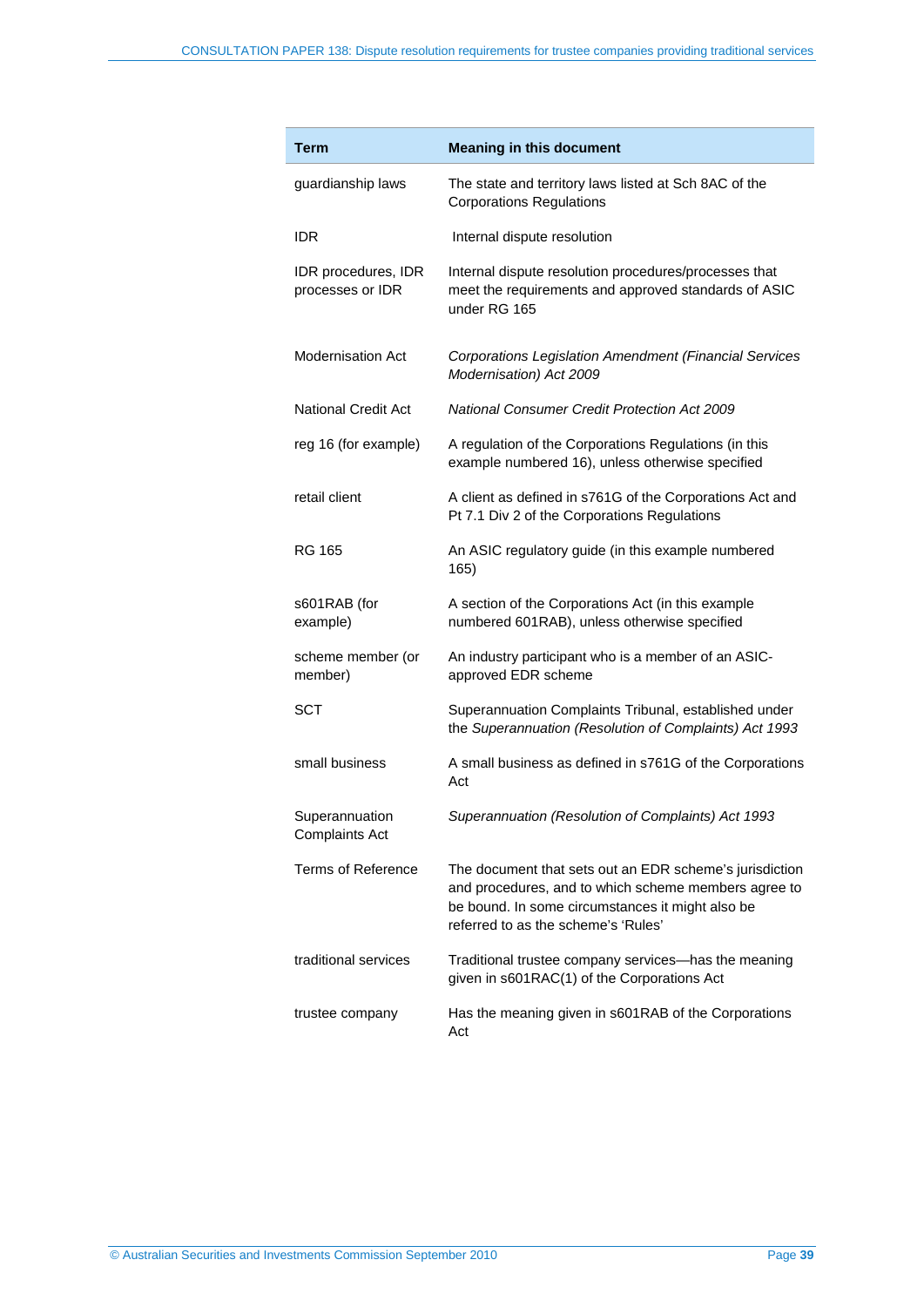# <span id="page-39-0"></span>**List of proposals and questions**

|                | Proposal                                                                                                                                                                                                                                          | <b>Your feedback</b>                                                                                                                                                                                                                                |  |  |
|----------------|---------------------------------------------------------------------------------------------------------------------------------------------------------------------------------------------------------------------------------------------------|-----------------------------------------------------------------------------------------------------------------------------------------------------------------------------------------------------------------------------------------------------|--|--|
| <b>B1</b>      | We propose that trustee companies must<br>address all traditional services complaints within                                                                                                                                                      | B1Q1 Do you agree with Proposal B1? If not, why<br>not?                                                                                                                                                                                             |  |  |
|                | a maximum 45-day timeframe at IDR, and give a<br>final response or notification of delay.                                                                                                                                                         | B1Q2 Are there any circumstances where a 45-day<br>timeframe is not appropriate? Please give<br>details.                                                                                                                                            |  |  |
| <b>B2</b>      | We propose to update RG 165 to require trustee<br>companies to give written notice to all other                                                                                                                                                   | B2Q1 Do you agree with Proposal B2? If not, why<br>not?                                                                                                                                                                                             |  |  |
|                | reasonably identifiable interested parties<br>(including beneficiaries) within a reasonable time<br>from when a complaint is received at IDR and at<br>other key stages of the IDR process. The other<br>key stages include:                      | B2Q2 If you agree with this proposal, do you<br>consider 28 days is a reasonable time for a<br>trustee company to identify and give written<br>notice to all other interested parties (including<br>beneficiaries)? If not, why not, and what would |  |  |
|                | (a) when a final response is given within the<br>maximum timeframe; or                                                                                                                                                                            | be a more appropriate timeframe?                                                                                                                                                                                                                    |  |  |
|                | (b) when the complainant is notified of delay at<br>IDR.                                                                                                                                                                                          | B2Q3 Are there other key stages during the IDR<br>process when written notification should be<br>given to other interested parties? If so, when<br>and why?                                                                                         |  |  |
|                |                                                                                                                                                                                                                                                   | B2Q4 Should more prescriptive guidance in RG 165<br>be given to require trustee companies to also:                                                                                                                                                  |  |  |
|                |                                                                                                                                                                                                                                                   | (a) give written notice of the nature of the<br>complaint received and the final outcome<br>of the complaint at IDR; and                                                                                                                            |  |  |
|                |                                                                                                                                                                                                                                                   | (b) inform other beneficiaries that they have<br>the right to complain to an EDR scheme<br>and the name and relevant contact details<br>of the EDR scheme?                                                                                          |  |  |
|                |                                                                                                                                                                                                                                                   | If not, why not? Should any other more<br>prescriptive guidance be given? Please<br>provide reasons for your views.                                                                                                                                 |  |  |
| B <sub>3</sub> | We also propose to update RG 165 to require<br>trustee companies to consider the views of all<br>other interested parties (including other<br>beneficiaries) to ensure that complaints are<br>handled fairly, efficiently and effectively at IDR. | B3Q1 Do you agree with Proposal B3? If not, why<br>not?                                                                                                                                                                                             |  |  |
| B4             | We propose to update RG 165 to require trustee<br>companies to:                                                                                                                                                                                   | B4Q1 Do you agree with Proposal B4? If not, why<br>not?                                                                                                                                                                                             |  |  |
|                | (a) put on hold any related complaints at IDR<br>that may be dependent on a court deciding<br>whether another person should be included<br>as a beneficiary until the court hands down<br>its decision; and                                       | B4Q2 Do you consider that our guidance should<br>specify a timeframe within which written<br>notification should be given, and also require<br>trustee companies to advise all related<br>complainants of the details of the legal                  |  |  |
|                | notify all related complainants in writing of the<br>(b)<br>reasons for the complaint being put on hold.                                                                                                                                          | proceedings? If not, why not?                                                                                                                                                                                                                       |  |  |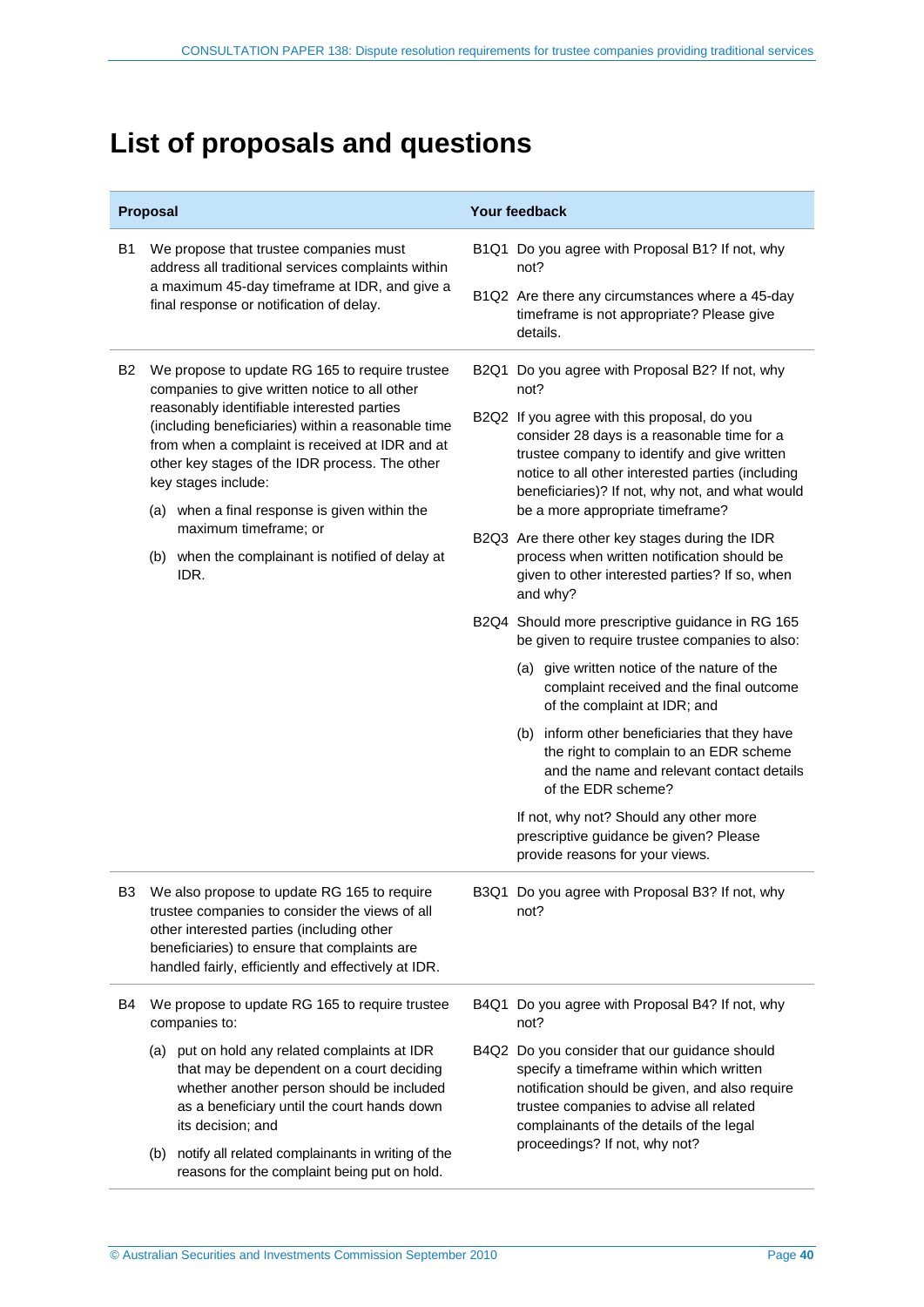| Proposal                                                                                                                                                                  |                                                                                                                                                                              |      |                                                                                                                                                                                                                                                                      | <b>Your feedback</b>                                    |                                                                                                                                                                                                                                                                                                                                       |  |
|---------------------------------------------------------------------------------------------------------------------------------------------------------------------------|------------------------------------------------------------------------------------------------------------------------------------------------------------------------------|------|----------------------------------------------------------------------------------------------------------------------------------------------------------------------------------------------------------------------------------------------------------------------|---------------------------------------------------------|---------------------------------------------------------------------------------------------------------------------------------------------------------------------------------------------------------------------------------------------------------------------------------------------------------------------------------------|--|
| B5                                                                                                                                                                        | We propose to update RG 165 to acknowledge<br>that trustee companies may first obtain an                                                                                     |      |                                                                                                                                                                                                                                                                      | B5Q1 Do you agree with Proposal B5? If not, why<br>not? |                                                                                                                                                                                                                                                                                                                                       |  |
|                                                                                                                                                                           |                                                                                                                                                                              |      | opinion, advice or direction from a court, if this is<br>necessary to addressing the traditional services<br>complaint or related complaints at IDR.                                                                                                                 |                                                         | B5Q2 Do you consider that the maximum<br>timeframes at IDR discussed at Proposal B1<br>should be put on hold until the court opinion,<br>advice or direction is received? If not, why<br>not?                                                                                                                                         |  |
| B6                                                                                                                                                                        | Other than our proposals at B1B5, we propose<br>to update RG 165 so that it is clear that the<br>dispute resolution requirements in RG 165 apply<br>to traditional services. |      |                                                                                                                                                                                                                                                                      |                                                         | B6Q1 Do you agree with Proposal B6? If not, why<br>not? Please identify where you consider RG<br>165 should not apply, or where modifications<br>should be made. Please provide reasons for<br>your views.                                                                                                                            |  |
| C1                                                                                                                                                                        |                                                                                                                                                                              |      | We propose that from 1 May 2011 (when the<br>dispute resolution requirements start for<br>traditional services), when a complaint is brought<br>by a client who has directly engaged the<br>services of the trustee company, an ASIC-<br>approved EDR scheme should: |                                                         | C1Q1 Do you agree with Proposal C1? If not, why<br>not? Where possible, please provide statistical<br>data to support your view.                                                                                                                                                                                                      |  |
|                                                                                                                                                                           | (a)                                                                                                                                                                          |      | be able to handle the traditional services<br>complaint if it involves monetary amounts of<br>\$500,000 or less; and                                                                                                                                                 |                                                         |                                                                                                                                                                                                                                                                                                                                       |  |
|                                                                                                                                                                           |                                                                                                                                                                              |      | (b) be able to award compensation of at least<br>\$280,000 per claim.                                                                                                                                                                                                |                                                         |                                                                                                                                                                                                                                                                                                                                       |  |
| We propose that from 1 May 2011, when a<br>C <sub>2</sub><br>traditional services complaint is brought by a<br>beneficiary, an ASIC-approved EDR scheme<br>should either. |                                                                                                                                                                              |      | C <sub>2</sub> Q <sub>1</sub> At what level should a scheme's<br>compensation cap be set for traditional<br>services complaints brought by a beneficiary?<br>Should the compensation cap be the same as                                                              |                                                         |                                                                                                                                                                                                                                                                                                                                       |  |
|                                                                                                                                                                           | (a)                                                                                                                                                                          |      | be able to handle the traditional services<br>complaint according to the compensation<br>cap described in Proposal C1; or                                                                                                                                            |                                                         | Proposal C1 or should a higher cap apply?<br>Please provide reasons, and where possible,<br>statistical data to support your view.                                                                                                                                                                                                    |  |
|                                                                                                                                                                           | (b)                                                                                                                                                                          |      | be able to:                                                                                                                                                                                                                                                          |                                                         | C2Q2 If you consider that a higher cap should apply,                                                                                                                                                                                                                                                                                  |  |
|                                                                                                                                                                           |                                                                                                                                                                              | (i)  | handle the traditional services<br>complaint if it involves monetary<br>amounts of \$10 million or less; and                                                                                                                                                         |                                                         | do you agree with the higher cap suggested at<br>Proposal C2, or should a cap set at an<br>intermediate level apply? Please provide<br>reasons, and where possible statistical data to                                                                                                                                                |  |
|                                                                                                                                                                           |                                                                                                                                                                              | (ii) | award compensation of at least \$1<br>million per claim.                                                                                                                                                                                                             |                                                         | support your view.<br>C2Q3 Should the higher cap be limited to traditional                                                                                                                                                                                                                                                            |  |
|                                                                                                                                                                           |                                                                                                                                                                              |      |                                                                                                                                                                                                                                                                      |                                                         | services complaints where there is a dispute<br>between beneficiaries' competing interests<br>(e.g. the allocation of assets within an estate)?<br>The compensation cap at Proposal C1 would<br>then apply to all other beneficiary complaints<br>(e.g. alleged mismanagement of the estate by<br>the trust). Please provide reasons. |  |
|                                                                                                                                                                           |                                                                                                                                                                              |      |                                                                                                                                                                                                                                                                      |                                                         | C2Q4 Do you consider that Proposal C1 or the<br>higher cap at C2Q2should apply to complaints<br>brought by settlors or other persons who can<br>appoint or remove a trustee, or vary the trust<br>instrument, under a charitable or other trust?                                                                                      |  |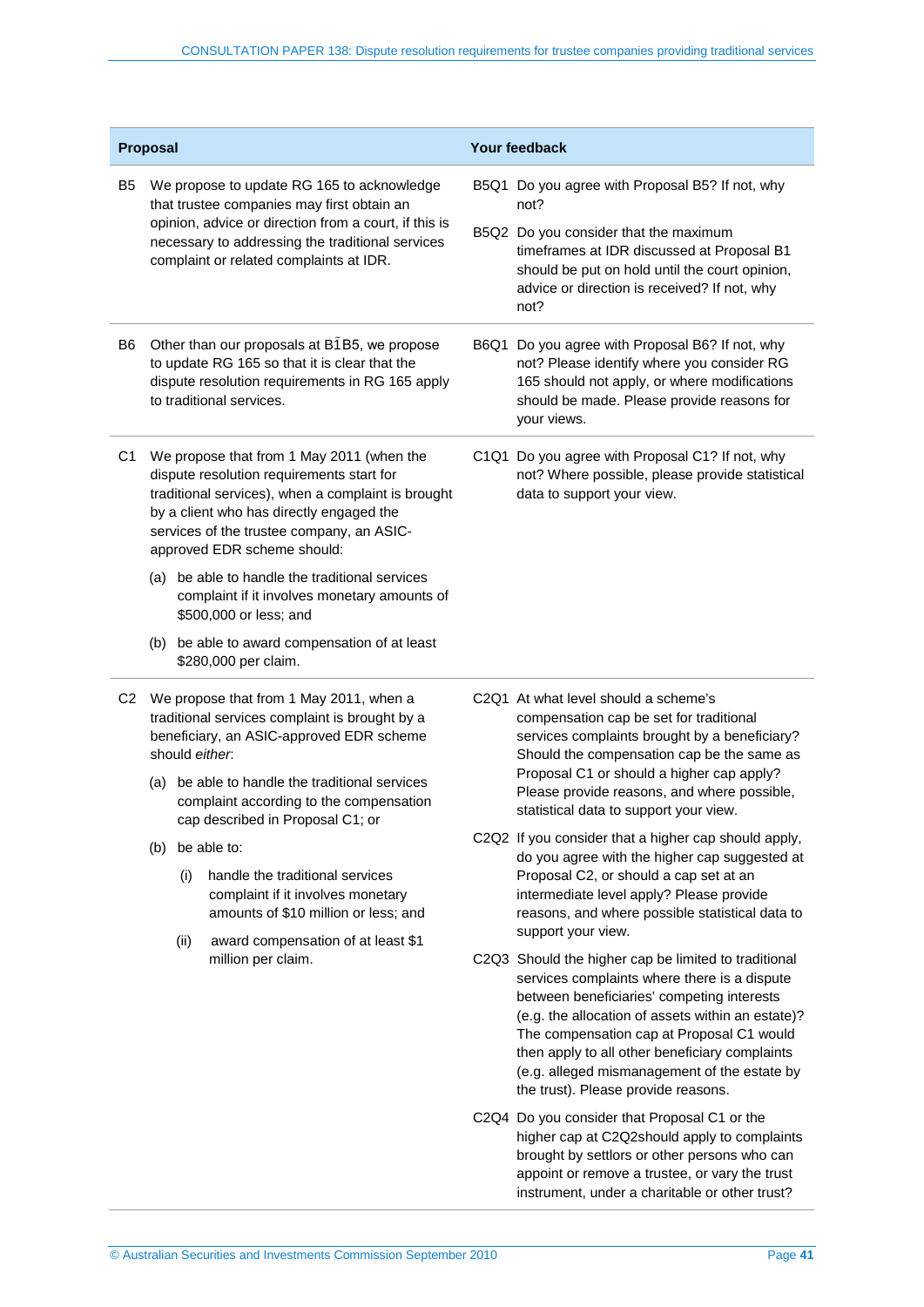| Proposal       |                                                                                                                                                                                                           |                                                                                                                                                                                                                                                                                                                                                                                                                                                                                                                                                                                                                                                                                                                                                                                                       | Your feedback |                                                                                                                                                                                                                                                                                                                                                                                                                                                                                                                                                                                                                                                                                                            |  |
|----------------|-----------------------------------------------------------------------------------------------------------------------------------------------------------------------------------------------------------|-------------------------------------------------------------------------------------------------------------------------------------------------------------------------------------------------------------------------------------------------------------------------------------------------------------------------------------------------------------------------------------------------------------------------------------------------------------------------------------------------------------------------------------------------------------------------------------------------------------------------------------------------------------------------------------------------------------------------------------------------------------------------------------------------------|---------------|------------------------------------------------------------------------------------------------------------------------------------------------------------------------------------------------------------------------------------------------------------------------------------------------------------------------------------------------------------------------------------------------------------------------------------------------------------------------------------------------------------------------------------------------------------------------------------------------------------------------------------------------------------------------------------------------------------|--|
|                |                                                                                                                                                                                                           |                                                                                                                                                                                                                                                                                                                                                                                                                                                                                                                                                                                                                                                                                                                                                                                                       |               | Please provide reasons, and where possible<br>statistical data to support your view.                                                                                                                                                                                                                                                                                                                                                                                                                                                                                                                                                                                                                       |  |
| C <sub>3</sub> | We propose to review the adequacy of the<br>compensation cap at Proposals C1 and C2 in<br>two years from the start of the dispute resolution<br>requirements for trustee companies (i.e. in May<br>2013). |                                                                                                                                                                                                                                                                                                                                                                                                                                                                                                                                                                                                                                                                                                                                                                                                       |               | C3Q1 Do you agree with Proposal C3? If not, why<br>not?                                                                                                                                                                                                                                                                                                                                                                                                                                                                                                                                                                                                                                                    |  |
| C4             | (a)<br>(b)                                                                                                                                                                                                | We propose that:<br>an EDR scheme should not handle a<br>complaint involving more than one<br>beneficiary unless all beneficiaries first<br>agree to the scheme's jurisdiction and<br>being bound by the ultimate outcome able<br>to be achieved by the scheme (if an<br>outcome is achieved); and<br>after the complaint has been assessed as<br>being within the scheme's jurisdiction, the<br>scheme would have the discretion to<br>discontinue handling the complaint if at<br>any stage, after all parties have first<br>agreed to the scheme's jurisdiction and the<br>final outcome at EDR, the scheme forms<br>the view that a court would be the more<br>appropriate forum in the circumstances.                                                                                            |               | C4Q1 Do you agree with Proposal C4? If not, why<br>not?<br>C4Q2 Do you consider there are more efficient and<br>effective ways to modify the waiver and deed<br>of release approach than Proposal C4?<br>Please provide reasons for your view.                                                                                                                                                                                                                                                                                                                                                                                                                                                             |  |
| C5             |                                                                                                                                                                                                           | We propose to update RG 139 to confirm that<br>the existing legitimate exclusions at RG 139.173<br>apply to traditional services complaints.                                                                                                                                                                                                                                                                                                                                                                                                                                                                                                                                                                                                                                                          |               | C5Q1 Do you agree with Proposal C5? If not, why<br>not?                                                                                                                                                                                                                                                                                                                                                                                                                                                                                                                                                                                                                                                    |  |
| C6             |                                                                                                                                                                                                           | We also propose that the following three<br>legitimate exclusions in an EDR scheme's Terms<br>of Reference may apply to traditional services<br>complaints:<br>(a) complaints relating to the management of a<br>common fund as a whole;<br>(b) complaints that would more appropriately be<br>dealt with by a court (e.g. where a<br>complainant or an interested beneficiary is a<br>minor, or lacks mental capacity, and/or all<br>beneficiaries are unknown or uncertain,<br>because some may not yet be born); and<br>(c) complaints relating to the level of a fee or<br>charge-unless they relate to non-<br>disclosure, misrepresentation or incorrect<br>application of the fee or charge; or where<br>the complaint concerns a breach of any<br>legal obligation or duty on the part of the |               | C6Q1 Do you agree with Proposal C6? If not, why<br>not?<br>C6Q2 Do you agree that where a complaining<br>beneficiary or an interested beneficiary is a<br>minor (i.e. under 18 years of age) or lacks<br>mental capacity, the scheme can assess the<br>complaint as being more appropriately dealt<br>with by a court? If not, why not?<br>C6Q3 Can a scheme assess the complaint as being<br>appropriately dealt with by a court where not<br>all beneficiaries are known?<br>C6Q4 Do you consider there are other current<br>exclusions in the FOS Terms of Reference<br>that should apply or be refined for traditional<br>services complaints? If so, what are they and<br>how should they be refined? |  |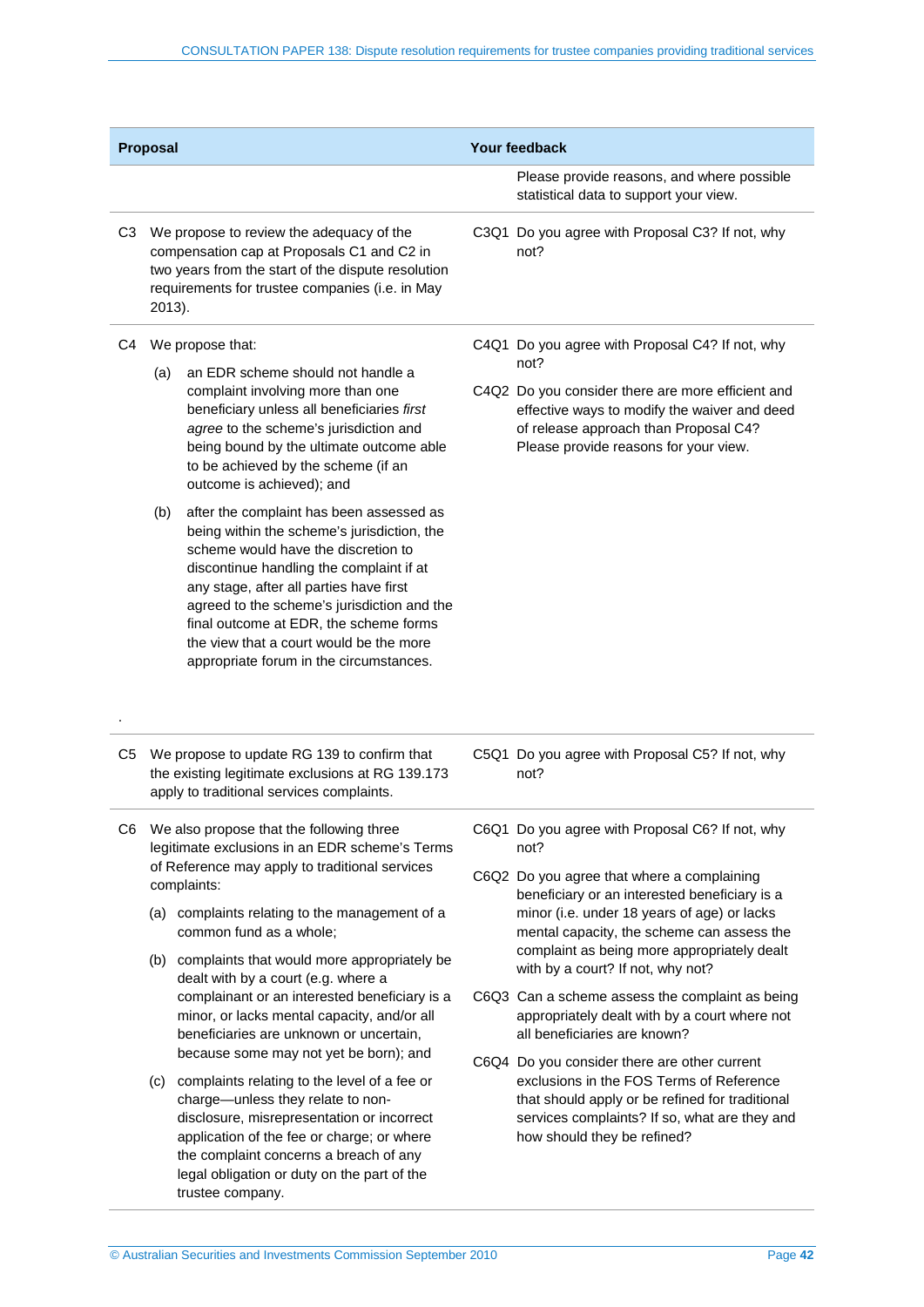|    | Proposal                                                                                                                                                                                                                   |                                                                                                                                                                                                                                                                                                                                                                                        | Your feedback                                                                                    |                                                                                                                                                                                                   |  |
|----|----------------------------------------------------------------------------------------------------------------------------------------------------------------------------------------------------------------------------|----------------------------------------------------------------------------------------------------------------------------------------------------------------------------------------------------------------------------------------------------------------------------------------------------------------------------------------------------------------------------------------|--------------------------------------------------------------------------------------------------|---------------------------------------------------------------------------------------------------------------------------------------------------------------------------------------------------|--|
| C7 | We propose to update RG 139 so that an EDR<br>scheme's Constitution and/or Terms of<br>Reference may include four new legitimate<br>exclusions for traditional services complaints:                                        |                                                                                                                                                                                                                                                                                                                                                                                        |                                                                                                  | C7Q1 Do you agree with Proposal C7? If not, why<br>not?<br>C7Q2 For Proposal C7(b), do you consider that the<br>same types of persons who have standing in a                                      |  |
|    | (a) complaints where a court would not normally<br>consider or resolve the issue;                                                                                                                                          |                                                                                                                                                                                                                                                                                                                                                                                        | state or territory court, tribunal or board for<br>administration related complaints should also |                                                                                                                                                                                                   |  |
|    |                                                                                                                                                                                                                            | (b) complaints or aspects of a complaint that a<br>state or territory court, tribunal or board would<br>be able to handle under guardianship laws;                                                                                                                                                                                                                                     |                                                                                                  | be able to complain to an EDR scheme about<br>Corporations Act or Australian Securities and<br>Investments Commission Act 2001 (ASIC Act)<br>related issues if the state or territory tribunal or |  |
|    | (c)                                                                                                                                                                                                                        | assuming Proposal C4 is adopted, certain<br>complaints involving more than one                                                                                                                                                                                                                                                                                                         |                                                                                                  | board is unable to address them? Please<br>provide reasons for your views.                                                                                                                        |  |
|    |                                                                                                                                                                                                                            | beneficiary where all beneficiaries do not first<br>agree that the scheme can handle the<br>complaint; and                                                                                                                                                                                                                                                                             |                                                                                                  | C7Q3 Should there be any other new legitimate<br>exclusions from EDR scheme jurisdiction for<br>traditional services complaints? If so, what are                                                  |  |
|    |                                                                                                                                                                                                                            | (d) complaints where the substance of the<br>complaint has been resolved by a legal<br>direction given by a court to the trustee and<br>the complaint does not raise post-court<br>directions issues.                                                                                                                                                                                  |                                                                                                  | they and why?                                                                                                                                                                                     |  |
| C8 | We propose to update RG 139 to state that EDR<br>schemes must handle certain types of<br>complaints involving loss caused by the actions<br>of trustee companies acting jointly with personal<br>co-appointees, including: |                                                                                                                                                                                                                                                                                                                                                                                        |                                                                                                  | C8Q1 Do you agree with Proposal C8? If not, why<br>not?                                                                                                                                           |  |
|    |                                                                                                                                                                                                                            | (a) where the complaint relates solely to the<br>trustee company's acts (and the state or<br>territory legislation modifies the common<br>law); or                                                                                                                                                                                                                                     |                                                                                                  |                                                                                                                                                                                                   |  |
|    |                                                                                                                                                                                                                            | (b) where the complaint relates to the conduct of<br>both the trustee company and the personal<br>co-appointee and the personal co-appointee<br>consents to the EDR scheme's jurisdiction.                                                                                                                                                                                             |                                                                                                  |                                                                                                                                                                                                   |  |
| D1 | We propose to update RG 139:                                                                                                                                                                                               |                                                                                                                                                                                                                                                                                                                                                                                        |                                                                                                  | D1Q1 Do you agree with Proposal D1? If not, why                                                                                                                                                   |  |
|    |                                                                                                                                                                                                                            | (a) to require an EDR scheme to update its<br>Constitution or Terms of Reference to clarify<br>that, once a person commences legal<br>proceedings to be included as a beneficiary<br>under an estate, it will put on hold all related<br>traditional services complaints that may<br>depend on the outcome of the legal<br>proceedings until the court hands down its<br>decision; and |                                                                                                  | not?                                                                                                                                                                                              |  |
|    |                                                                                                                                                                                                                            | (b) to require trustee companies to notify their<br>EDR scheme as soon as they become<br>aware that a person has commenced legal                                                                                                                                                                                                                                                       |                                                                                                  |                                                                                                                                                                                                   |  |

proceedings to be included as a beneficiary.